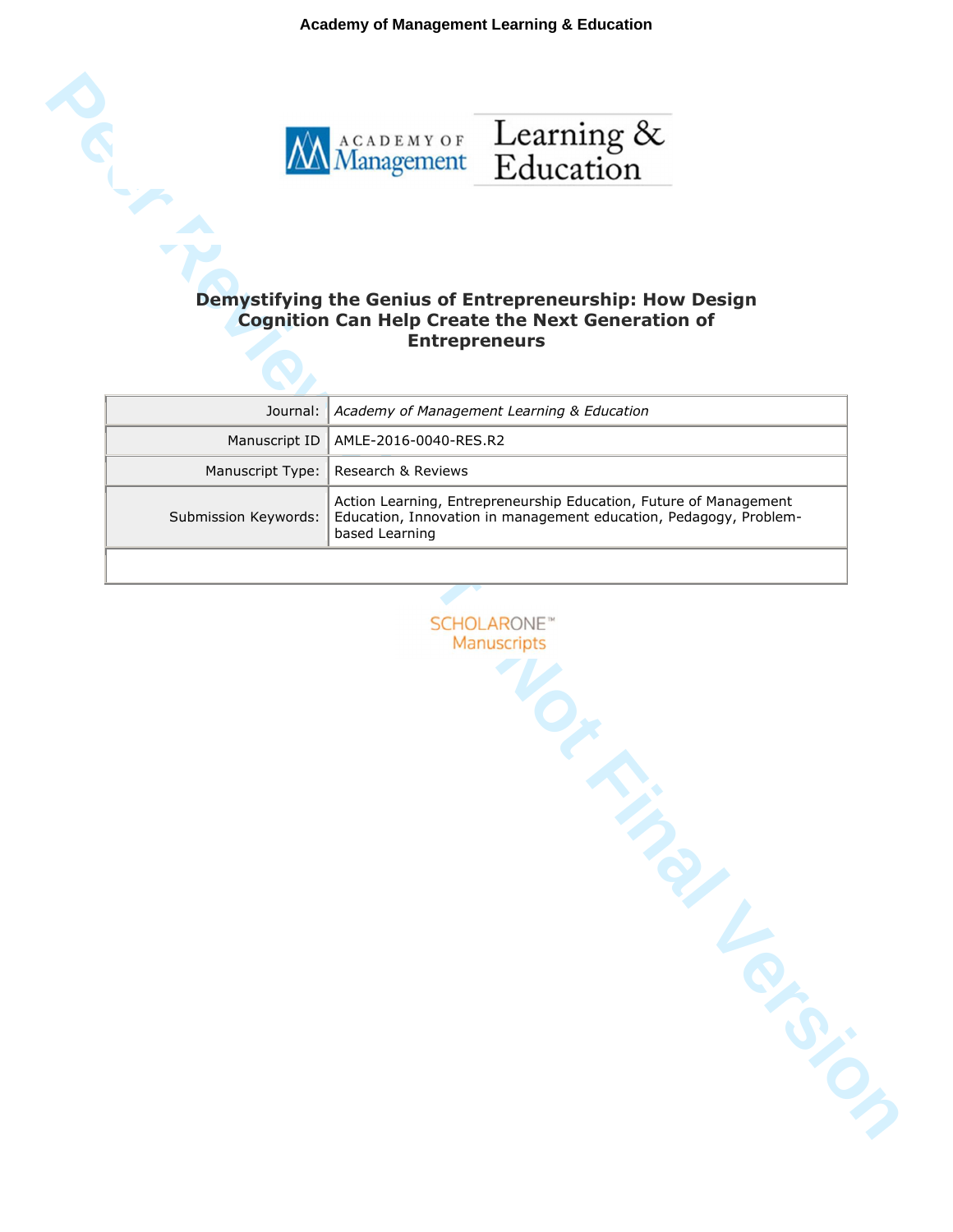# **Demystifying the Genius of Entrepreneurship: How Design**

**Per Review Proof - Per Review Proof - Note that Containers Capitalism Constitute Control of Entrepreneurs (Note that Constrainers School)**<br>
Proper Proof - Note Constrainers School<br>
Proper American School<br>
Proper American **Cognition Can Help Create the Next Generation of Entrepreneurs<br>
Massimo Garbuio\***<br>
The University of Sydney Business School<br>
H70 - Abercrombie Building<br>
The University of Sydney<br>
NSW 2006 Australia<br>
Massimo garbuio@sydney **Massimo Garbuio\***  The University of Sydney Business School Rm 4103 H70 - Abercrombie Building The University of Sydney NSW 2006 Australia massimo.garbuio@sydney.edu.au Phone: +61 2 9036 5046

**Andy Dong** Warren Centre Chair for Engineering Faculty of Engineering and IT The University of Sydney NSW 2006 - Australia

> **Nidthida Lin**  Newcastle Business School Room Syd11-14 Sydney NSW 2000

#### **Ted Tschang**

 Lee Kong Chian School of Business Singapore Management University 50 Stamford Road - Singapore 178899

**Dan Lovallo** 

The University of Sydney Business School Rm 4138 H70 - Abercrombie Building The University of Sydney NSW 2006 Australia

**\* Corresponding Author**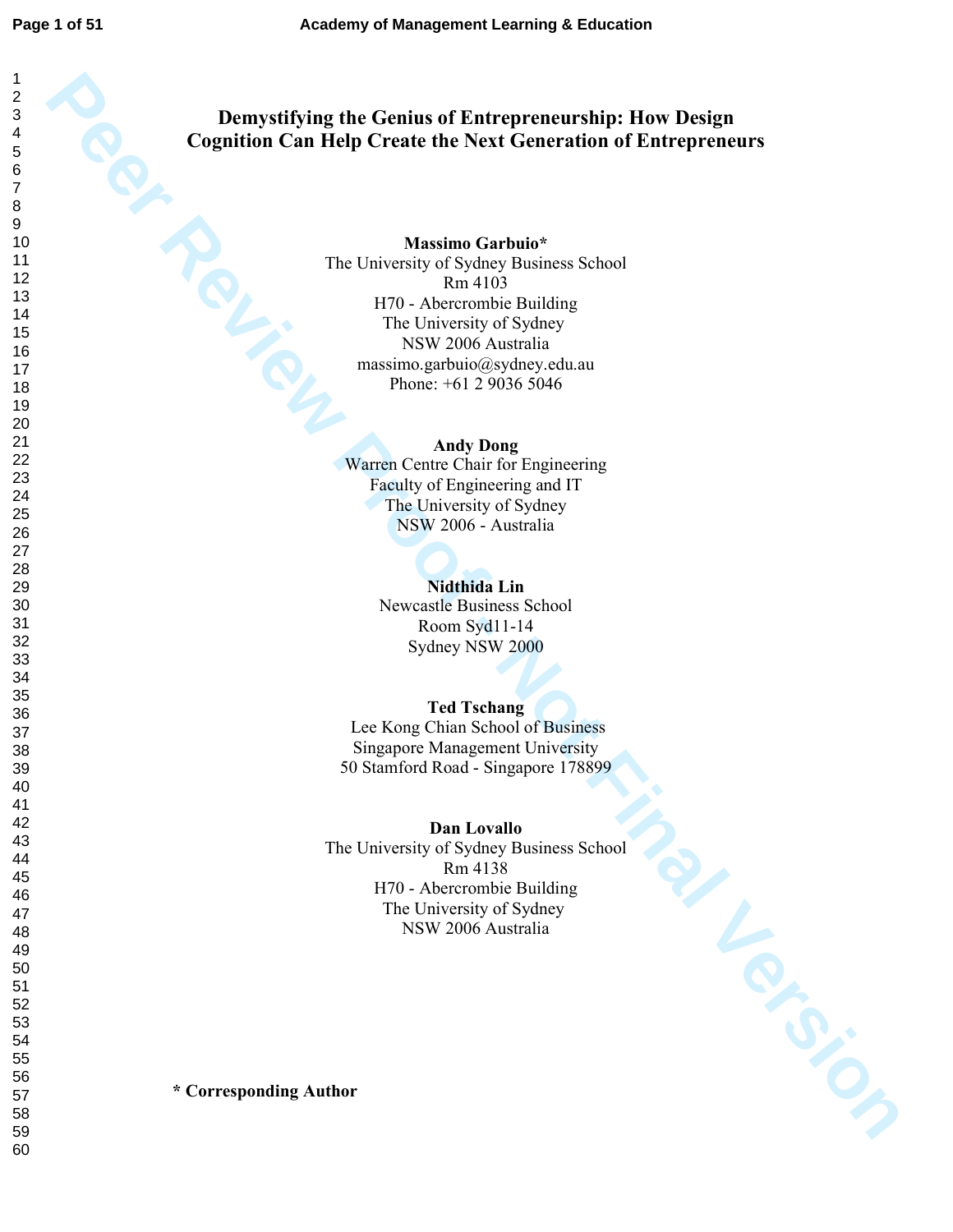Acknowledgements

This article is the results of engaging with several designers and students over the years. Massimo would like thank Jeanne Liedtka, Angela Meyer, Giulia Teso, Ilaria Mazzoleni and Dreu Harrison.

Acknowledgements<br>
This article is this results of omaging with several designers and students over the<br>
The Ackesimo would like thank Jeanne Leatha, Angles keeps, Guila Lieso, Laid<br>
A way ispear thank you be Associated Edi A very special thank you to Associate Editor Siri Terjesen for her generous guidance through the review process and very insightful comments which helped substantially improve the manuscript.

This research was supported under Australian Research Council's Discovery Projects funding scheme (project DP130101065) to Chief Investigators Dan Lovallo and Andy Dong.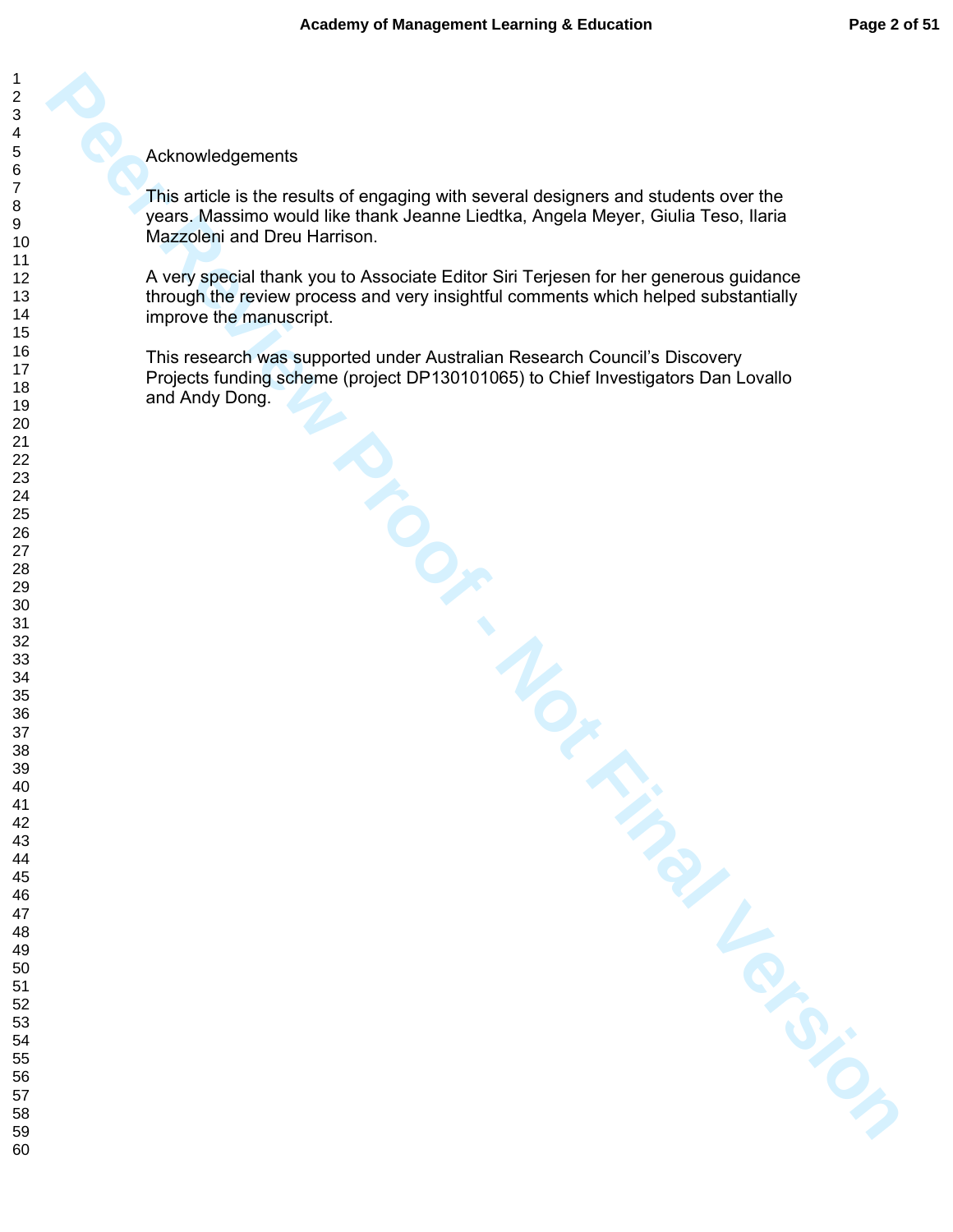## **DEMYSTIFYING THE GENIUS OF ENTREPRENEURSHIP: HOW DESIGN COGNITION CAN HELP CREATE THE NEXT GENERATION OF ENTREPRENEURS**

#### **ABSTRACT**

**PEACHER THE CENTUS OF EXTREPRENEURSIIIIP:** HOW DESIGN COGNITION CAN HELP CREATE THE VEXT GENERATION OF **ENTREPRENEURS**<br> **PEACHER THE VERSION OF A SET AND CONSULTER AREA CONSULTED AND ASSESS ARE AREA CONSULTED AND CONSULTE** Entrepreneurship education is a key beneficiary of design thinking's recent momentum. Both designers and entrepreneurs create opportunities for innovation in products, services, processes, and business models. More specifically, both design thinking and entrepreneurship education encourage individuals to look at the world with fresh eyes, create hypotheses to explain their surroundings and desired futures, and adopt cognitive acts to reduce the psychological uncertainty associated with ambiguous situations. In this article, we illustrate how we train students to apply four well-established cognitive acts from the design cognition research paradigm—framing, analogical reasoning, abductive reasoning, and mental simulation—to opportunity creation. Our pedagogical approach is based on scholarship in design cognition that emphasizes creating preferred situations from existing ones rather than applying a defined set of tools from management scholarship. In doing so, we provide avenues for further development of entrepreneurship education, particularly the integration of design cognition.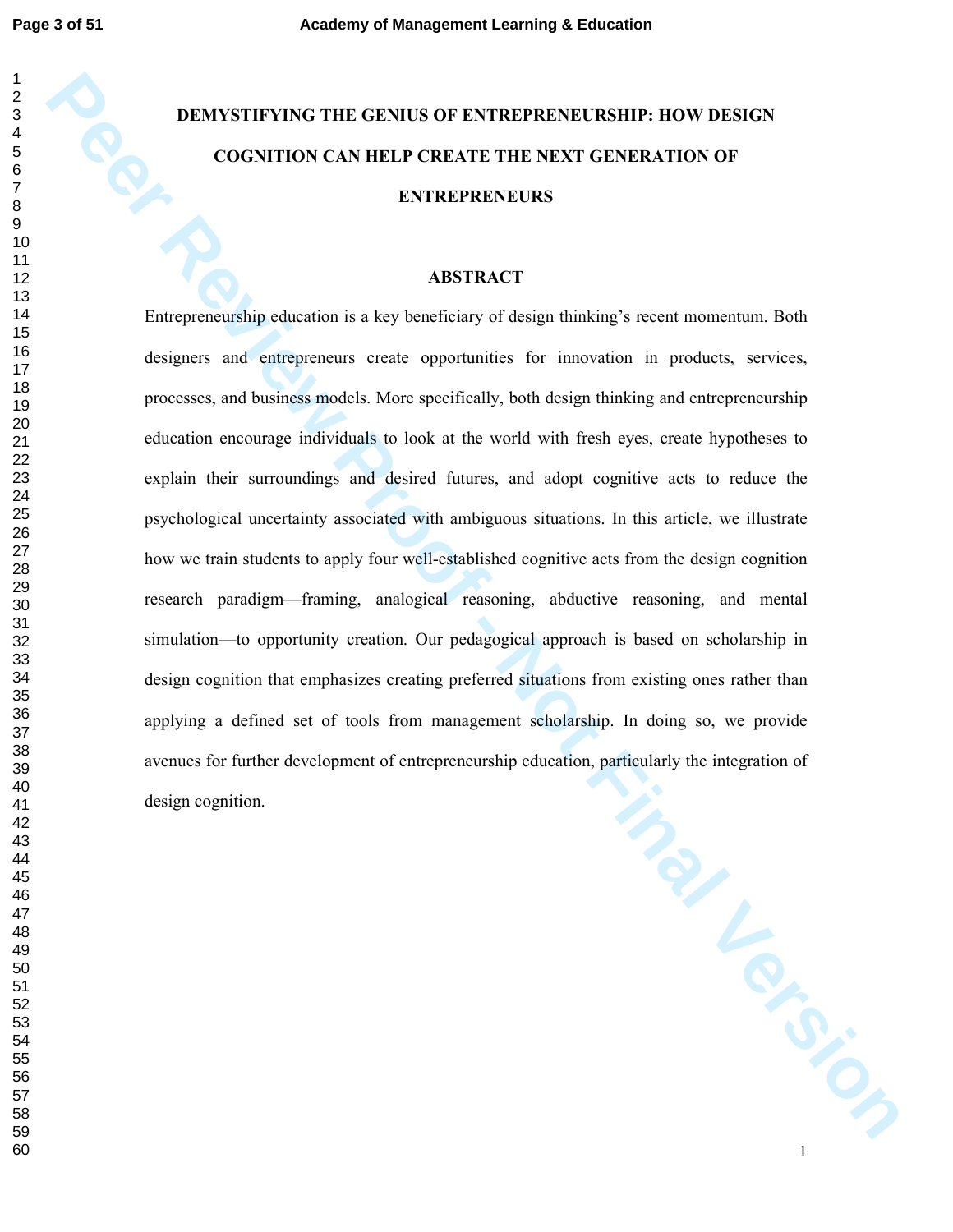### **1. INTRODUCTION**

As universities around the world have incorporated entrepreneurship education (Oxford, 2013), scholars and entrepreneurs alike have grown increasingly skeptical of the usefulness of traditional teaching methods, which rely on business plans, case studies, and guest speakers (Gartner & Vesper, 1994; O'Connor, 2013; Vesper & Gartner, 1997; Williams Middleton & Donnellon, 2014). After all, entrepreneurs (Busenitz & Barney, 1997; Dyer, Gregersen, & Christensen, 2008; Sarasvathy, 2001) think very differently from managers and the rest of the population. The ill-defined nature of entrepreneurial problems contradicts students' expectations of well-defined processes aimed at reaching a single answer with significant guidance from instructors (Austen, 2012).

**PER ACTION ASSOCIATION**<br> **PER ACTION ASSOCIATE**<br> **PER ACTIONS**<br> **PER ACTION** ASSOCIATE TO A CONSIDE THE CONSIDER TOWARD TO A CONSIDER THE CONSIDER A CONSIDER SOFTING TO A CONSIDE TO A CONSIDER SOFTING TO A CONSIDER A PROP In response, many business schools, and even entrepreneurial programs, are adopting design thinking techniques and tools. To strengthen students' understanding of these design thinking tools, we claim that teachers should emphasize their cognitive underpinnings. A lucid comment from one of our students about customer journey maps supports our assertion. The student commented that "due to the complex and personal nature of decision-making, it is not always possible to map an experience as a set of linear, cause-and-effect steps. Doing so results in only a partial understanding of the journey, with no consideration of the user's context and past experiences." At the end of the course, he offered the following reflection. "By supplementing these tools with additional cognitive activities, such as framing and abductive reasoning, we gain a deeper appreciation of not only what the user is feeling, but why they are feeling that way. Ultimately, this allows us to comprehend the root cause of the user's frustrations, but also leads to a broader understanding of the problem. It is this broader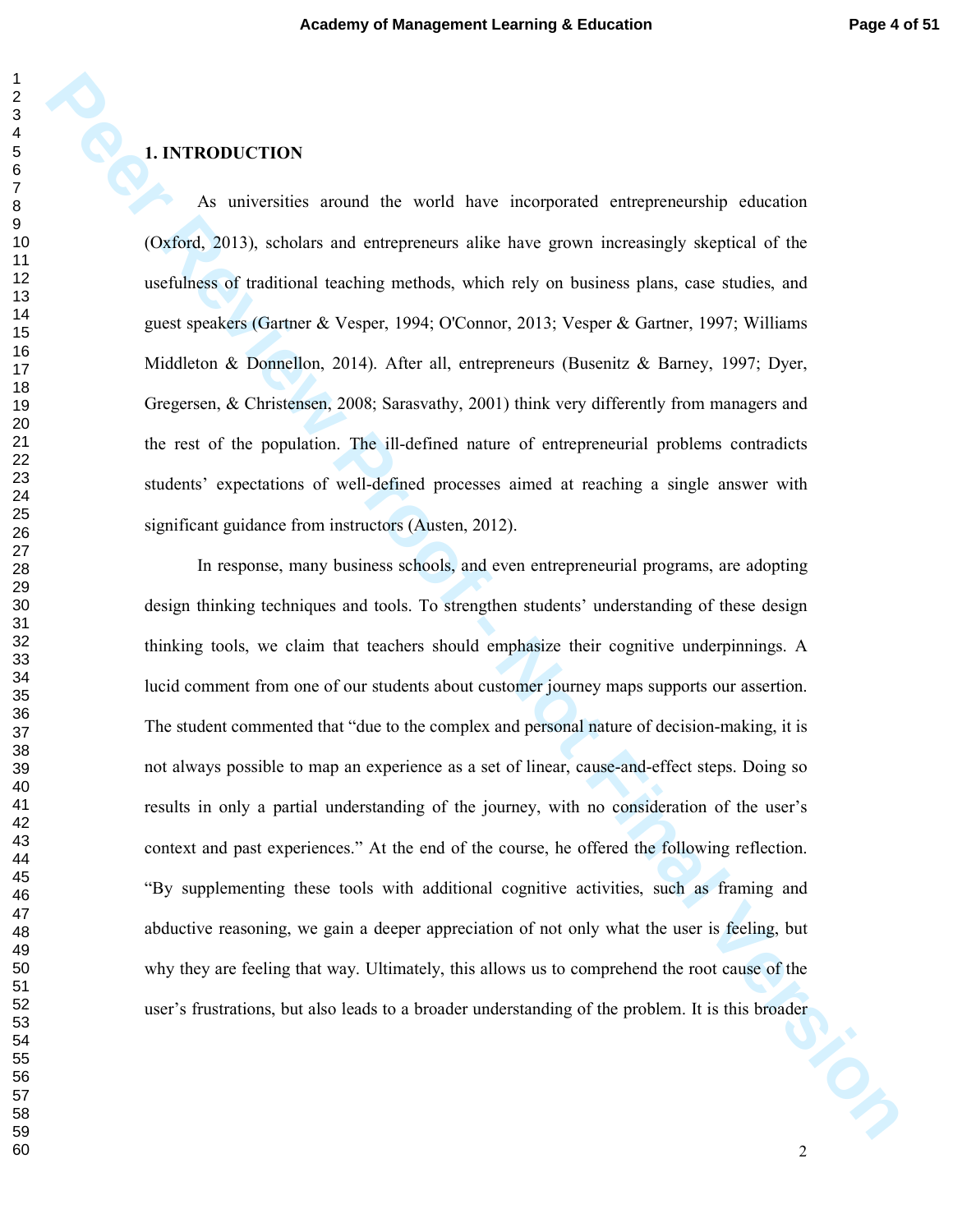understanding at a higher level of abstraction that leads to genuine and impacting innovation."<sup>1</sup>

**Per Revise Consideration** of a large tend of absorbance that leads to genuine and impacting<br> **Per Article extends recent contributions to entrepreneumbly achoimably (Gien, Sacita,**<br> **Review Processors**, and took designed This article extends recent contributions to entrepreneurship scholarship (Glen, Suciu, & Baughn, 2014; Van Burg & Romme, 2014) to explicate how design thinking, defined as the cognition, processes, and tools designers use to imagine a desired future, informs the process and skills needed to spot and develop opportunities (Garbuio & Lovallo, 2015). Specifically, we respond to Glen et al.'s (2014) call to incorporate design thinking in entrepreneurship education in a way that complements, rather than replaces, the analytical tools and teaching styles of most business schools. To do this, we expand on a stream of design thinking scholarship (Johansson-Sköldberg, Woodilla, & Çetinkaya, 2013) that advocates consideration of the cognition that underlies design thinking methods. Analytical reasoning, the typical mode of reasoning taught in business schools, equips students with cognitive skills and technical methods to deal with varying degrees of uncertainty; however, there is a gap in management education when it comes to addressing complex, ill-defined problems with scarce or ambiguous facts and unclear means-end relationships (Schön, 1983). Design cognition addresses these gaps by identifying specific cognitive acts and structures associated with productive outcomes to open-ended and unstructured situations.

50-10-Four recent and convergent developments support the need for a more nuanced understanding of the contribution of design cognition to entrepreneurship education: (1) opportunity creation as a cognitive skill, (2) the fact that opportunities are created rather than discovered, (3) the popularity of lean start-up approaches (which further exemplifies the practical resolution of the debate between opportunity discovery and creation), and (4) design thinking as a cognitive rather than process-based construct.

-

<sup>&</sup>lt;sup>1</sup> Massimo Garbuio thanks Rob Dongas for this reflection.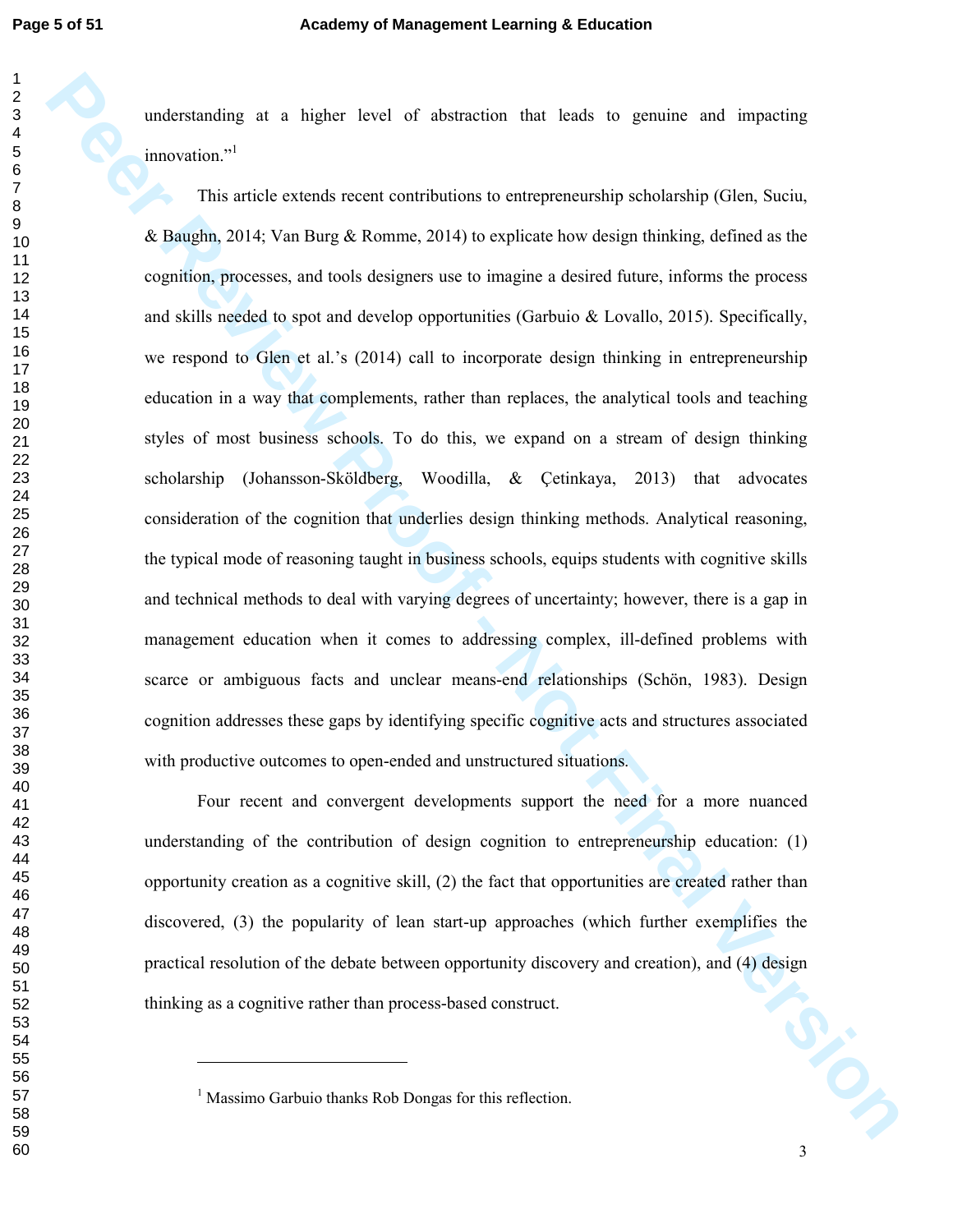First, the entrepreneurial field increasingly acknowledges that opportunities emerge from cognitive skills (Baron, 2004, 2006; Baron & Shane, 2007; McGrath & MacMillan, 2000) that can be developed and enhanced through education (DeTienne & Chandler, 2004; Fiet, 2002; Muñoz, Mosey, & Binks, 2011). Design cognition scholarship provides a wellresearched and teachable set of cognitive acts, including convergent and divergent thinking, framing, analogical reasoning, pattern recognition, counterfactual thinking, mental simulation, and abductive reasoning (Baron, 2004; Cornelissen & Clarke, 2010; Gaglio, 2004; Grégoire, Cornelissen, Dimov, & Burg, 2015; Mitchell et al., 2002). Yet many instructors do not know how these processes contribute to opportunity creation and how to effectively introduce students to these acts.

Pers<sub>y</sub> the universemental final measuringly acknowledges that reportantizes emerge<br> **Proon cognitive skills (Barco. 2004. 2006; Barco & Shane. 2007; McGrath & MacMillan,**<br> **PEOD** that an be developed and enhanced drawing Second, the longstanding debate over whether opportunities are discovered or created (Alvarez & Barney, 2010) has been resolved, in practice rather than theory, by budding entrepreneurs' preference for methods that are compatible with creation rather than discovery. Specifically, older scholarship in entrepreneurship has explored how exogenous shocks to preexisting industries form opportunities, which unusually alert individuals or firms discover (Kirzner, 1989; Shane, 2003). Newer approaches instead lean toward the assumption that entrepreneurs themselves form opportunities endogenously through an enactment process (Aldrich & Ruef, 2006; Shane & Venkataraman, 2003). The difference has profound pedagogical implications. In the discovery approach, opportunities can be identified through typical tools of strategic analysis, such as evaluating threats and opportunities in the environment (Porter, 1980). The central features of the creation approach are a willingness to experiment and an ability to learn from experimentation (Alvarez & Barney, 2010). This learning requires creativity, mental flexibility, the ability to be open to conflicting feedback, and a willingness to fail and learn from experience. In contrast, the discovery approach draws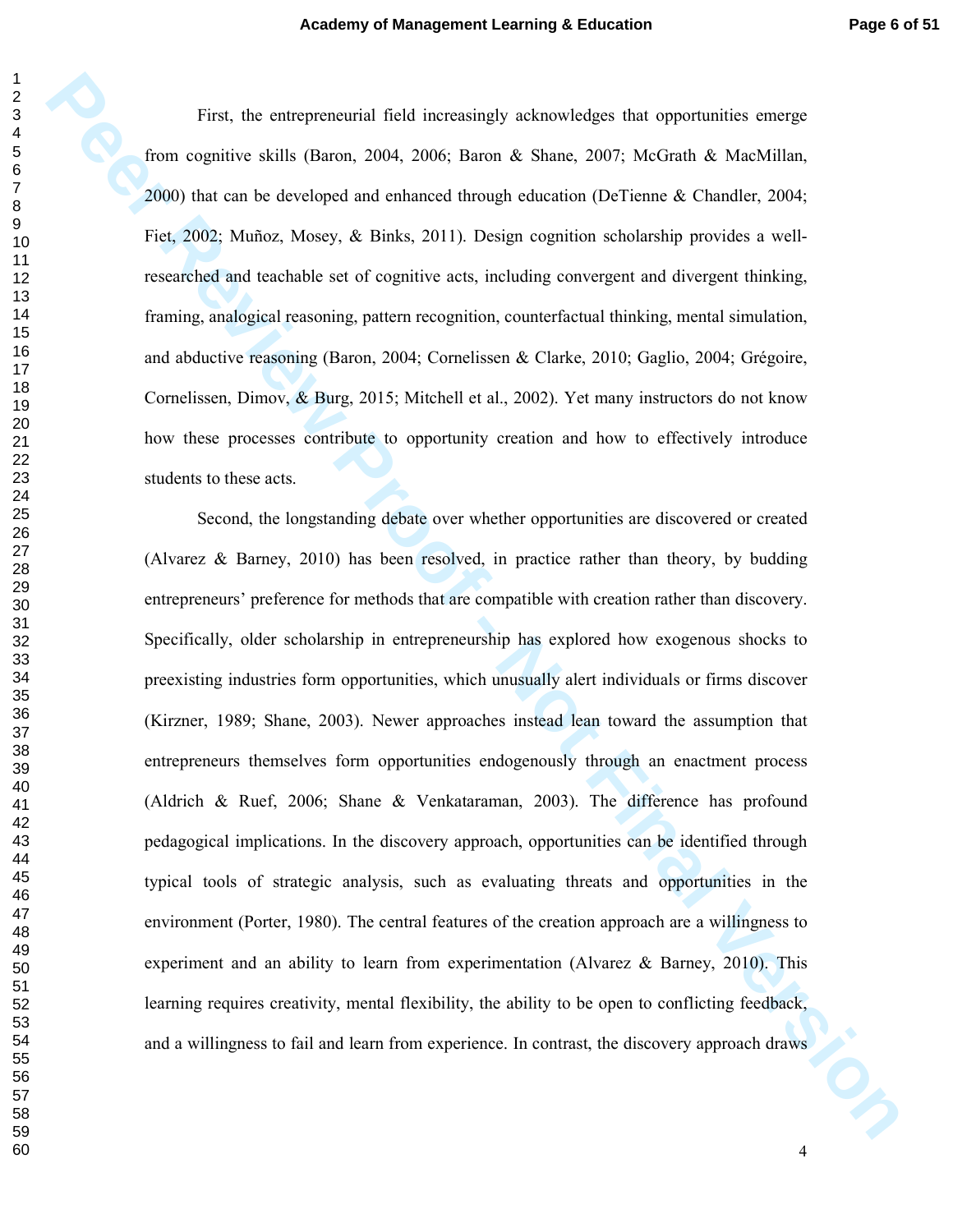on the techniques for strategic analysis for pedagogy; those teaching creation opportunities are inspired more by creative design and art (Baker & Nelson, 2005; Sarasvathy, 2001)

**Per Review The Stateger and System Pathony** (Providently conside a proportion is a completed more proportionally and a proportionally and the system process of the content of the basis of the system proof the content of t Third, the increasing pace and dynamism of business environments, in which entrepreneurs pitch their ideas, suggest that an extensive business plan is often not feasible. The lean start-up approaches taught as part of accelerators and incubators provide incentives for students to pitch both raw and well-formed ideas, refine them, and iterate until a commercially viable concept emerges. Accelerators, incubators, and online programs offer both brief and long courses on developing opportunities and business models, often filling the gap left by conventional entrepreneurship courses. For entrepreneurs, the frameworks and concepts of the lean start-up (Ries, 2011), the business model canvas (Osterwalder & Pigneur, 2010), the long-term value of customers, and the cost of acquiring a customer are far more commonly used than the strategic analysis tools introduced in early entrepreneurship education. Both lean start-up and the business model canvas approach refer to design thinking tools and processes, though they shy away from explicitly teaching the cognitive acts that facilitate the development of new opportunities.

Finally, as entrepreneurial scholarship has emphasized the cognitive aspects of opportunity creation, so has design thinking (in design studies scholarship) emerged as a cognitive rather than procedural construct (Visser, 2006, 2009). Teaching cognition rather than process has also emerged as a fundamental pedagogical perspective (Eastman, 1999; Oxman, 2004) in which the cognitive acts rather than the process of design comprise the explicit teaching content. Similarly, in a meta-analysis of creativity training, cognitive strategies have indeed been found to play a critical role in enhancing individuals' creative skills (Scott, Leritz, & Mumford, 2004). The role of the educator is to challenge students with questions that lead them to think differently about problems (Gómez Puente, van Eijck, & Jochems, 2013a; Gómez Puente, van Eijck, & Jochems, 2013b). Over the years, and across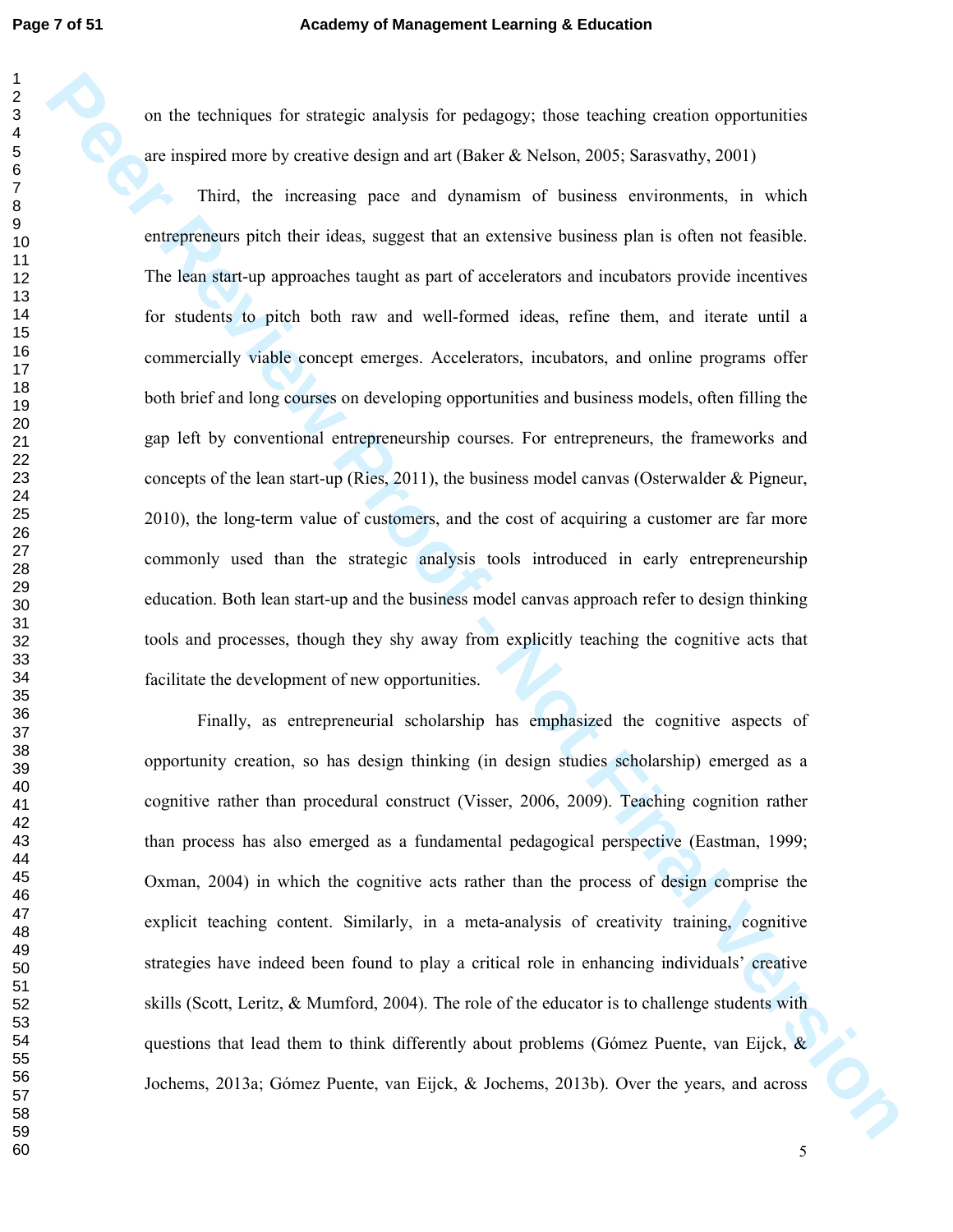because the design theoring has controls that different meanings, its foundations offer the second of the second of the second of the second of the second of the second of the second of the second of the second of the seco disciplines, as design thinking has evolved into different meanings, its foundations often have been taken for granted (Johansson-Sköldberg et al., 2013). A fundamental distinction can be made between the evolution of design thinking in the *design discourse* and in the *management discourse*. Some time ago, the research focus of design discourse shifted toward the discovery of cognitive skills, reflective practice, and the creation of meanings, among other aspects. Meanwhile, the latter has become popular through a narrower interest on (1) how designers work (Brown, 2008, 2009; Kelley, 2007), relying heavily on IDEO's way of working with innovation; (2) a way to approach organizational problems from a practical perspective (Dunne & Martin, 2006; Liedtka & Ogilvie, 2011; Martin, 2009); and (3) management theory, which views design thinking as an organizational resource leading to innovation (Collopy & Boland, 2004).

In this article, we adhere to design thinking rooted in the cognitive design discourse, which recommends that designers and educators nurture a set of cognitive skills rather than processes and tools. In the cognitive design research paradigm, design practice emanates from a set of cognitive acts and forms of knowledge representations associated with the parallel feat of creating a new object, service, or system and the way this new creation works (Dorst, 2011). The cognitive acts presented here are based on empirical research spanning over 60 years (Cross, 2007), which confirms that the choice of cognitive acts and the forms of knowledge representations determine the productivity of the designer and the quality of the solution. With this in mind, we are able to provide a clearer contribution to entrepreneurial education by building on the most current design discourse.

Next, we review current approaches to entrepreneurial education, expand on key emerging trends and show how design thinking and design cognition have reached both scholarship and practice. Then we briefly expose the four cognitive acts at the basis of design and entrepreneurial cognition and follow with a framework for a design-driven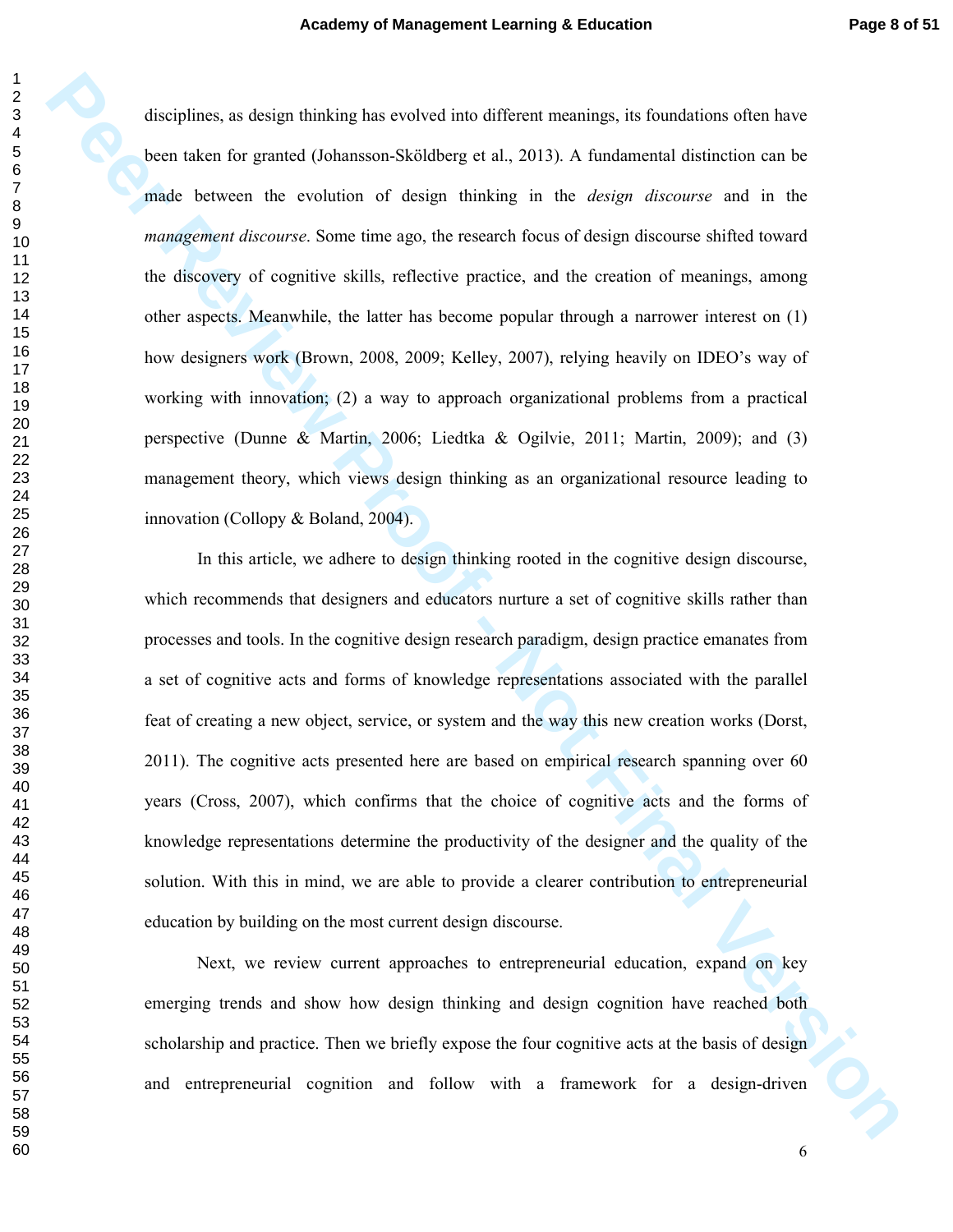entrepreneurship education. We conclude with a discussion of applications of this approach and some final remarks.

#### **2. ENTREPRENEURIAL EDUCATION: A ROAD PAVED BY DESIGN COGNITION**

Over the years, entrepreneurship education has evolved dramatically in part due to influences from other fields. Table 1 summarizes key approaches and provides some considerations to contextualize our own approach.

> ---------------------------------------------------------------- Insert Table 1 about here ----------------------------------------------------------------

entreprenembirg solution. We arrestrate with a discussion of applications of this approach<br>and some final remarks.<br> **2. FNTREPRENENTIFIAT. EDITCATION:** A ROAD PAVED BY DISIGN COGNITION<br>
One the years, contener exceeding c Initially, entrepreneurship education was shaped by the *planning school*, suggesting that opportunities are discovered through meticulous business-plan development and systematic search (Fiet, 2002; Herron & Sapienza, 1992). Over time, it became apparent that entrepreneurs themselves can create opportunities through an endogenous enactment process. Some examples include: the *contingency planning approach,* which emphasizes divergent thinking, a perspective that train entrepreneurs to better recognize opportunities through a process that unfolds over time; *opportunities-centered learning,* which focuses on exploration and development of opportunities through case studies; and, *effectual entrepreneurship*, which encourages entrepreneurs to develop goals based on personal strengths and available resources.

Entrepreneurship scholars and practitioners increasingly call for design thinking concepts and design methodologies to assist with entrepreneurship teaching and new venture creation more broadly (see, e.g., Glen et al., 2014; Van Burg & Romme, 2014). Design thinking has been identified as an efficient way of dealing with highly uncertain situations and uncovering unanticipated problems early (Fixson & Rao, 2014; Fixson & Read, 2012).

In the practice of entrepreneurship education, the lean start-up approach and the business model canvas practice both build on the management discourse of design thinking.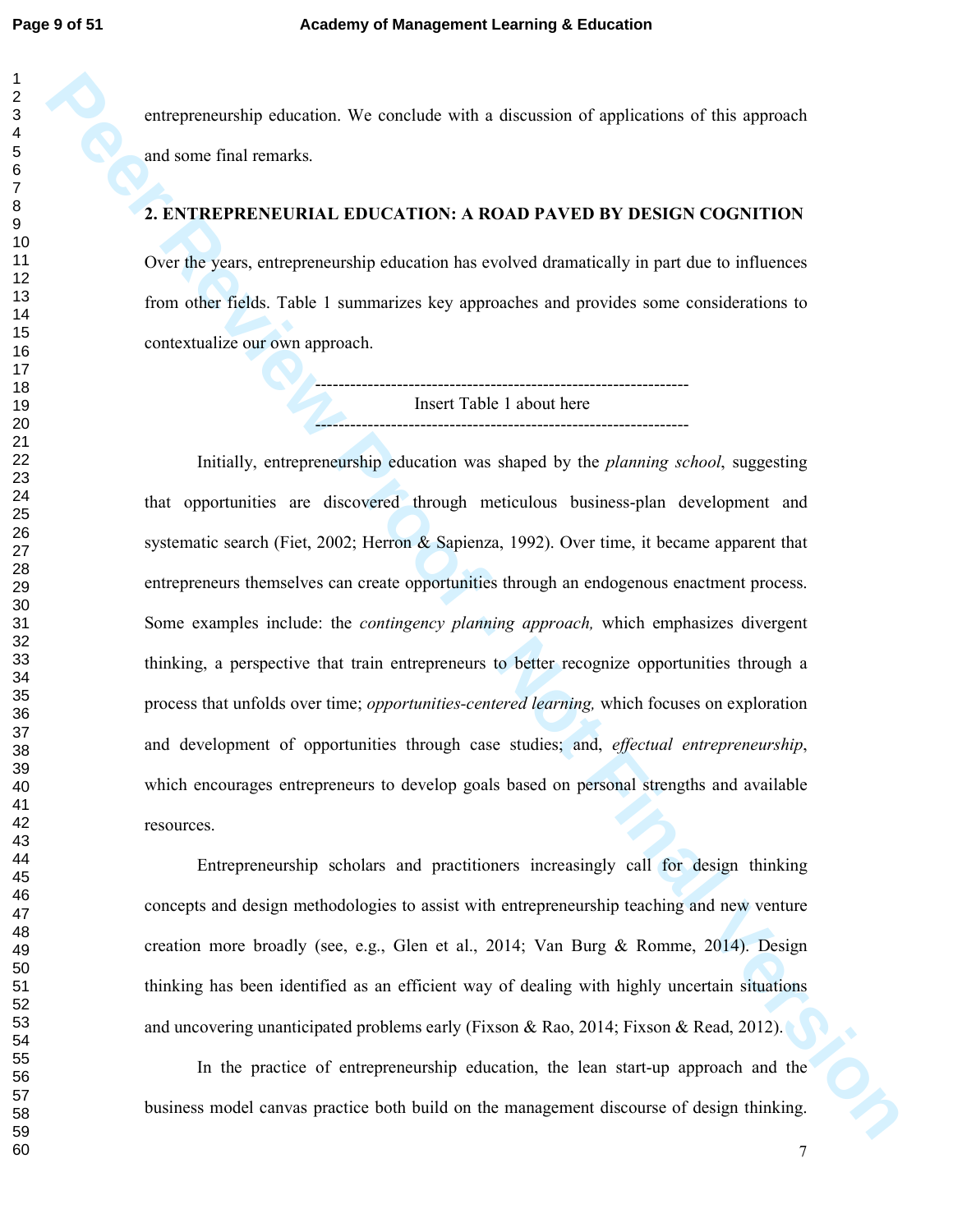**Peer Review Associates** of the material operator of the management of the management discours of design thinking. Stemming from quality improvement and emplementing and petrong fiscalistic from potential existence of the The *lean start-up approach* (Blank, 2013; Ries, 2011) incorporates aspects of the management discourse of design thinking. Stemming from quality improvement and engineering, lean methodology encourages entrepreneurs to focus on experimenting and getting feedback from potential customers for the next development iteration rather than following a rigid business plan. A lean start-up creates a "minimal viable product," a product with the minimum features customers need so that it can be "pivoted" or changed along the way based upon feedback. Like the management discourse, it encourages iteration, but its focus on developing a functioning commercial prototype means that it devotes less time to broadly and deeply characterizing the problem and ideating on solutions, as design thinking emphasizes. It also assumes that the firm should validate hypotheses about product and feature desirability with users in the marketplace. This methodology has been widely adopted, especially by incubators and government agencies such as the U.S. National Science Foundation in its Innovation Corps program.<sup>2</sup>

Although the *business model canvas approach* is not derived from design thinking and involves setting up a different problem (i.e., the business model itself), it shares several characteristics with design thinking: a focus on identifying users' needs, a cross-disciplinary view of the "business model" and its underlying value proposition (the product or service "design"), and significant collaborative work for ideating new business models. Accordingly, the business model canvas approach resembles design thinking's phases as described in the management discourse of design thinking, and some of its tools, such as empathy maps and persona profiles (Johansson-Sköldberg et al., 2013).

 In managerial scholarship, the concept of design thinking is rather equivocal, largely because design thinking has entered the field from design practice rather than from design scholarship. The tools and processes of design thinking brought into management practice—

-

<sup>&</sup>lt;sup>2</sup> National Science Foundation (2013). New grants to Innovation Corps "Nodes" further enhance public-private partnership. http://www.nsf.gov/news/news\_summ.jsp?cntn\_id=127011 (Accessed Oct 1, 2015).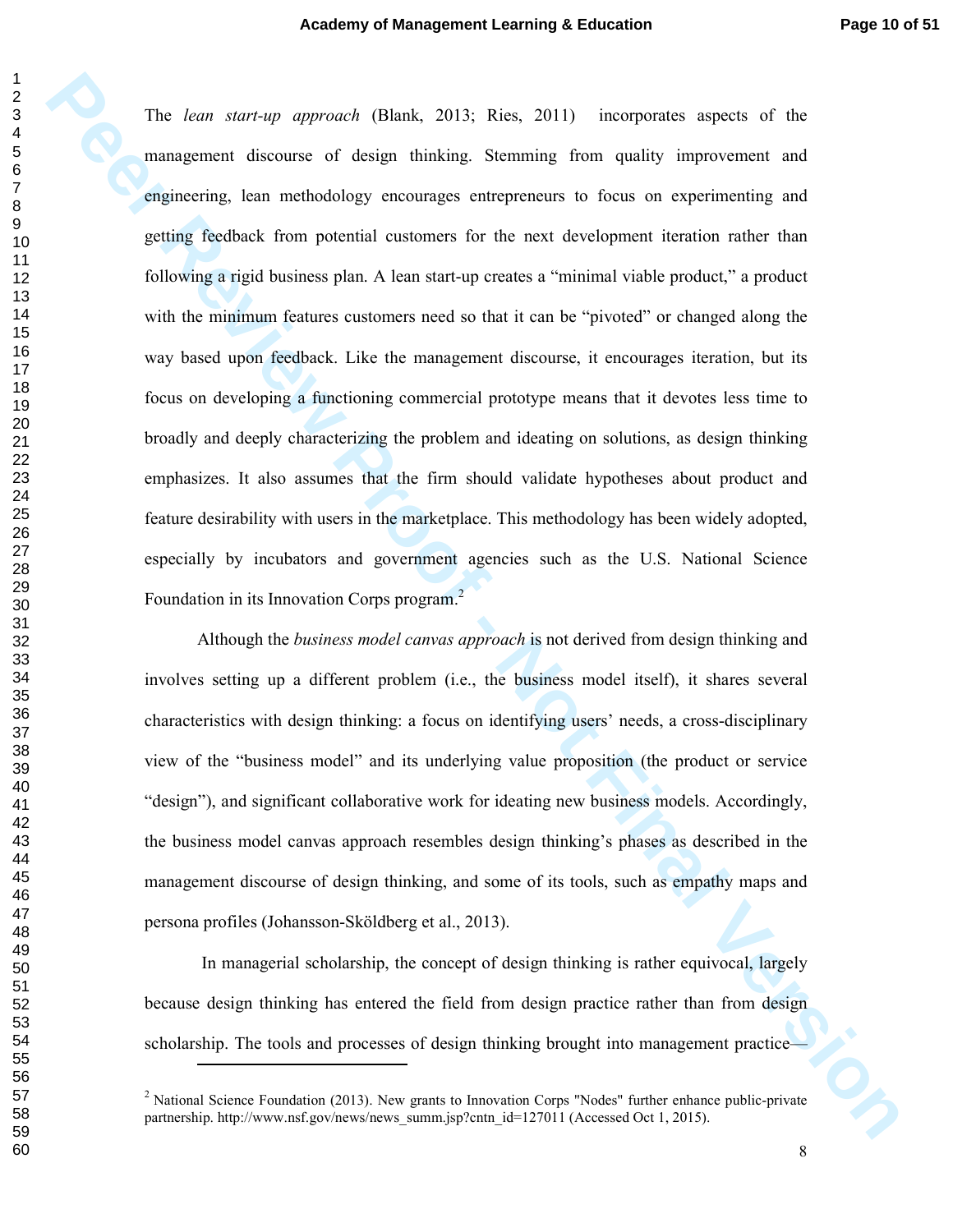**Peer centricity, journey mapping points/ying and experimentation differ from these personies, and experimentation and the focus of our analy. Although the processes, electricity and the solid of a focus of design resolute** user-centricity, journey mapping, prototyping, and experimentation—differ from those prevalent in design scholarship and the focus of our study. Although the processes, techniques, and tools of design are indeed relevant to management, in design research, the object of study has turned toward the behaviors of design practitioners. Design researchers seek to explain designers' behaviors through the causal importance of the structures and processes of cognition, such as prototyping and its psychological outcomes, rather than through their tools and methods *per se* (Gerber & Carroll, 2012). Hence, design cognition research focuses on identifying productive mental representations, structures, and processes for various design situations (Goel & Pirolli, 1992).

Furthermore, a critical limitation of lean start-up and business model canvas and related approaches is their reliance on a structured, step-by-step process (Liedtka & Ogilvie, 2011), which may restrict their usefulness in dynamic business environments. Linearity may be an artifact of pedagogical and communication needs, but we have found, and instructors have noted, that proceeding in a fixed linear sequence can help students see where they are in the process and, more importantly, what knowledge they are gaining with a discrete stage. Yet design scholarship reveals that design as a fixed process does not work, as it may lead to design fixation, "a blind, and sometimes counterproductive adherence to a limited set of ideas in the design process" (Jansson & Smith, 1991, p.4).

Thus, design scholars suggest that problems and solutions must co-evolve to generate the most novel yet feasible solutions (Maher, 2000; Wiltschnig, Christensen, & Ball, 2013). When problem formulation can be modified, there is no clear linear sequence of problem definition, enumeration of solutions, and selection of a solution. Rather, the solution emerges from one problem frame that can be modified as a result of an emergent solution, thereby yielding different solutions (Dorst & Cross, 2001). Similarly, an understanding of the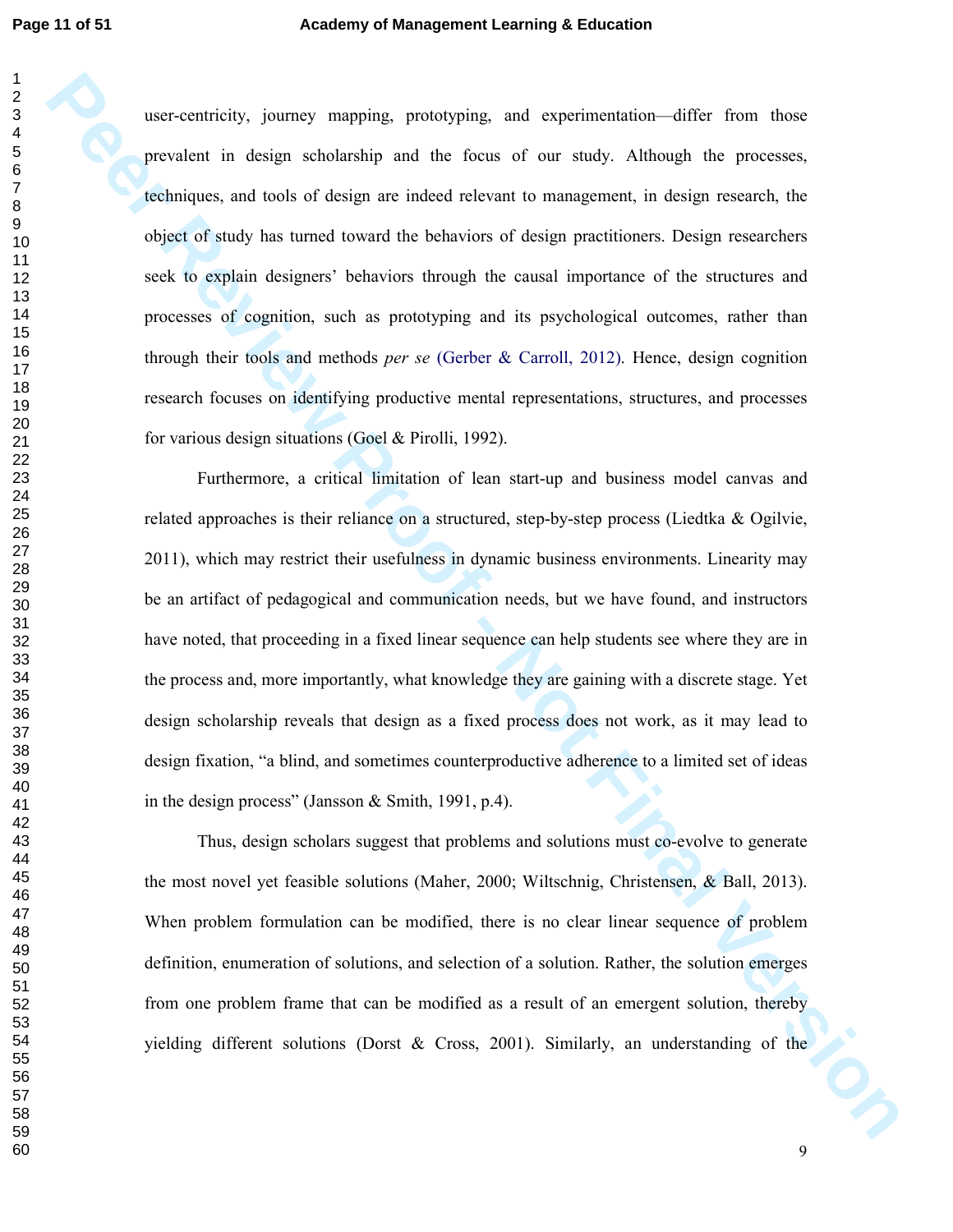customer problem to be solved can change over time by iterating the proposed solution and its validation, whether through mental simulation (explained later) or physical prototypes.

Hence, it is critical to master a set of cognitive acts that can be flexibly applied in various situations, rather than focus on tools and techniques that risk becoming routinized (such as Porter's Five Forces). Some educators might initially find it helpful to follow the design stages/cognitive acts in a phased manner. Notably, any process or design tool has a set of underlying cognitive acts that can be opaque to practitioners—sometimes deliberately so.

#### **3. THE THINKING IN DESIGN THINKING**

This section establishes the cognitive language of design thinking that we apply to entrepreneurship education in the next sections. Design cognition research (Visser, 2006, 2009), as well as option generation research (Garbuio, Lovallo, Porac, & Dong, 2015), have identified four fundamental cognitive acts: framing, analogical reasoning, abductive reasoning, and mental simulation. We briefly introduce these four cognitive acts; the references in Table 2 offer more in-depth theoretical and empirical investigations of them.

**PENTHER THE CONSIDERATION** INTO THE CONSIDERATION (THE CONSIDERATION) INTO THE SURVEY CONSIDERATION (THE CONSIDERATION CONSIDERATION) INTO THE CONSIDERATION (THE CONSIDERATION CONSIDERATION) INTO THE VERSION SURVEY THE V A creative solution is based on the novel standpoint from which a problematic situation can be tackled, an act referred to as *framing* (Dorst, 2011). The cognitive act of framing (or reframing a "stale" problem) is widely regarded as a key creative aspect of the design process (Cross, 2006; Lawson, 1997). In entrepreneurship and design, every problem has a problem frame and a solution frame, which are defined through *problem framing* and *solution framing*.

*Analogical reasoning* is the cognitive act of transferring the properties of a source domain to a target domain based on an abstract conceptualization (mental representation) of structured similarity between the two domains (Holyoak & Thagard, 1995). Analogical reasoning is a part of human cognition (Hofstadter & Sander, 2013), as it can occur spontaneously (Goldschmidt, 1999; Hofstadter, 2001).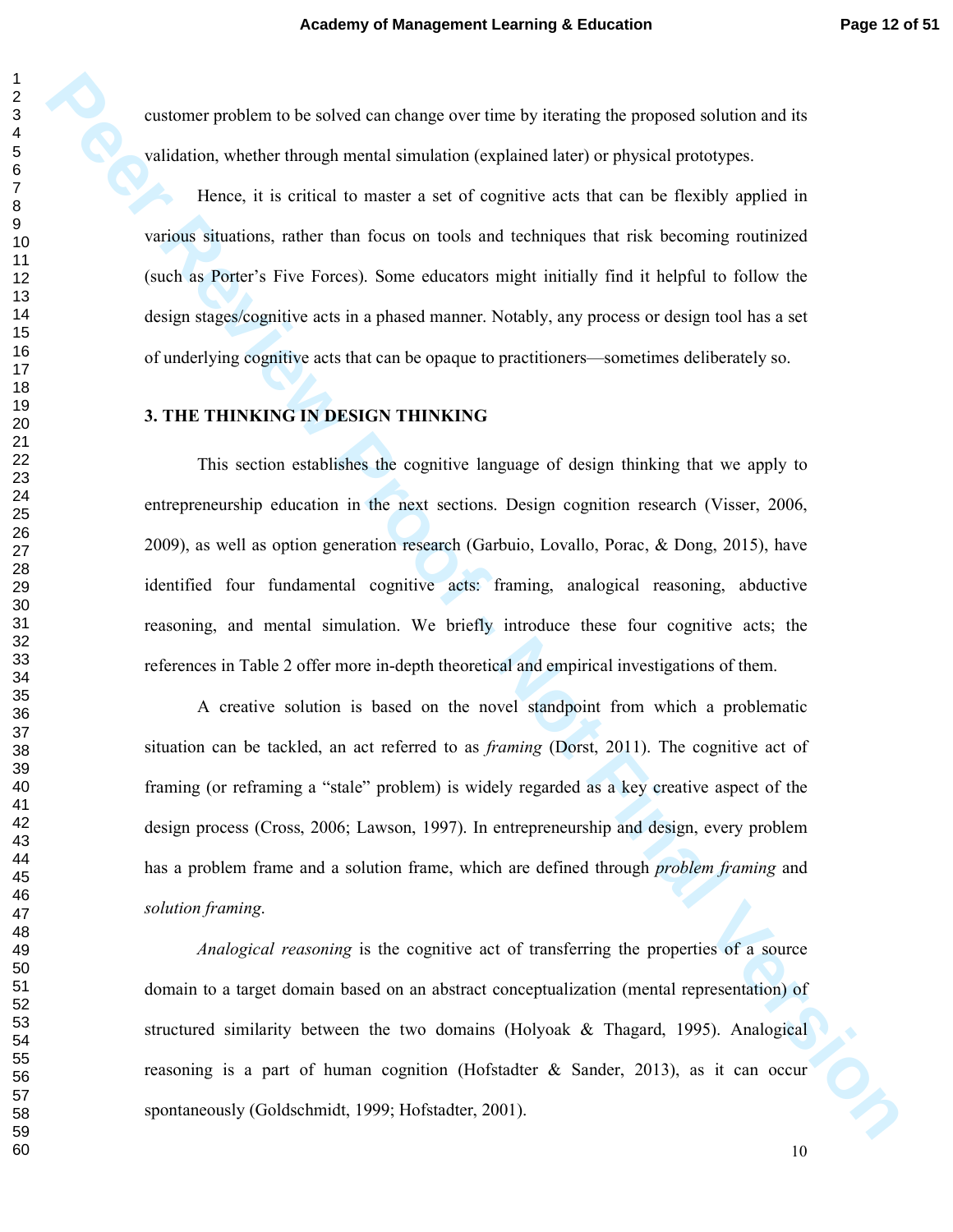**Per Revise and molecular and molecular system with section to the product buyers of contained at the contained at the contained at the contained at the contained at the contained at the contained buyers of the logically** Unlike deductive and inductive reasoning, which seek to produce logically true conclusions, *abductive reasoning* is a form of logical reasoning that introduces a hypothesis aimed at explaining observations or data (Peirce, 1931, 1998). The hypothesis may or may not be logically or empirically true. In classical logical reasoning, abductive reasoning proposes the most plausible and parsimonious explanation for observations. Dorst (2011) describes two types of abduction in design: explanatory abduction and innovative abduction. Explanatory abductions introduce hypotheses to explain surprising observations While innovative abductions introduce hypotheses about a new product, service, or system and its working principle that influence the production of the only known observation: the intended value.

*Mental simulation* involves reassessing past events and imagining future environments before making decisions and taking action (Sanna, 2000). According to Gaglio (2004), mental simulation is a key cognitive act of entrepreneurs as it allows emotions to be re-experienced and helps individuals anticipate physical and social environments by envisioning strategies and tactics to make accurate estimates and enable goal achievement.

> ---------------------------------------------------------------- Insert Table 2 about here

#### **4. APPLYING DESIGN COGNITION TO OPPORTUNITY CREATION**

In this section, we elaborate on a fundamental theme in entrepreneurial education (Kickul, Janssen-Selvadurai, & Griffiths, 2012) for which the integration of design cognition provides the greatest value: opportunity discovery.<sup>3</sup> We discuss key cognitive acts from design cognition and integrate them into opportunity creation (see Figure 1). Notably, we focus on the thinking aspect of design thinking rather than on tools, techniques, and processes, as the

-

the Contract of the Contract of the Contract of the Contract of the Contract of the Contract of the Contract of the Contract of the Contract of the Contract of the Contract of the Contract of the Contract of the Contract o <sup>3</sup> There is no doubt that business model design, scalability, and financial resources are fundamental to the success of startup companies. However, opportunity creation appears to be the most urgent area for cognition, both theoretically and from an educational point of view.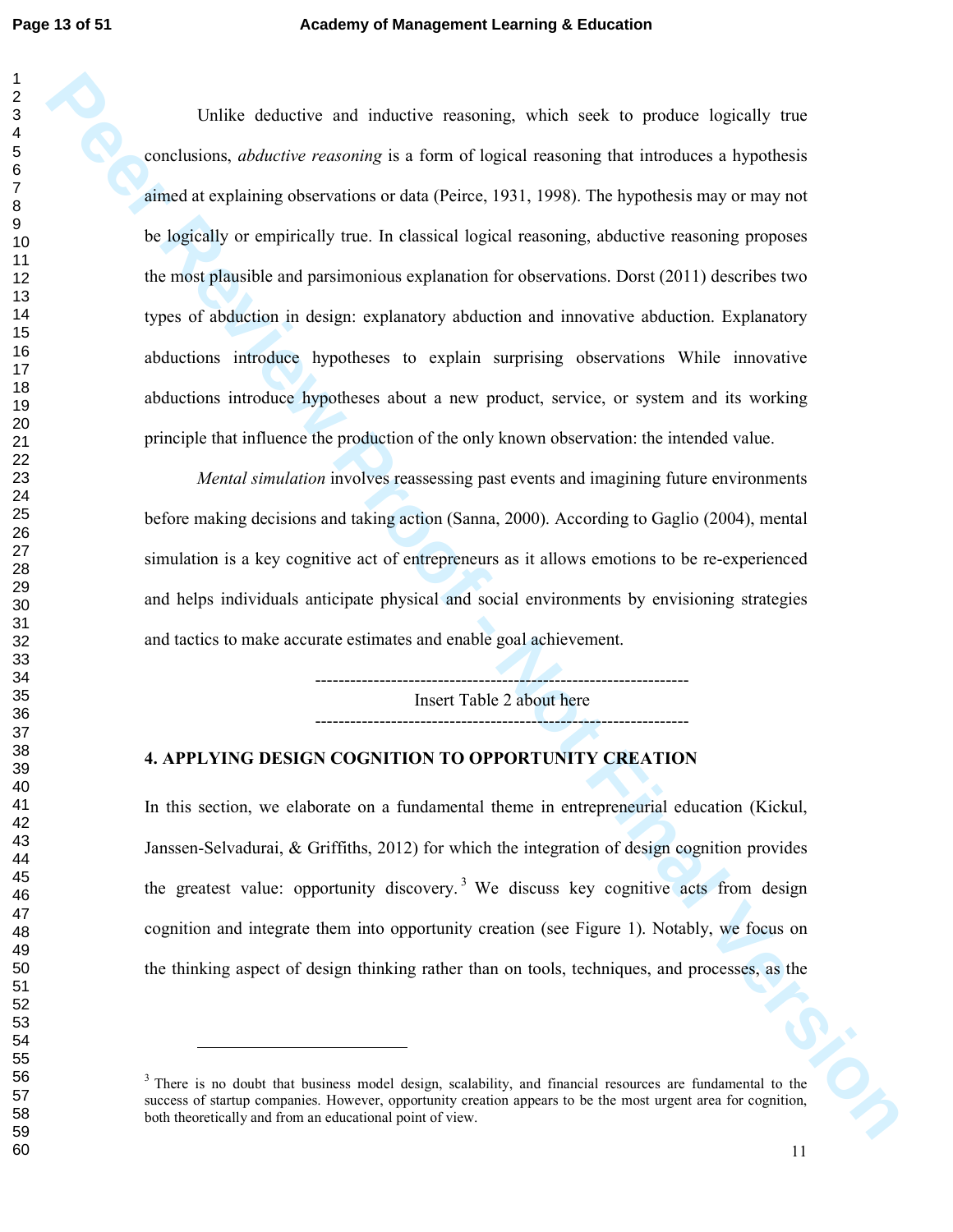latter have been extensively discussed in design thinking toolkits (see, e.g., Fraser, 2012; Liedtka & Ogilvie, 2011).

> ---------------------------------------------------------------- Insert Figure 1 about here ----------------------------------------------------------------

Latter have heart extensively discussed in design limiting toolkies (see, e.g., linear, 2012,<br> **Peer Review Proof - Note Figure 1 about the computation**<br> **Peer Review Proof - Note Figure 1 about the computation**<br> **Peer Re** The emergence of opportunities, whether recognized or created, is one of the most discussed topics in entrepreneurial research (Ardichvili, Cardozo, & Ray, 2003; Kirzner, 1973; Schumpeter, 1934; Short, Ketchen, Shook, & Ireland, 2010). A wealth of research identifies preconditions of opportunity recognition, including prior knowledge and external conditions (Shane, 2000; Shepherd & DeTienne, 2005), the thought processes that transform knowledge and observations of the environment into opportunities (Cornelissen & Clarke, 2010; Ucbasaran, Westhead, & Wright, 2009) and the impetus to act on them (Dimov, 2007). Importantly, opportunity creation comprises a large component of entrepreneurship courses and a very specific aspect of entrepreneurial education. Whereas marketing, operations, and strategy are assumed to be prerequisite knowledge for entrepreneurship courses, opportunity creation and the creation of new business models for resource-constrained startups are peculiar aspects of entrepreneurial education (Kickul et al., 2012). While entrepreneurship education research identifies various approaches to search for problems to solve, opportunity creation has often been described as a creative process (Lumpkin, Hills, & Shrader, 2004).

Overcoming the comfort of familiar situations is the key hurdle facing opportunity creation (Berns, 2008). Alvarez and Barney (2010) highlight that prior industry or market experience may actually hinder learning (Sine, Haveman, & Tolbert, 2005; Weick, 1979). While "natural" entrepreneurs and innovators alike constantly question the existing order (Dyer et al., 2008), students often have difficulty looking at the world with fresh eyes to discover unmet needs. Entrepreneurial alertness, information asymmetry, prior knowledge, social networks, personality traits, and type of opportunity all influence the process of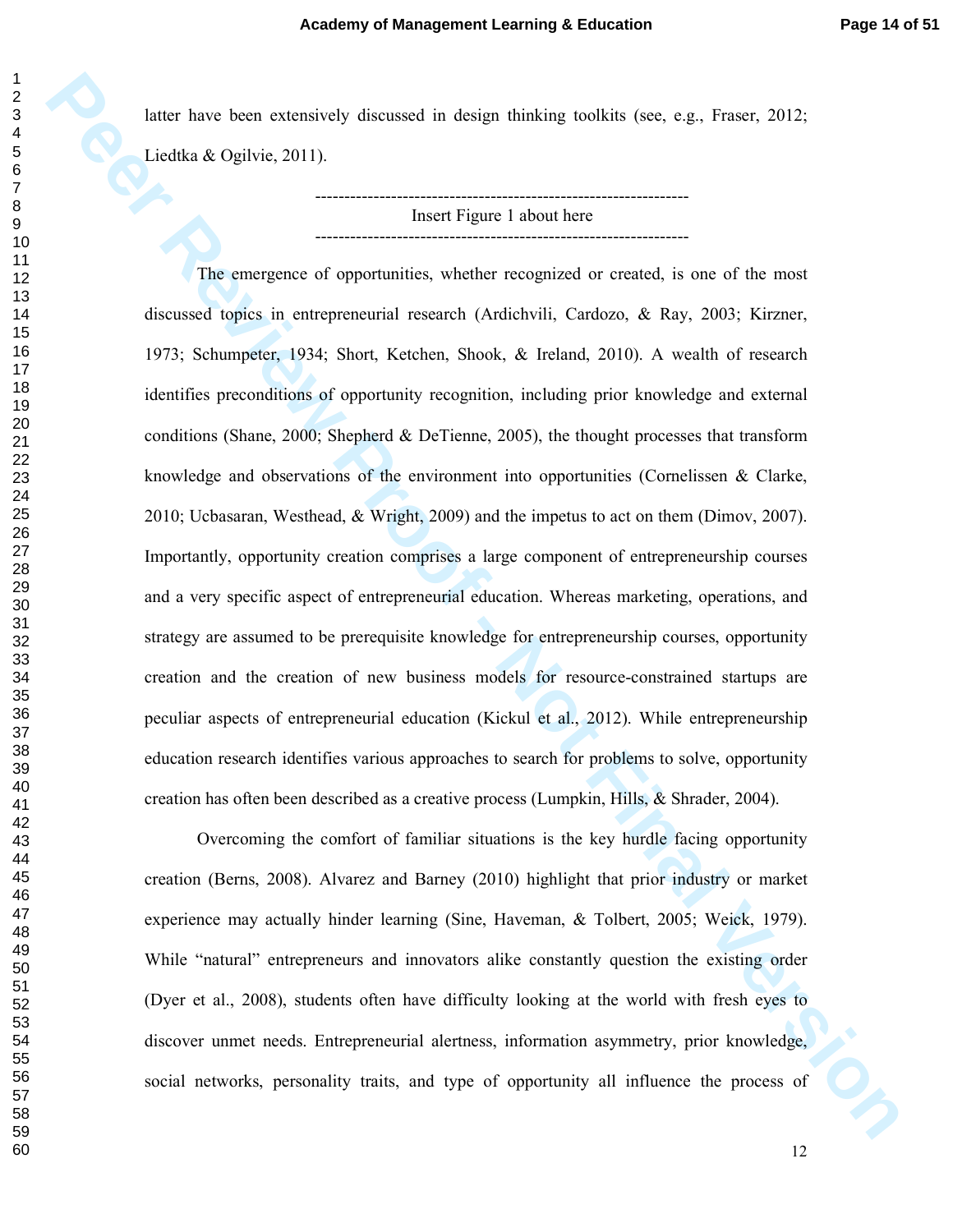opportunity creation (Ardichvili et al., 2003).

**Peparturely creation (Melabolis d.at**), 2003)<br> **Sociies in entrepreneutatic equation have highlighted that opportunity enterges from<br>
platear recognition (Baron, 2006; Baron & Ensley, 2006), similarity judgments (Orégoire** Studies in entrepreneurial cognition have highlighted that opportunity emerges from pattern recognition (Baron, 2006; Baron & Ensley, 2006), similarity judgments (Grégoire, Barr, & Shepherd, 2010), and associational thinking (Dyer et al., 2008). Gielnik and coauthors (2012; 2014) investigate the role of divergent thinking, or the general ability to identify multiple original ideas (Guilford, 1950), in opportunity recognition. They postulate that divergent thinking is the end product of more specific cognitive acts, such as conceptual combination, analogical reasoning, and abstraction (Mumford, 2003; Ward, 2007; Welling, 2007). However, from a pedagogical (and experimental) perspective, there is reason to examine these processes separately, as we have done. During opportunity identification, we help students use all four cognitive acts to define and elaborate on ambiguous problems and identify new opportunities (see Figure 2 for examples of usage).

---------------------------------------------------------------- Insert Figure 2 about here ----------------------------------------------------------------

#### **4.1.1. Framing in opportunity creation**

Framing aims to establish alternative ways of interpreting situations in accordance with different perspectives on various dimensions. These may be achieved by observing situations involving user behavior, user- or designer-generated problem statements, and even solution concepts and their underlying principles (used to induce backwards the "problems solved"). Specifying when and where framing occurs allows the designer to name and clarify the bounds of problem and solution spaces and provides a systematic way of expanding those spaces.

The most common act of framing is to help students see different types of users and stakeholders as individuals rather than as "average users." For example, when working on a credit card project, it is important to interview not only card users and their families, but also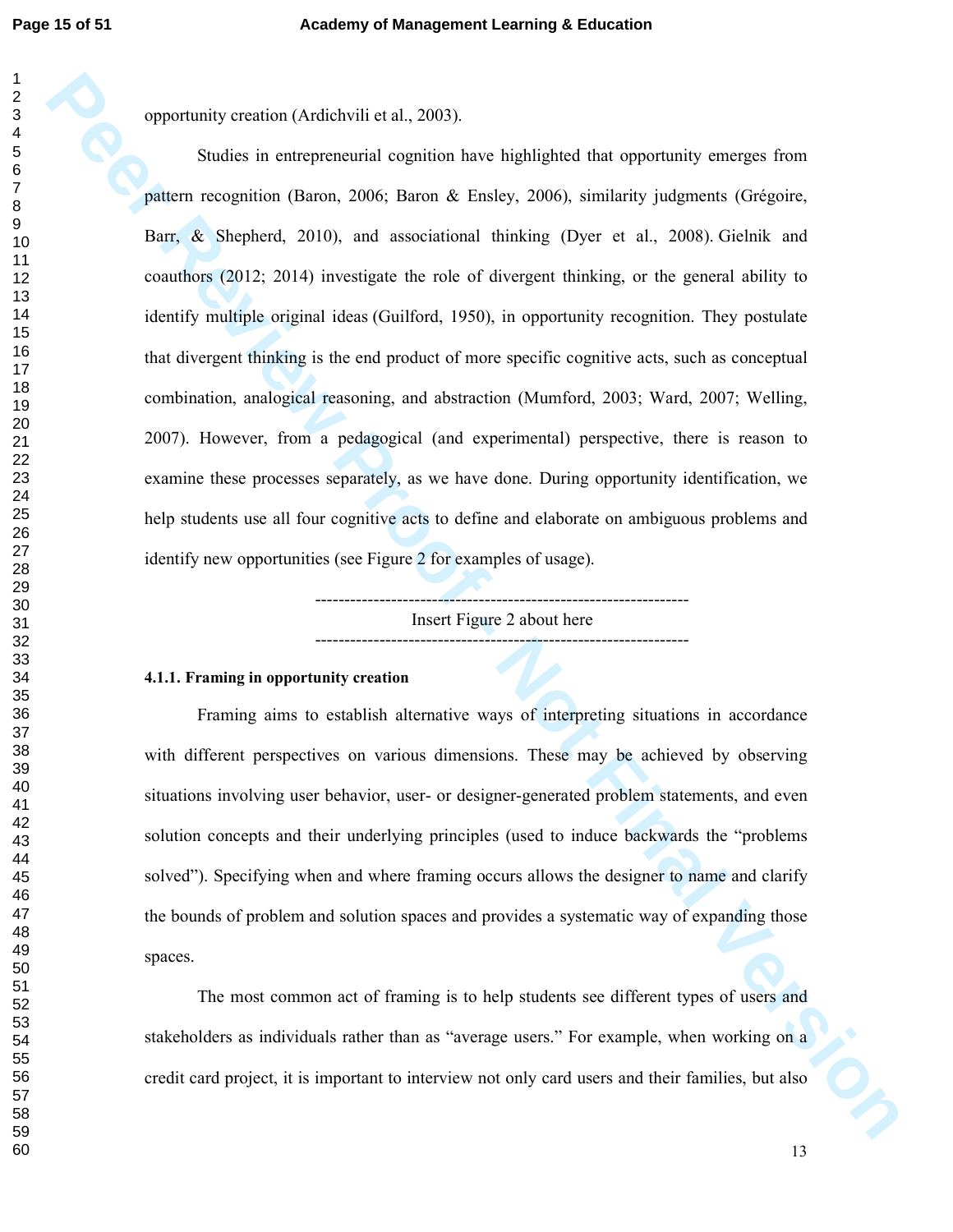call-center staff, employees in shops where the cards will be used, and even those who cannot afford to use credit cards. In general, the range of problem frames encountered will depend on the sample of users and the manner of data collection.

An in-class reframing exercise that we find effective is inspired by the reframing approach of the Austin Center for Design. In this exercise, Center instructors use a toothbrush as the object of design and ask students to consider three new scenarios. First, they ask them to reframe the toothbrush as it would be used in an atypical environment (e.g., in the kitchen, in an airplane, at a conference). Second, they ask the students to reframe the toothbrush from a different perspective (e.g., for use by a dentist, a hotel housekeeper, a blind date). Third, they ask the students to reframe the toothbrush as a different type of object; what if it were a plant, a spray, or a service? The new frames help students observe unmet customer values, which become novel problems to address.

**Pathers to F**, employees in shape where the casek well be used, and even hosted via entired affects on the simple of tests and the manner of data collection.<br> **An** in-class is diaming exercise that we find effective is i There are several ways we can induce framing and reframing. *Abstraction* is a means of stepping back and reconsidering problems more generally or through opposites. Based on design creativity, abstraction involves prompting students with abstract variations of statements of their current design problem or solution formulation to help them think creatively about problem or solution (Chiu & Shu, 2008; de Vries, Jessurun, Segers, & Achten, 2005; Linsey, Markman, & Wood, 2012). Abstract variations use words that subsume a concept, such as is-a (e.g., a dog is a pet) and has-a (e.g., a dog has a companion) relationships. For example, we prompt students who imagine a start-up aiming to challenge the insurance industry to think in terms of pricing risks rather than selling insurance policies. We could reframe the opportunity in terms of a more abstract concept, pricing intangible value, because risk is an intangible value.

In the classroom, we have implemented abstraction in the spirit, if not the form, of experiential learning (Amador, Miles, & Peters, 2006; Duch, Groh, & Allen, 2001; Kolb,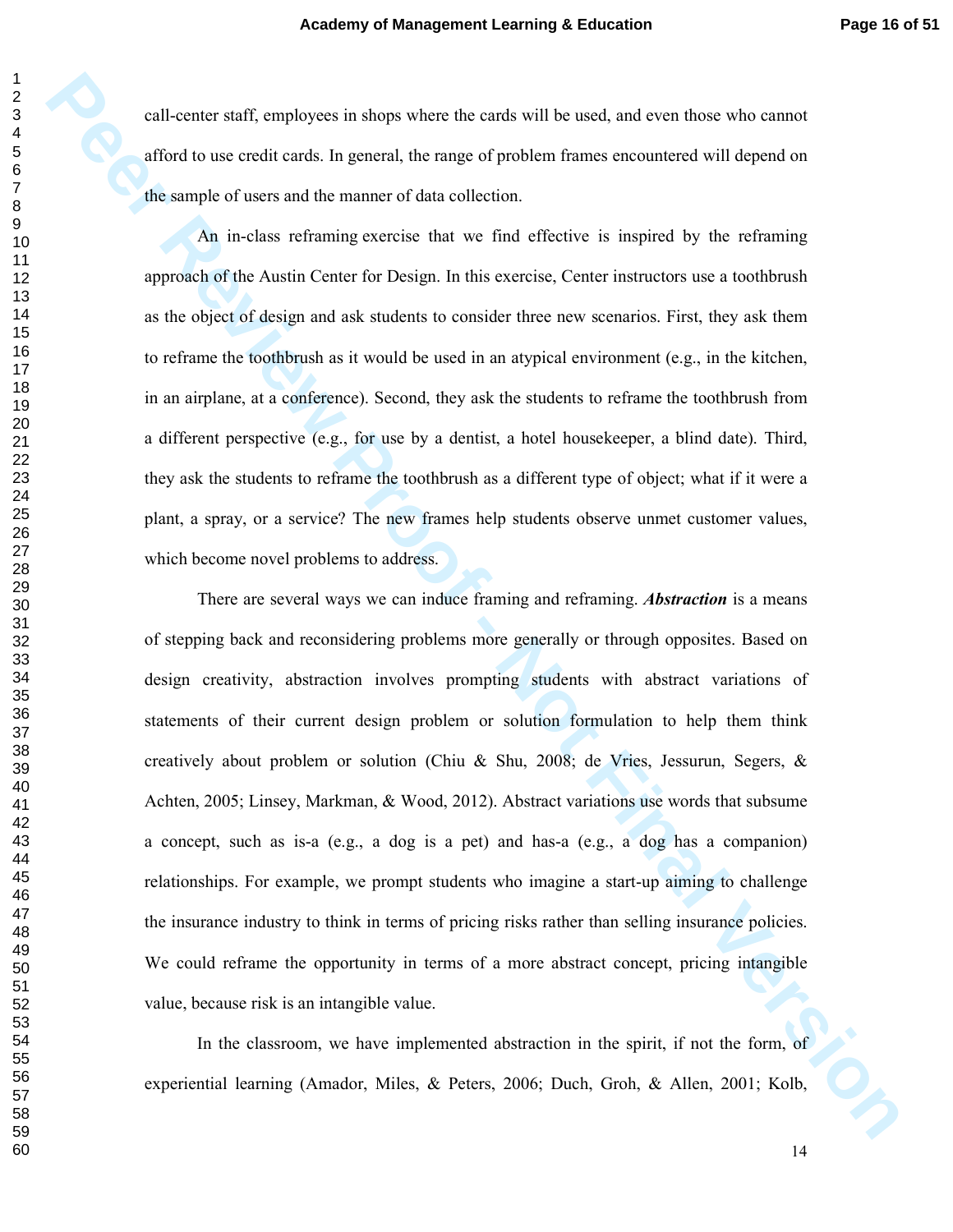1984). Rather than teaching this framing technique to students directly, we let them explore different ways of looking at a situation by organizing a simulated experimental session in class. After organizing the class into two groups, we ask one group to redesign an object (e.g., the classroom) and the other to redesign a concept (e.g., how we educate people). When we move toward the solution stage, the second group systematically provides many and more interesting solutions because it had a larger problem space. Some of these solutions might not be feasible, but this is not important during the opportunity-identification stage.

**PR41.** Rather than isoshing this framing including a simulated shouldly, we let then explore different ways of looking at a simulation by organizing a simulated experimental scales in class. After organizing the class in Directing students to *think in opposites and extremes* can help them frame situations in novel ways to reveal new dimensions and perspectives. Thinking in opposites is a common method of creative thinking (Rothenberg, 1973). For example, when students are looking for opportunities for a new insurance startup, instead of having them focus on innovative ways to "price risk" (the fundamental activity of an insurance company), we ask them to "price love." This challenge sparks ideas they would not have discovered if the focus had been on the insurance business itself. They may then apply analogical reasoning, as they wonder how they can adopt principles from companies that price love (e.g., De Beers) to the situation at hand.

#### **4.1.2. Abduction in opportunity creation**

Abductive reasoning is a cognitive act in which we invent a hypothesis to explain observations that are often surprising. Importantly, these hypotheses may or may not be logically or scientifically true. If the hypotheses were already known to be true, there would not be much scope for entrepreneurial action since revenue generation models would be well established. Getting students to recognize that they are involved in abductive reasoning is important, as it helps alleviate the bias of prior knowledge or known reasons.

The two types of abductive reasoning are useful in two different circumstances: when we are inferring reasons for an observation (e.g., a user behavior) and when we infer an idea that a user will respond to in certain ways. *Explanatory abduction,* is a form of reasoning in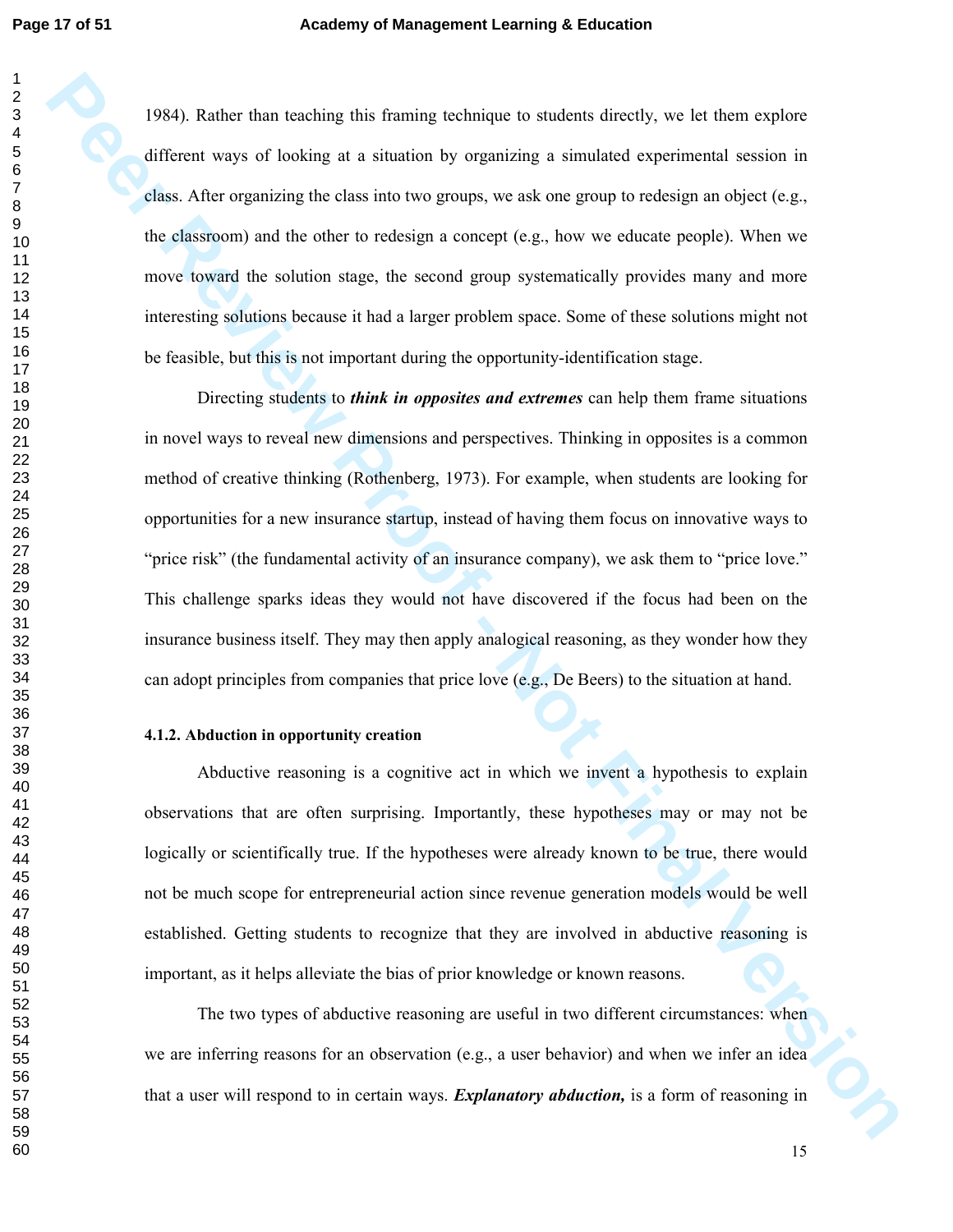which individuals hypothesize novel explanations to empirical observations. The aim is to avoid pattern-recognition bias by explaining observations through recourse to alternative relationships between causes and effects. This is the typical instance in which we ask students to explicitly search for surprising facts and observations that show some value to users and then find a cause-effect relationship that explains them.

 The second, *innovative abduction,* is a form of reasoning in which we hypothesize about what to create (i.e., product, service, or system) and its working principle to arrive at an aspired value (the only "known") (Dorst, 2011). The hypothesis explains the causal reasons for the existence of the value; that is, if the hypothesis turns out to be empirically true, then the value exists. In this case, the challenge is not only to understand what needs to be true to support the observation or what new value to create for the user, but also to come up with a new rule that makes the new value come alive, such as the need to create a new business model (for more details, see Dong, Garbuio, and Lovallo (2016a, 2016b)).

which individuals hypothesize oncel explanations to empirical intervalsies. The aim is to avoid param-recognition bias by explaining observations through recours to discussive pelationships between causes and elfects. Thi In facilitating prospective and actual entrepreneurs in our classes to construct abductive hypotheses, we have observed two characteristics. First, the process helps prospective entrepreneurs better qualify and quantify the market need and value of their proposed offering, as it grounds their assumptions in actual behaviors and observations rather than in secondary research on markets and segments. Second, we find that prospective entrepreneurs generate opportunities to satisfy needs that go beyond the offering they originally had in mind. For instance, during the study of a user experience at the movies, students originally hypothesized that the user who was going to the movies regularly was looking for "a convenient offer". A more robust ethnography (e.g., observations of filmgoers), open-ended interviewing, and a lecturer's recollection of seeing Japanese businessmen dressed in suits watching movies in the middle of the day identified the surprising observation that many filmgoers did not search for a movie to watch – they simply went into the theater.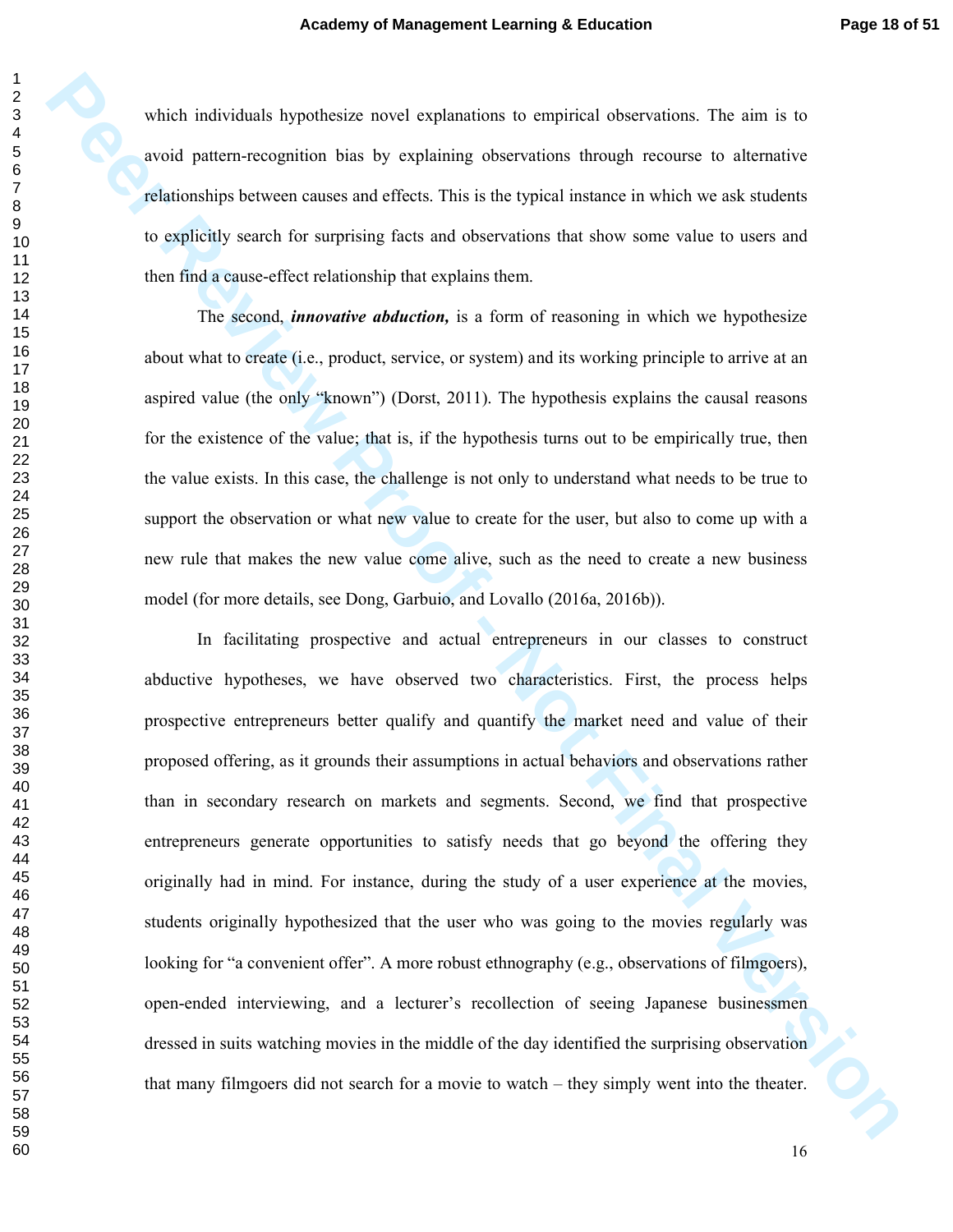The students hypothesized instead that moviegoers were looking for "an escape-life opportunity.

Overall, to help students in their journey, we stress the importance of observations that students find surprising (given their knowledge), workarounds that users employ, and contradictions (e.g., between what the user says and her behavior). These points are often sufficient to help students create hypotheses to explain their observations of (possibly true reasons for) customers' behaviors and, in so doing, to help them break free of existing preconceptions, such as "believed sources of problems."

#### **4.1.3. Analogical reasoning in opportunity creation**

**Per stackers** by a these directed from the metropology were backing for "an example for expected opportunity.<br> **Peerall, to belo students in due from the system as the importance of observations for<br>
stacking final statis** New opportunities can emerge from making novel associations between existing things (Bar, 2009) and learning from others' success and mistakes. Analogical reasoning hence assists in increasing opportunity creation and productivity. Analogies have figured prominently as inspirations for architectural design, wherein a building is designed to "look like" a natural object, but also to exert a framework over subsequent sequences of problem formulation, interpretation, and solution assessment (Rowe, 1982). In design cognition, analogies are used in problem formulation (Visser, 1996), problem solving (i.e., ideation of solutions and "inspiration" (Goel, 1997; Holyoak & Thagard, 1996; Rowe, 1982)), and uncertainty resolution to explain whether proposed solutions could work (Ball  $\&$  Christensen, 2009). Scholars have identified two types of analogies: within-domain (close field) and between-domain (far field) analogies (Vosniadou & Ortony, 1989). Between-domain analogies typically are used in problem formulation (in our case, primarily in opportunity creation); within-domain analogies are primarily used in uncertainty resolution; and solutionoriented analogies are a mixture of within- and between-domain analogies (Christensen & Schunn, 2009). Schunn, 2009).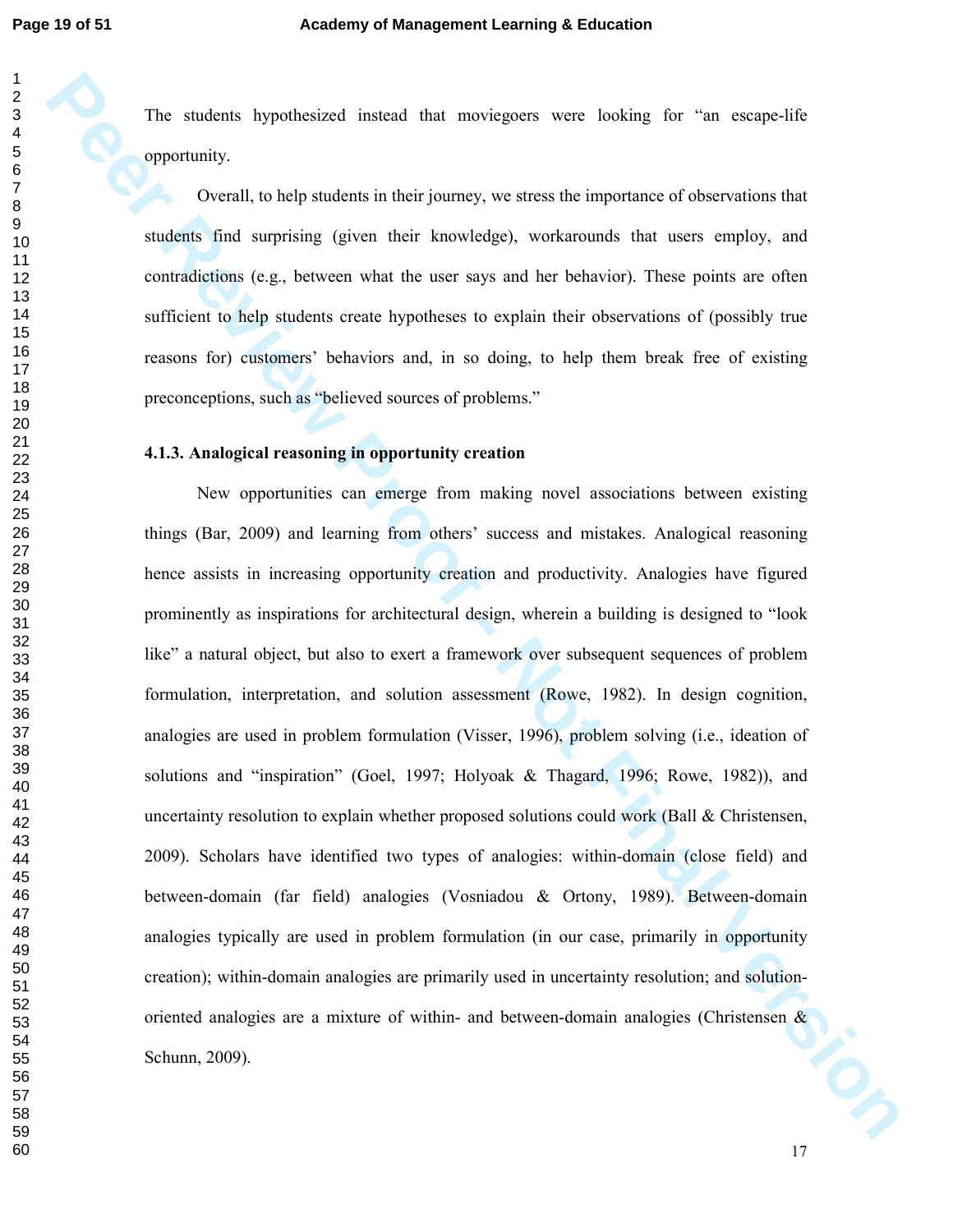At the most basic level, working with analogies forces students to explore the source of the analogy (the exemplar) and its structural characteristics, and to transfer these solution principles to the case at hand (Blanchette & Dunbar, 2000). Instead of letting students use the exemplar at a very basic level (e.g., we should be the Uber of our industry), we ask them to identify key characteristics of the exemplar (e.g., the matching mechanisms, the entry strategy) and examine the extent to which these characteristics can be transferred to the target domain.

An intriguing application of analogical reasoning lies in thinking about a new product, service or business model using the analogs and antilogs technique. As Mullins and Komisar (2009) discuss, business ideas do not have to be revolutionary; rather, entrepreneurs can develop them by looking at analogs—what has worked in the past—and imitating or building on these exemplars. Ideas can also be developed by looking at antilogs—businesses that have been unsuccessful—and avoiding past mistakes (Mullins & Komisar, 2009).

At the meat tests (see), we knowledge of these stadiets to explore the state<br>of the analogy tide steenphr) and its arrowing internetwisting, and to transfer these solution<br>principles to the case at hand (Blanchette & Dunb We use the example of Apple's iPod to explain analogs and antilogs. In a reverseengineering exercise, we could say that the Sony Walkman is the analog that inspired Apple. Because the Walkman proved that millions of people were willing to pay for a device that allow them to listen to music on the go, Apple did not need to create or validate this hypothesis.<sup>4</sup> Apple also could have developed valuable insights by looking at antilogs, such as Napster, to develop a legitimate platform for downloading music: the iTunes store. The popularity of Napster as a peer-to-peer music-sharing site signified a growing trend toward downloading music. After piracy and illegal downloading led to Napster's ultimate failure, Apple created an online store where people could download and save music after paying a small fee to avoid such legal issues.

-

<sup>&</sup>lt;sup>4</sup> Note how this hypothesis was confirmed. Prior to this confirmation, it was an abductive hypothesis. In this case, we used analogical reasoning to confirm a hypothesis. In fact, the invention of the Walkman itself also depended on the abductive hypothesis and analogy that people would enjoy personalized music on the go, just as they enjoy other personalized experiences on the go, such as reading newspapers or talking.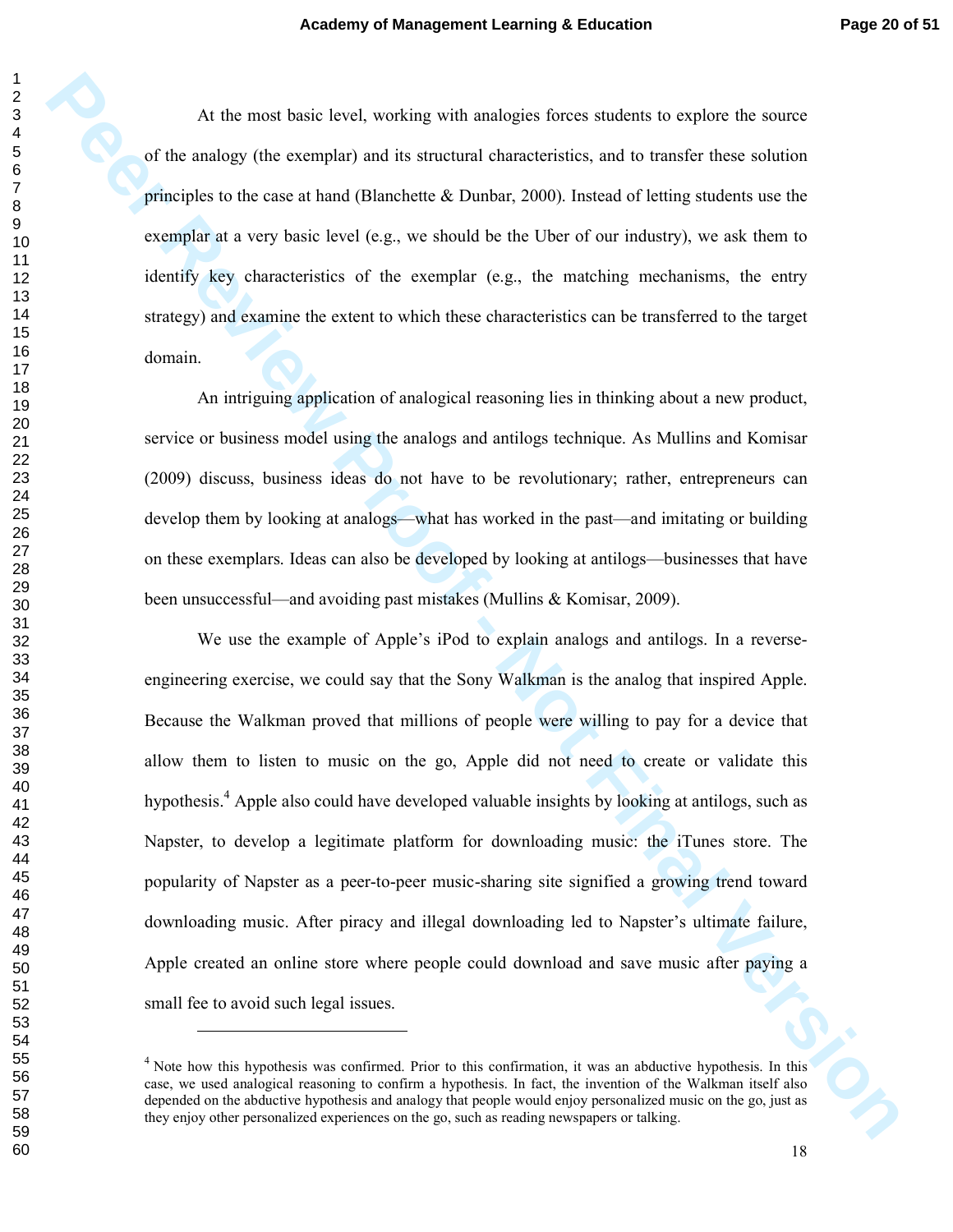#### **4.1.4. Mental simulation in opportunity creation**

Mental simulation is proposed as a key cognitive act for opportunity creation (Gaglio, 2004), especially once a proposal for a new product, service or business model has been devised. Mental simulation helps the transition from a newly identified opportunity to a better one, allowing for predictions of the outcomes of its possible implementation, even in the absence of data or previous experience. Unlike traditional means of prototyping, which only focus on a single user's perspective, mental simulation illustrates the broad class of simulative experiences necessary to operate a competitive business.

**ELLA Mental simulation in opportunity ensurion**<br>Wental simulation is proposal ax it dcy organize and in expertainty ensuries (Gaglin,<br>2004), especially once a proposal for a new product, service or business model has bee Once students have identified a new opportunity, we ask them to mental simulate in two areas. First, we focus on how to make the opportunity work in the marketplace from a business model perspective. Next, we ask them to simulate the scaling of the business, such as expanding into new occasions of consumption and new geographies. Third, we ask students to mentally simulate competitors' reactions. We ask them to go beyond identifying which competitors and competing technologies are capable of thwarting the new venture to stresstest the opportunity. This last step can be supported by traditional business model and strategy frameworks (Hambrick & Frederickson, 2001; Porter, 1980). More specifically, we encourage students to consider the following questions: Are these customer needs scalable to other customer segments? How will competitors react? How will we defend our position? Who are we displacing in the value chain? Do we have the capabilities needed to produce the new offering? Which capabilities are we missing? Do we need partners? Will we create value for them? In sum, mental simulation help them identify deficiencies and contradictions within the structure of the solution and fundamentally improve it (Dörner, 1999).

#### **5. A THOUGHT EXPERIMENT**

In this section, we illustrate how we use the cognitive acts to help students identify new opportunities, whether products, services, or business models. Figure 3 summarizes our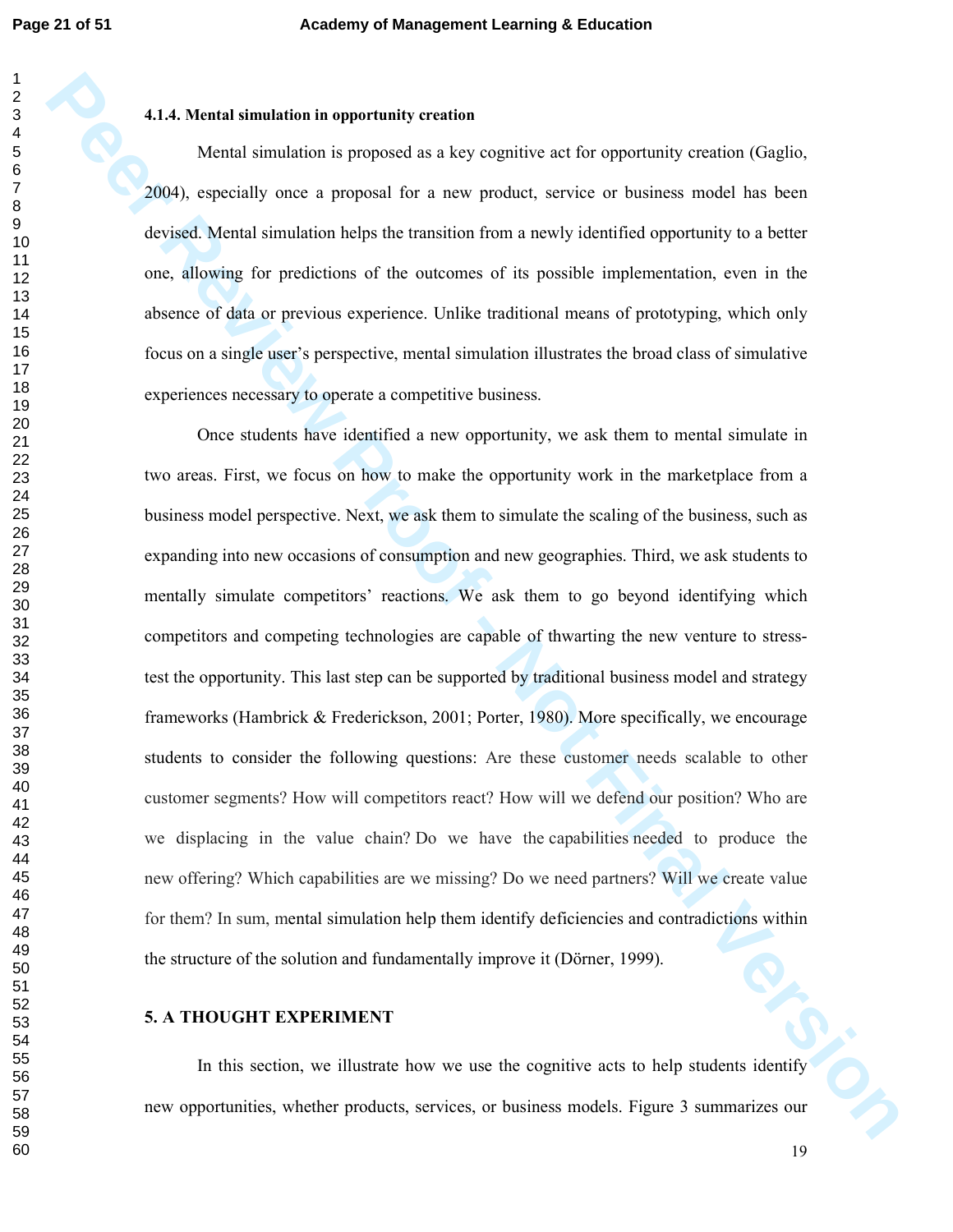eight-step approach to better understanding opportunity creation, which we describe in detail below. Notably, educators do not have to follow this process step by step, just as their students won't as they identify extraordinary opportunities. However, this process should help them get a flavor for the cognitive acts that are in play.

> ---------------------------------------------------------------- Insert Figure 2 about here ----------------------------------------------------------------

**Peyta -ster approach to believ and a starting apportantly versions, which we describe in datal<br>
Delow, Notably, educators do not have to follow this process step by acq. for as their<br>
<b>Photon set allows** for the sognifice At the very start, we ask the students to identify the problem they are trying to solve—e.g., from a user perspective—and any solution that is already available or that they have in mind (typically, a very rough idea of what the new product or service will look like). For the first step, we question students to help them reframe the problem from a different user perspective or by describe the problem more abstractly. For example, we might reframe the problem of reducing street violence by reframing it as the problem of how to help young people have fun in their free time. This allows us to view the problem broadly and solve different kinds of problems. An example from a different industry or even a different biological system (analogical reasoning) can also be useful. We might ask, how would nature solve this problem? Bio-mimicry and biological analogies are fairly common sources of inspiration for new frames in architecture and design (Benyus, 1997; Mazzoleni, 2013).

Second, we ask students to create (innovative abductive) hypothesis for a new offering. When students are stuck, we prompt them to think about different user needs, different types of users, and completely new services and occasions of consumption. The innovative abduction will help generate a new problem frame and solution frame.

20<br>20<br>20 Third, we ask them to state the new frames, which will be the focus of the rest of the thought process. Generally, the new frames tend to be broader than the initial ones, allowing for greater opportunities for innovation as they target larger, new, or emerging markets.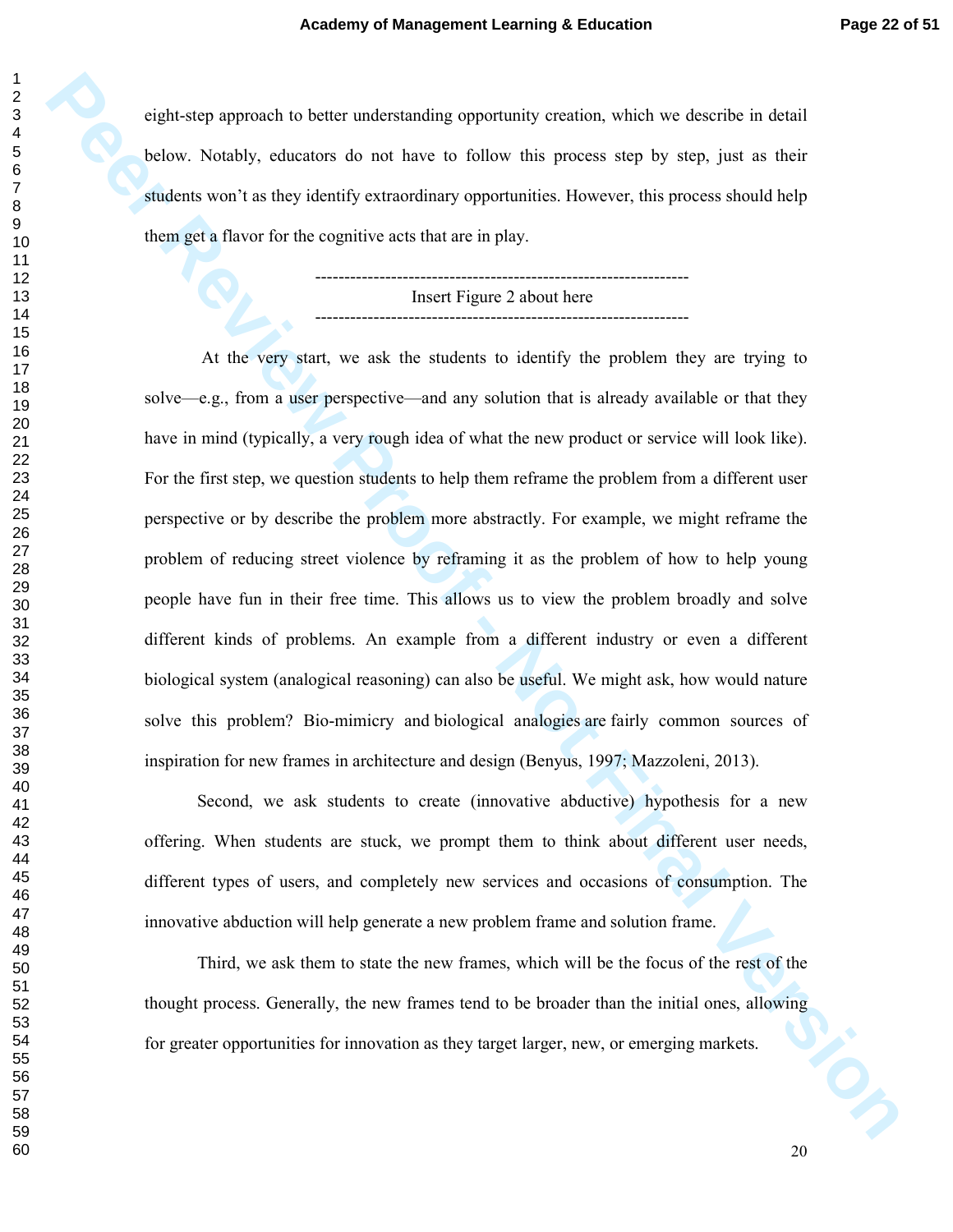**Penrift, we not statent in consider how in make an expectancy work in particle At<br>
this ange, the solution concept might atill be very hypothetical (Is it reduced).<br>
<b>Principally version**  $P$ , it is other useful to that Fourth, we ask students to consider how to make an opportunity work in practice. At this stage, the solution concept might still be very hypothetical (Is it technically feasible? Financially viable?). It is often useful to find an analogy and transfer the principles from one existing, proven solution to the case at hand. Typical prompts might include: "What would you do if you were Uber? What would you do if you were eBay?" Such questions help students think about a problem more abstractly (for example, as a platform business or a platform-based marketplace). Design by analogy is a powerful technique, as numerous products and architectural forms have been designed through being based on analogies with nature or forms in other domains. In architecture for instance, one of the most well-known is the Sydney Opera House, whose roofs mimics sails (Dorst, 2015). In business, the common business model of a razor and blades mimics Gillette's original sales proposition.

The fifth step is to create an explanatory (abductive) hypothesis to explain the existence of the new product and a hypothesis that would negate the existence of the new product. Typical questions we use to encourage explanatory abduction include, "Is there a market for this problem if we use this kind of solution? Can it work?"

Sixth, we ask students to state the new opportunity in terms of "value that is delivered to the customers" as well as the business models that emerged from the previous two steps.

Seventh, since the opportunity might still have several uncertainties (e.g., Is there a market? How big is it? How urgent is the need for a solution? What will competitors do?), we use mental simulation to prune off ideas that might be interesting but not currently feasible, such as a lack of capabilities or available customers. Once these non-ideal solutions have been eliminated, we are left with a solution that the students feel comfortable pushing forward (that is, we have reduced the psychological uncertainty of facing the unknown).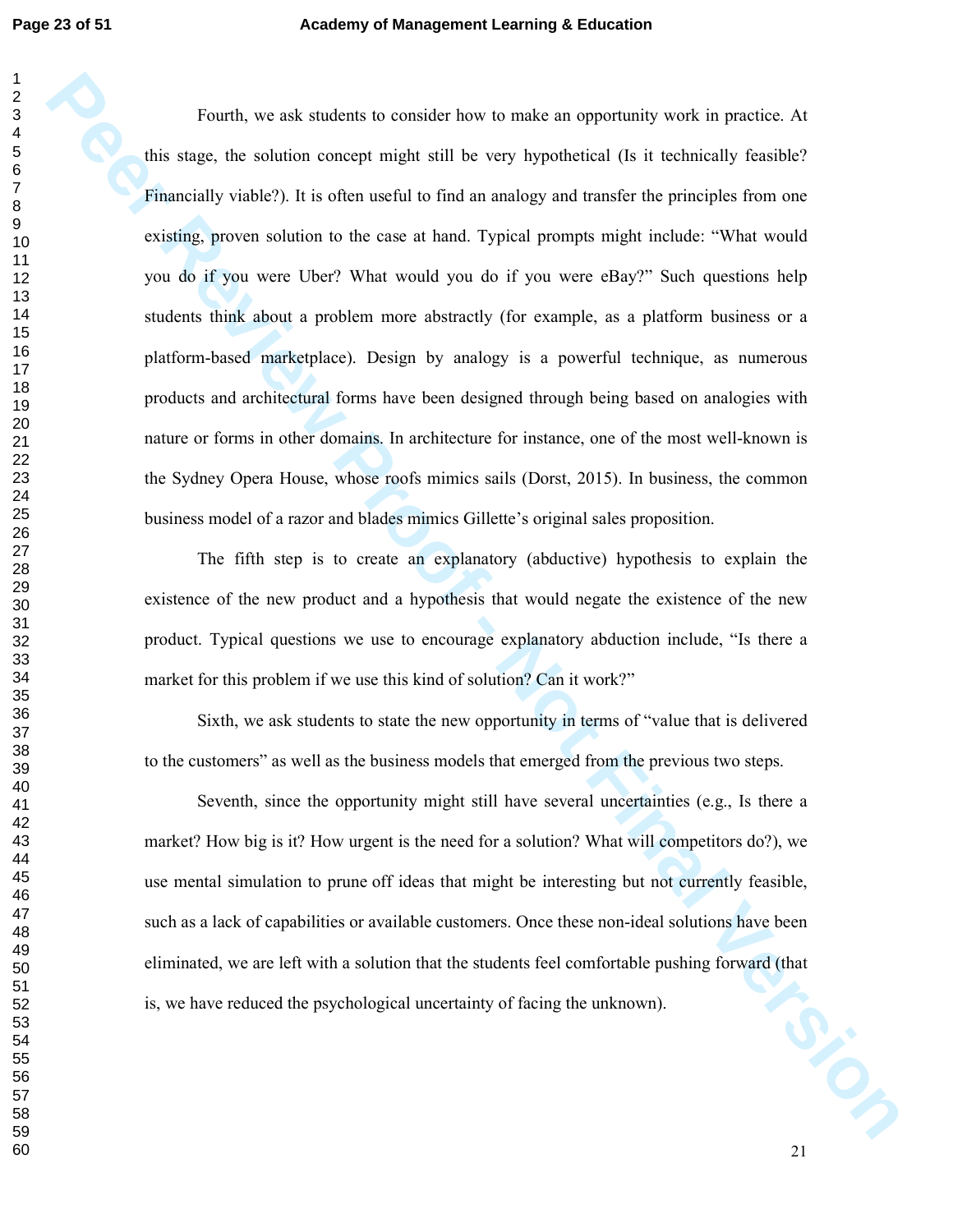Finally, we can restate the problem and solution frames, and use more traditional tools, such as strategic analysis, marketing planning, financial planning, to further develop and validate the solution.

#### **6. RECOMMENDATIONS FOR EDUCATORS**

Educators of design thinking have to transition to teaching in a team-, project-, and studiobased learning environment. This section provides recommendations on introducing design cognition within a problem- and team-based pedagogy, which is the common approach to entrepreneurship education. We then discuss the environment, based on studio learning; the role of lecturers as coaches; external support from designers and the design community; and the importance of students' critical reflection as a key learning tool.

#### **6.1. Design and Project-based Education**

Design education is fundamentally different from managerial education, as it is more about coaching students in the discovery of problem and solution spaces than spoon-feeding them information. Students who are accustomed to more common, traditional didactic teaching methods tend to resist this new approach due to its uncertainty, messiness, and highly qualitative, real-world aspects.

Finally, we can restain the problem and solidar frames, and use more inadicated<br>resolution the solution.<br>**Peer Altitude Device Constant Constant Constant Constant Constant Constant Constant Constant Constant Constant<br>Figu** It is useful to keep in mind certain practices common to all project-based learning approaches. First, if a client buys into the design process and is willing to accept, a modifiable brief can be a useful starting point to transform a traditional course into a design-based one. The problem statement is often bounded by the client's needs, which can address some of the variables that students would otherwise have to explore themselves (e.g., Which real problem should we solve? What situation should we study?). This "realness" comes from the client providing objective and real feedback on the usefulness and appropriateness within the actual domain for the output of each step. Of course, this is not always possible or even advisable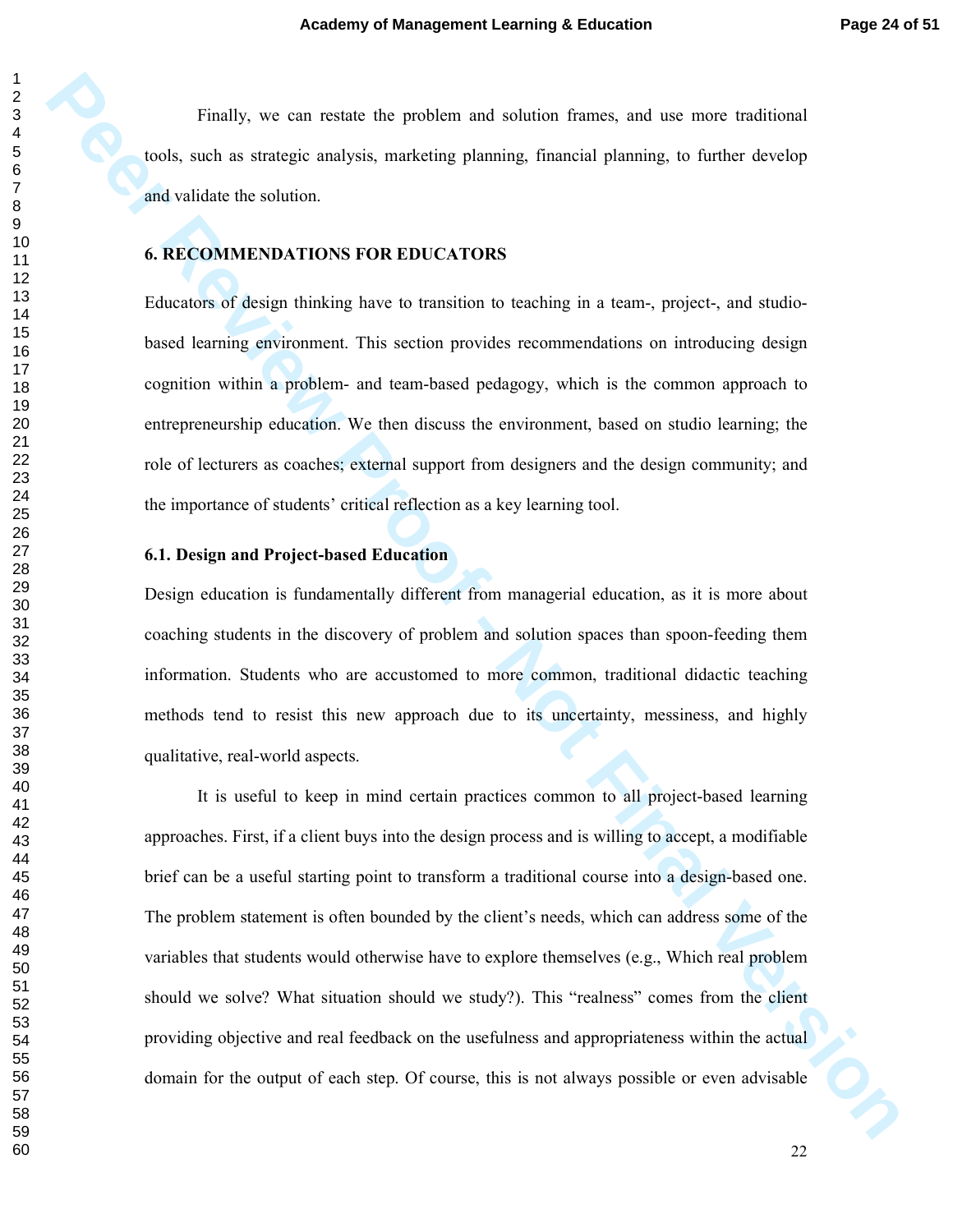when the goal of the course is a full-immersion entrepreneurial journey from opportunity identification to business model design. However, when the goal is to nurture entrepreneurial mindsets in a relatively safe environment, the use of a client brief has proven to be helpful.

Second, continuous assessment is necessary in project-based learning. Having milestones related to specific deliverables and "stages" of the process will help keep projects aligned and moving forward. Under the true design approach, each team may slip back or move ahead in stages, depending on its effort and returns on effort. However, teams should illustrate learning points from their project on a regular basis.

Third, as project-based learning is effectively team-based learning, traditional measures used to assure effective teamwork are needed (e.g., team composition, leadership, and management processes). Much of the learning also comes from an appreciation of how teams generate different or unique solutions to the same problem. Therefore, it is important that teams share their intermediate and final outputs wherever possible.

when the gant of the connective at follower<br>entertainment and the connective properties of the set of the set of the set of the set of the set of the set of the set of the set of the set of the set of the set of the set o Finally, design projects are often most effective when teams are multidisciplinary. Well-known multidisciplinary programs such as Stanford's d.school and Rotman's DesignWorks actively seek to "seed" their teams with students from different disciplines, such as business, engineering, and design (Fixson, 2009; Fixson, Greenberg, & Zacharakis, 2015a; Fraser, 2012; Vogel, Cagan, & Mather, 1997). An engineering or medical student will bring different perspectives on user problems and available technologies, as well as different problem-solving mindsets than those found in business schools.

#### **6.2. The Environment: Studio Learning**

To facilitate this work, students need space to develop their ideas, both individually and as a group. Design studios commonly used in fields such as architecture, industrial design, and art have been adopted for design thinking spaces (Barry & Meisiek, 2015; Doorley & Witthoft, 2011). Many design studios have artifacts as their output require physical space. Similarly,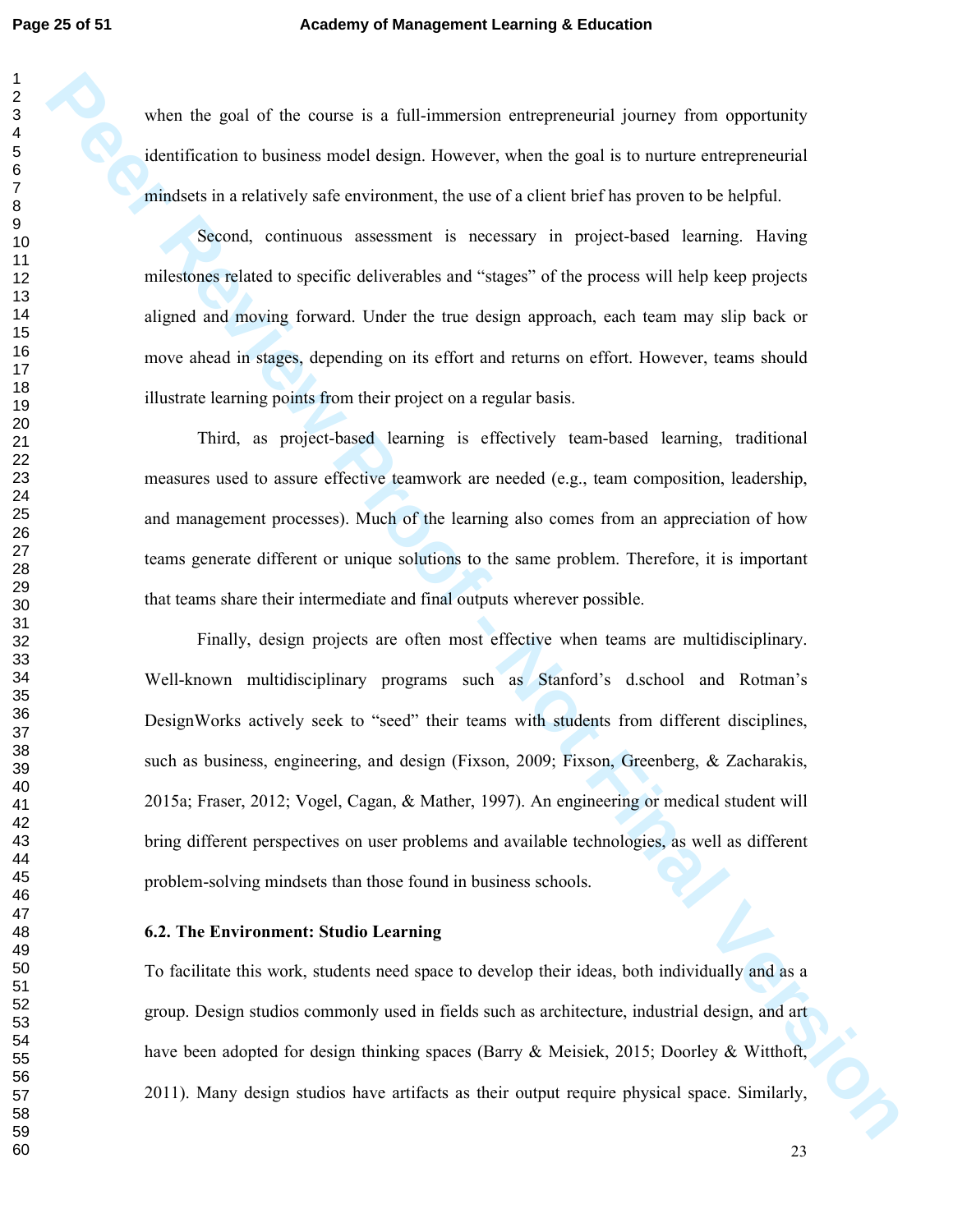design-driven entrepreneurship education needs a space where we can display and continually see research (as suggested by cognitive load theory, see Lee and Anderson (2013)) to remind students of their journey toward a final goal. The team is usually composed in a very close setting that encourages collaborative work. In the studio-learning environment, we bring the entire class together to share moments that facilitate additional cross-team learning and reflection while instructors serve as mentors, advisors, consultants, and critics (Fixson, 2009).

**Peer drown orthoponeum-bip education meaks space where we can deply and community<br>set research (as angested by cognitive boat theory, see Lee and Anderson (2013)) to remind<br>substitute of their journey toward a final goal.** Spaces should be reconfigurable and readily available (Doorley & Witthoft, 2011), and they should feel comfortable and relaxed. Teams working for long periods may need space to store artifacts, whiteboards, and prototypes. Physical space should be designed to support the skills and mindsets required by innovating activities (Fixson, Seidel, & Bailey, 2015b) and the practice of the cognitive acts. Well-known design spaces, such as those at Stanford's d.school and Babson College's Design Zone, have a sparse, industrial look and reconfigurable furniture that encourages participants to explore and rearrange the space as their projects and ideas evolve (Barry & Meisiek, 2015; Doorley & Witthoft, 2011; Fixson et al., 2015b). Rapid prototyping tools are increasingly a part of the setting, especially entrepreneurship spaces associated with engineering schools.

#### **6.3. The Instructors: Lecturers as Coaches**

As a mentor and advisor, the lecturer's role is to help students examine a problem or solution from different angles and see each perspective's strengths and weaknesses (Gómez Puente et al., 2013a). Students often have a hard time recognizing the purpose of "following process," which is not to tie them down but to strengthen and organize their thinking. An examination of the conversation in design reviews and entrepreneurship pitches found substantial differences in the thinking processes of groups taught with the traditional didactic approach and those taught with a design-driven approach (Dong, Garbuio, & Lovallo, 2016c). In the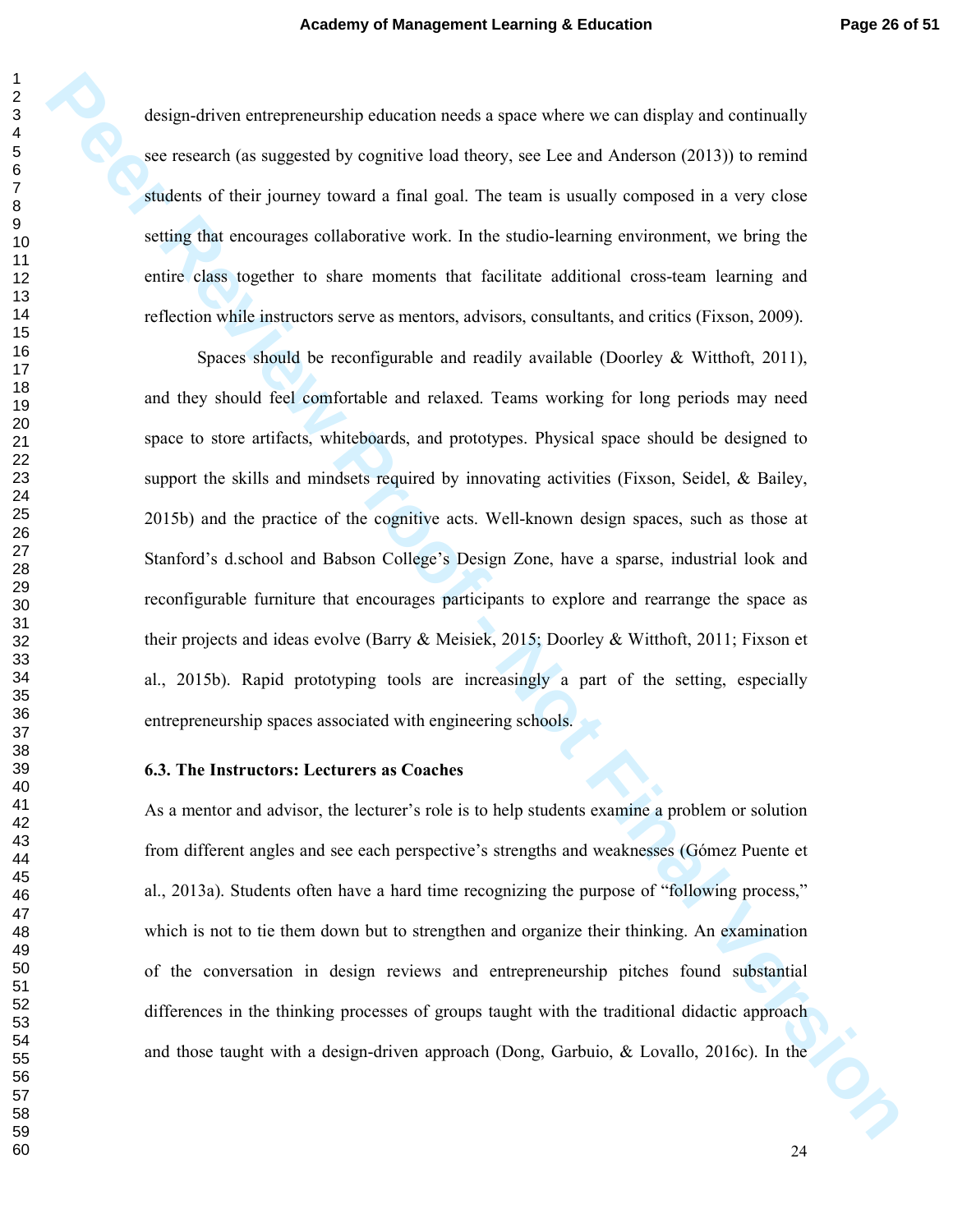former groups, questions were aimed at killing ideas, somewhat prematurely in the design process; in the latter, questions were asked to stimulate new hypotheses and opportunities.

In our classes, we have found it is useful to clarify our position at the beginning of the semester. We highlight how we assist students in generating questions that lead them to the answers (describing it as a sort of Socratic method for philosophy and law students), whether they need to bring it to the fore or search for it. We also explain that, due to the open-ended nature of the problems we are dealing with, the answers are sometimes unknown.

#### **6.4. External support: Leveraging designers in class**

While designers may be new to business practice, instructors can benefit from encouraging them to creatively cross-fertilize ideas, practices, and knowledge. To effectively implement the design-driven approach, we recommend that instructors look for assistance from designers who understand design cognition rather than design processes and who are able to mentor students in the co-evolution of problem and solution frames or to co-mentor with businesstrained instructors in framing exercises. Students should learn the cognitive acts, which are more generalizable and useful for them in the long run than specific tools and techniques.

Former groups, questions were arread at Urling videas, somewhat premetatorly in the design process; in the latter, questions were asked to stimulate new hypotheses and opportunities.<br>
In our classes, we have found it is us For instructors seeking to adopt a design-driven approach to entrepreneurship education, we recommend a gradual transformation that begins with shadowing someone else, then developing one's own materials. In the end, design is still a "practiced" art more than a science. We have found it useful to attend classes taught by designers or design-trained faculty to absorb teaching methods and to understand the subtleties of various processes and tools. Designers from traditional design professions can shed light on their creative processes and ways of thinking. But unless they have been working in a real-world domain related to what is being designed, they may not be as helpful at solving actual service-design problems. We also find that inviting designers to class to discuss their problems (or, if serving as clients, to discuss the problems they are posing to the class) and problem-solving approaches as "case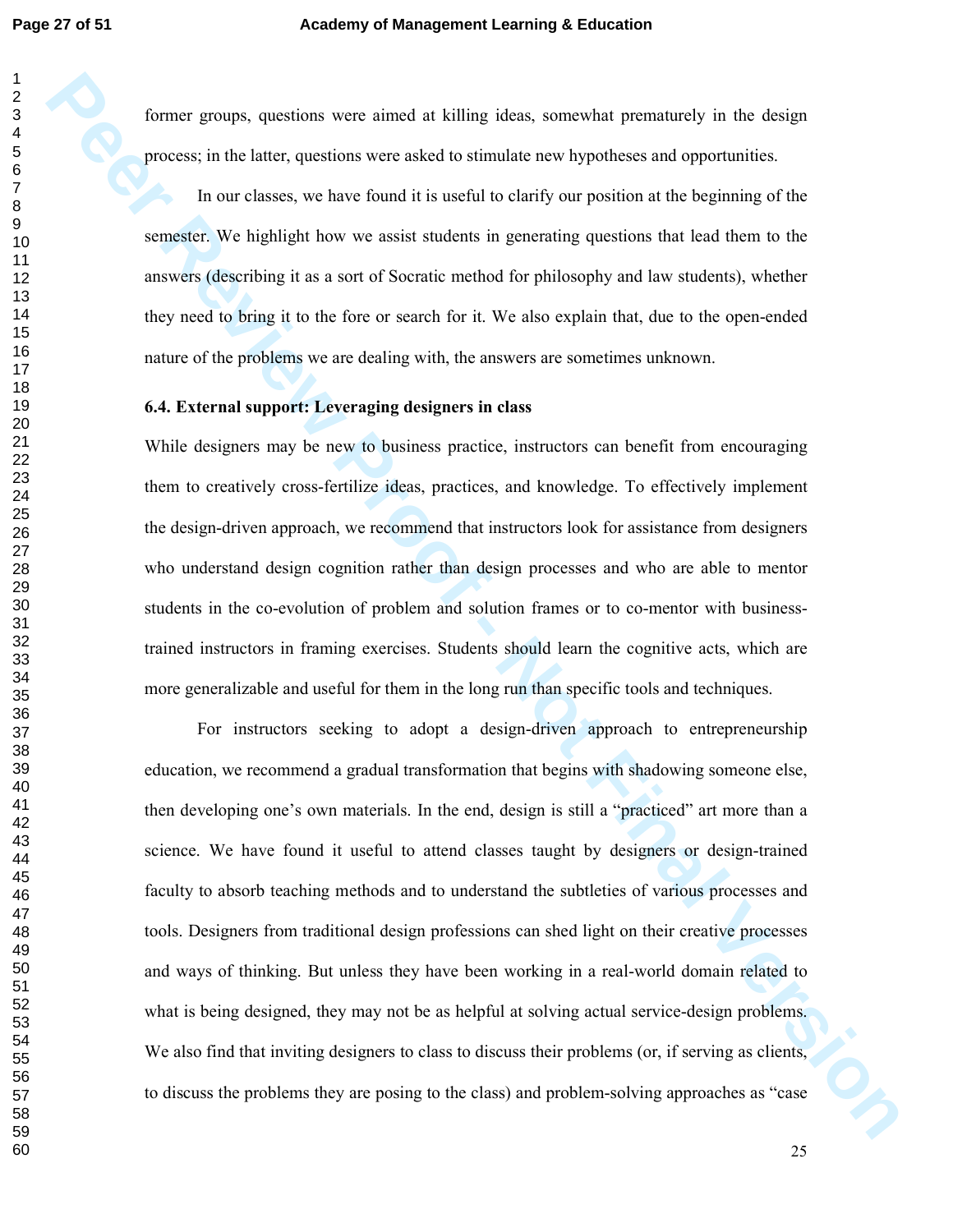studies" can help introduce students to the "whys" of design thinking and its methods (i.e., why employ a certain technique at a certain point in time).

Importantly, the teaching team should include not only designers but also staff from multiple fields. Indeed, the discovery of opportunities is not a single-person or single-insight attribution (Dimov, 2007), but rather the result of a process in which a set of unitary, distinct events lead to the emergence of a pattern (Oliver  $\&$  Roos, 2005). Hence, we encourage a multidisciplinary approach in which design, engineering, and law students attend entrepreneurship classes with business students.

#### **6.5. The Students: Critical Reflection**

**Petrical Version Constrainers** to the "why"" of design divideng and its methods (i.e.,<br>why employ a certain celanique at a certain point in time).<br> **Proportionally,** the leasting team sheald include not estil polymera but Fundamental to both design (Dong, Kleinsmann, & Deken, 2013; Valkenburg & Dorst, 1998) and management (Schön, 1983), reflection helps students extrapolate learning from a situation and improve their cognitive skills. At the end of each activity (e.g., observation or interview), we ask the students to reflect in a systematic way using a learning template. We first ask them to acknowledge their previous knowledge and experiences on a similar task, then about the surprises that emerged from this new application, and ultimately how the experience is changing the way they will approach similar situations.

#### **7. CONCLUDING THOUGHTS**

#### **7.1. Implications for Entrepreneurship Scholarship**

Appling design cognition to entrepreneurship education raises several potentially fruitful implications for the teaching of entrepreneurship. First, entrepreneurs' awareness of cognitive acts enables them to apply these acts with the most appropriate tools or even to design their own tools. Importantly, whereas the processes, techniques, and tools are sometimes not transferable to other domains, cognition is. For example, applying an overly rigid user experience perspective when designing a market entry strategy for a start-up creates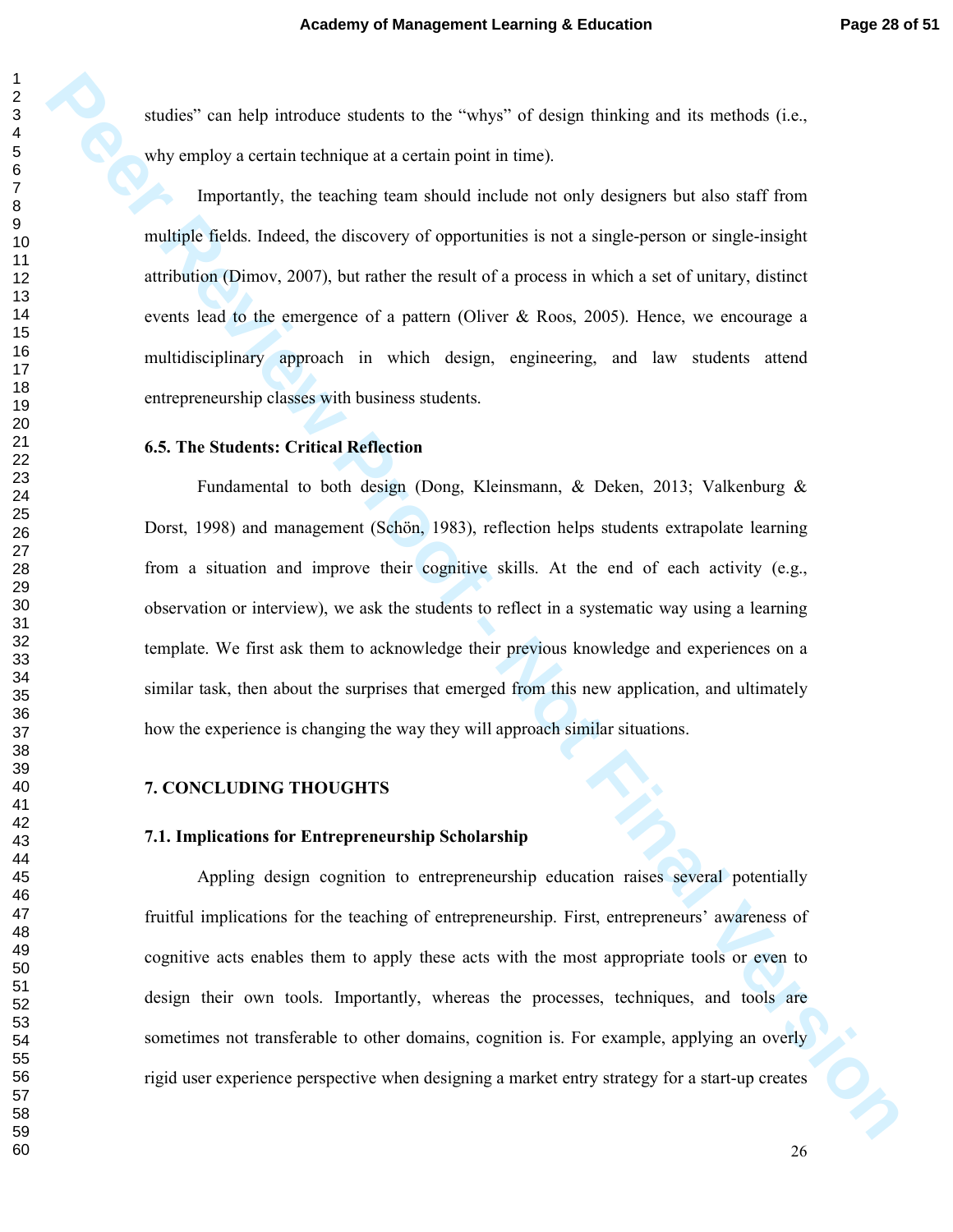the risk of developing a myopic strategy that only satisfies customers who have been observed or interviewed as part of the opportunity discovery phase. By contrast, through the continuous act of observing and framing, entrepreneurs can recognize evolving needs and thus adapt their offerings and strategies.

The role of developing is myopic strainey that only satisfies explorimes who have helion expected of interviewed as part of the opportunity discovery phase. By contrast, through the continuous arc of elevening and straingl Another appealing aspect of the cognitive view on design thinking is that the cognitive acts demystify notions of creative insight or "genius" in both design and entrepreneurship. Instead, fluency in a relatively ordinary set of cognitive acts can support the framing of a novel problem space through distant analogical references and the formation of possible corresponding solutions. This fluency can also increase confidence (and decrease psychological uncertainty) that the correct problem and a set of plausible solutions have been identified through within-domain analogies and mental simulation. As such, design thinking does not arise solely from the application of a defined set of activities but rather through the application of particular ways of thinking. As we have attempted to convey, it is not possible to provide a set of tools for design, from journey mapping to prototyping, without teaching a set of cognitive acts to accompany them (Kumar, ).<sup>5</sup> The cognitive acts are at least as important as mechanical design skills, such as diagramming, sketching, and prototyping.

#### **7.2. Future Research**

-

Design-driven entrepreneurial education opens further research opportunities. First, much of our discussion has discussed how individual cognition is exercised in class settings and as a result of in-class activities. However, several studies find that opportunity discovery is not a single-person and single-insight attribution (Dimov, 2007), but rather the result of a

<sup>&</sup>lt;sup>5</sup> Typical tools used in design thinking include, for gathering data on customers' experiences: customer journey mapping, empathy maps, and employment of the "five whys" (root cause analysis); for brainstorming, tools include classical group brainstorming techniques, mnemonics for helping transform knowledge such as the SCAMPER technique; and finally, tools for prototyping include sketching, rough prototyping, storyboarding, and various service prototypes. Cognitive tools are ones that naturally rely more on the cognitive faculties, such as keen observational skills for data gathering, analogical mappings for brainstorming, and mental simulation for prototyping.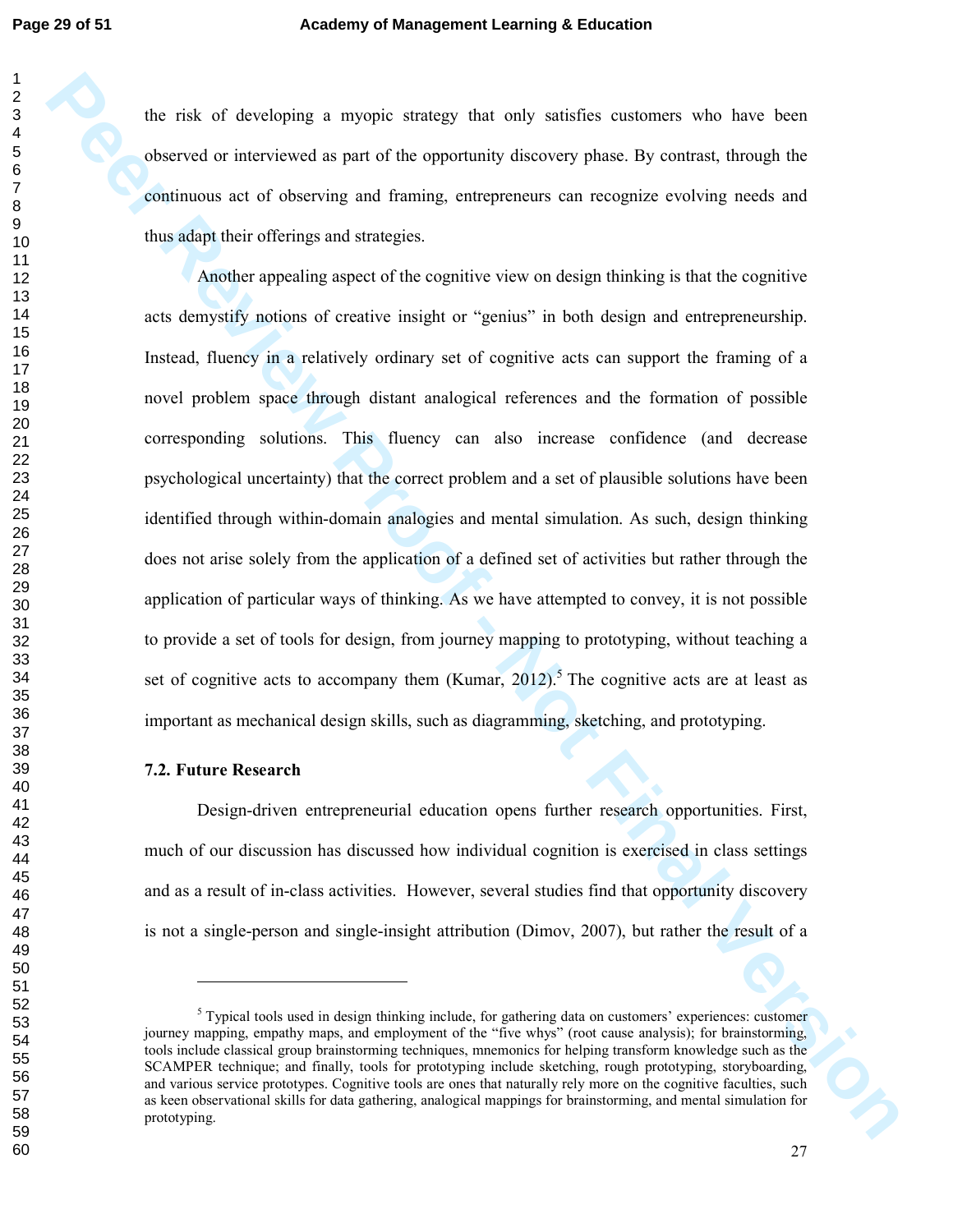process in which a set of unitary, distinct events lead to the emergence of a pattern (Oliver  $\&$ Roos, 2005). This is particularly relevant in technology entrepreneurship, which has been found to be more effective when it is built on the efforts of many (Garud & Karnøe, 2003). Van Burg and Romme (2014) suggest social aspects of entrepreneurial cognition that can be studied in conjunction with the design cognition approach. We encourage further studies that examine the application of cognitive acts to team-based learning in the context of entrepreneurial opportunity creation.

Further, while we treat a problem and its solutions as separate elements in a design process, we recognize that they coexist and, often, when treated as separate activities (e.g., problem identification through fieldwork), coevolve over time (Dorst & Cross, 2001): new solutions may suggest a new presentation of the problem, and new problems may require new solutions. Qualitative and quantitative studies that investigate how problems and solutions coevolve over time in entrepreneurial education could suggest more effective teaching methods.

presens in which a ast of tundary, desired essents lead to the amergence of a pattern (Oliveo & Roos, 2005). This is particularly velocion in toolhology entropresentably, which has been<br>Roos, 2005). This is particularly ve The approach presented in this paper is corroborated by many years of global design research and design disciplines, but is based only on our experience teaching entrepreneurship over the past seven years. Our hope is that we have begun to spread a new way of looking at design that can be effectively applied to entrepreneurship education. The lean start-up and business model canvas approaches have been widely adapted but largely untested as educational tools. In fact, although appealing from an educational perspective, these approaches might not be appropriate for complex engineered products with long lead times and high capital requirements. We hope that educators now have a greater choice of tools to experiment with in the classroom.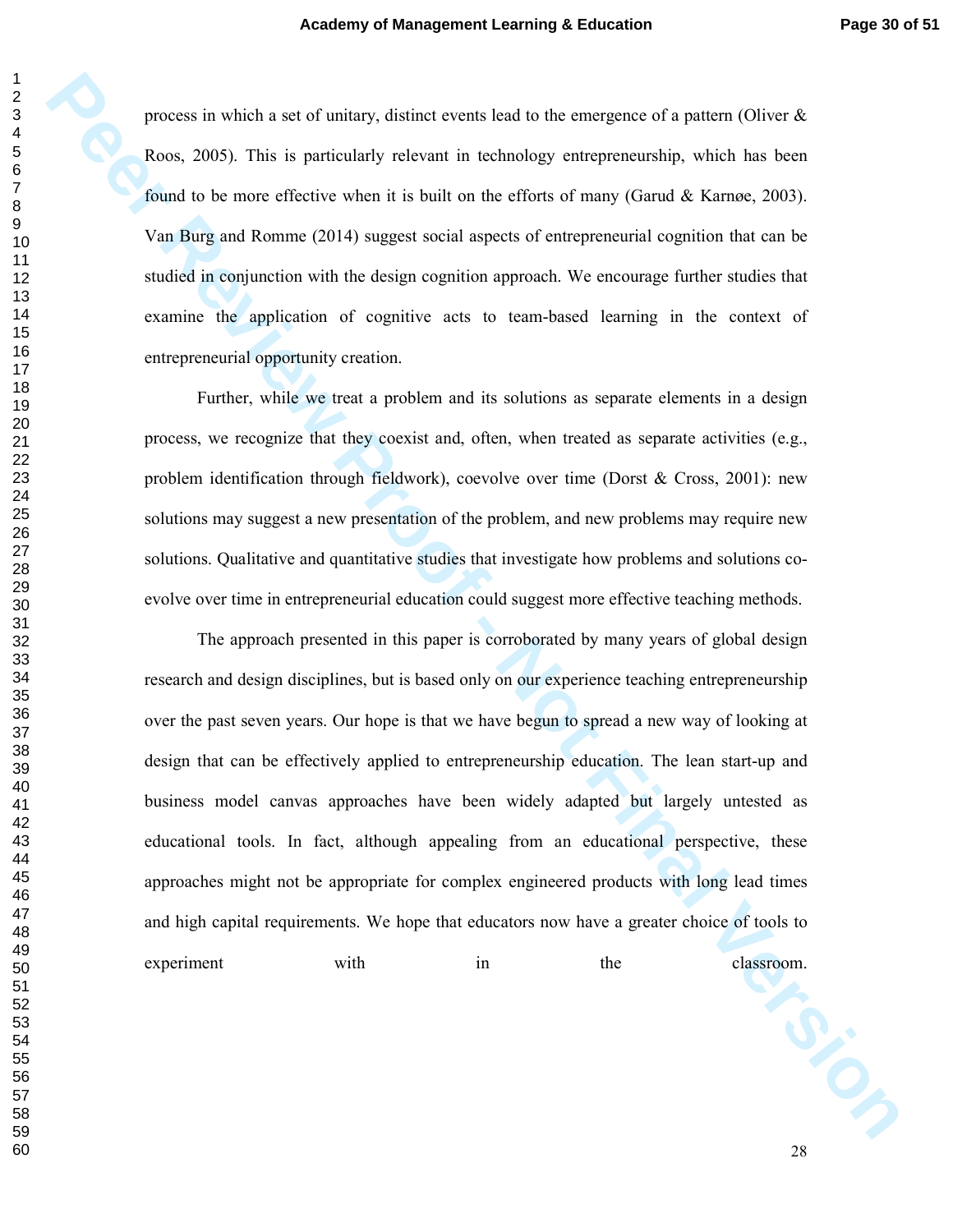| Approach and main references                                                                                                                                                                                                                                                                                                                                 | Approach to teaching and learning                                                                                                                               | <b>Key Benefits</b>                                                                                                                                                                                                                                                                                                                  | <b>Key Criticisms</b>                                                                                                                                                                                                                                                                                                                                                                          |
|--------------------------------------------------------------------------------------------------------------------------------------------------------------------------------------------------------------------------------------------------------------------------------------------------------------------------------------------------------------|-----------------------------------------------------------------------------------------------------------------------------------------------------------------|--------------------------------------------------------------------------------------------------------------------------------------------------------------------------------------------------------------------------------------------------------------------------------------------------------------------------------------|------------------------------------------------------------------------------------------------------------------------------------------------------------------------------------------------------------------------------------------------------------------------------------------------------------------------------------------------------------------------------------------------|
| <b>Business plan development</b><br>(Barringer, 2009; Honig, 2004;<br>Kaplan & Warren, 2009; Kuratko,<br>2003)<br>The systematic analysis and business<br>plan are used to collect information<br>that helps entrepreneurs make<br>decisions in highly complex and<br>uncertain environments.                                                                | - Teach and monitor production of<br>business plans internally or via jury<br>- Usually done in groups where<br>individuals split tasks and produce a<br>report | - A positive influence on<br>performance, in terms of growth and<br>profitability (Bracker, Keats, &<br>Pearson, 1988; Schwenk & Shrader,<br>1993) and firm's survival after 18<br>months (Delmar & Shane, 2003)                                                                                                                     | - Controversial debate on the positive<br>impact on performance (Boyd, 1991;<br>Robinson, 1979; Robinson & Pearce,<br>1984; Robinson, 1984)<br>- Environmental uncertainty and<br>dynamism diminish value of business<br>planning (Honig, 2004) in favor of<br>more agile approaches (e.g., lean<br>startup)<br>- Focus on ideas rather than actions                                           |
| <b>Contingency planning</b><br>(Abetti & Phan, 2004; Gruber, 2007;<br>Honig, 2004)<br>Adaptive business planning that takes<br>into account environmental factors.<br>In highly dynamic environments,<br>only specific activities are planned to<br>speed up the starting up process,<br>while, in slow environments, an in-<br>depth planning is preferred. | - Taught as unrelated modules<br>- Similar to approach used to train<br>medical interns who follow an expert<br>and make diagnoses.                             | - Positive impact on venture<br>performance (Gruber, 2007); value<br>varies with the type of activities,<br>effort devoted to specific activities,<br>and time spent on planning<br>- Lead students to practice divergent<br>thinking, try out new ideas, and<br>receive feedbacks on specific<br>elements at any time (Honig, 2004) | - Limited empirical evidences to<br>support the positive effect on<br>performance<br>- Difficulty in assessment design, as<br>educators have to be content with<br>completed modules (instead of<br>completed business plan) that may<br>not be related to one another<br>- Exhaustive planning is inferior to<br>selective planning in highly dynamic<br>environment where speed is critical. |
|                                                                                                                                                                                                                                                                                                                                                              |                                                                                                                                                                 |                                                                                                                                                                                                                                                                                                                                      |                                                                                                                                                                                                                                                                                                                                                                                                |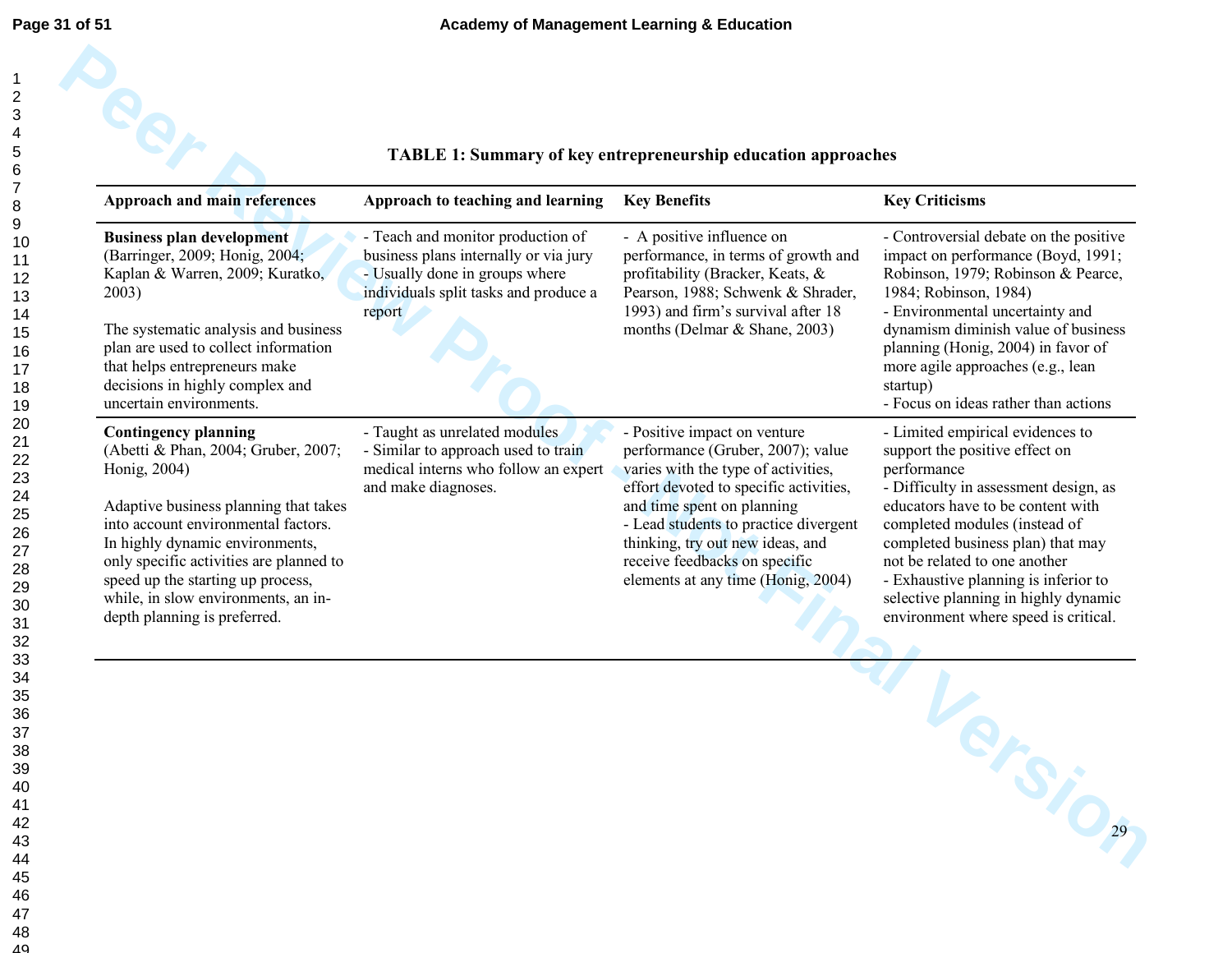| <b>Approach and main references</b>                                                                                                                                                                                                                       | Approach to teaching and learning                                                                                                                                                                                                                                                                                                                                                           | <b>Key Benefits</b>                                                                                                                                                                                                                                                                                                              | <b>Key Criticisms</b>                                                                                                                                                                                                                                                                                                 |
|-----------------------------------------------------------------------------------------------------------------------------------------------------------------------------------------------------------------------------------------------------------|---------------------------------------------------------------------------------------------------------------------------------------------------------------------------------------------------------------------------------------------------------------------------------------------------------------------------------------------------------------------------------------------|----------------------------------------------------------------------------------------------------------------------------------------------------------------------------------------------------------------------------------------------------------------------------------------------------------------------------------|-----------------------------------------------------------------------------------------------------------------------------------------------------------------------------------------------------------------------------------------------------------------------------------------------------------------------|
| <b>Effectual entrepreneurship</b><br>(Dew, Read, Sarasvathy, & Wiltbank,<br>2009; Sarasvathy, 2001)<br>Entrepreneurs do not start with<br>concrete goals but constantly develop<br>them on the fly through personal<br>strengths and available resources. | - Use cases and guided discussions to<br>help students adopt and practice an<br>entrepreneurial mindset<br>- Focus on differences in framing<br>between expert entrepreneurs who<br>redefine the frame to look for new<br>solutions (effectual) and novices who<br>accept the frame and look for<br>opportunities within it<br>- Analogical reasoning allows<br>students to go beyond data  | - Assist in creating opportunities and<br>new solutions to control a future that<br>is inherently unpredictable<br>- Realization that surprises are not<br>always bad (as opposed to the<br>avoidance of surprises in causal<br>reasoning)                                                                                       | - Effectual research is only now<br>transitioning from a nascent to an<br>intermediate state<br>- A need for more empirical studies.<br>Existing findings are inconsistent,<br>relying on a small sample size and<br>relatively open-ended data that<br>requires interpretation (Perry,<br>Chandler, & Markova, 2012) |
| Process perspective<br>(Aulet, 2013; Baron, 2006; Hjorth &<br>Johannisson, 2007)<br>Entrepreneurial process begins with<br>opportunity recognition and can be<br>learned and entrepreneurs can be<br>trained to better recognize<br>opportunities.        | - Focus on a process which unfolds<br>over time, with each stage requiring<br>different knowledge and skills<br>- Opportunity identification is taught<br>through classic strategy tools (e.g.,<br>market segmentation, end user<br>profile) and cognitive framework<br>- Focus on training entrepreneurs<br>when to direct their attention and on<br>the process of searching for patterns | - Offer a systematic guide and help<br>avoid a static view that ignores ever-<br>changing challenges<br>- Draw attention to the key activities<br>that must be performed as ideas are<br>converted into businesses<br>- Emphasize the varying effects of<br>each factor over time and over the<br>course of new venture creation | - Only a few models of<br>entrepreneurial process are grounded<br>in empirical investigation (Moroz $\&$<br>Hindle, 2012)<br>- Only a few studies in this approach<br>focus on providing practical<br>implications that address the "how"<br>of entrepreneurship                                                      |
|                                                                                                                                                                                                                                                           |                                                                                                                                                                                                                                                                                                                                                                                             | Than V                                                                                                                                                                                                                                                                                                                           | -FSIC30                                                                                                                                                                                                                                                                                                               |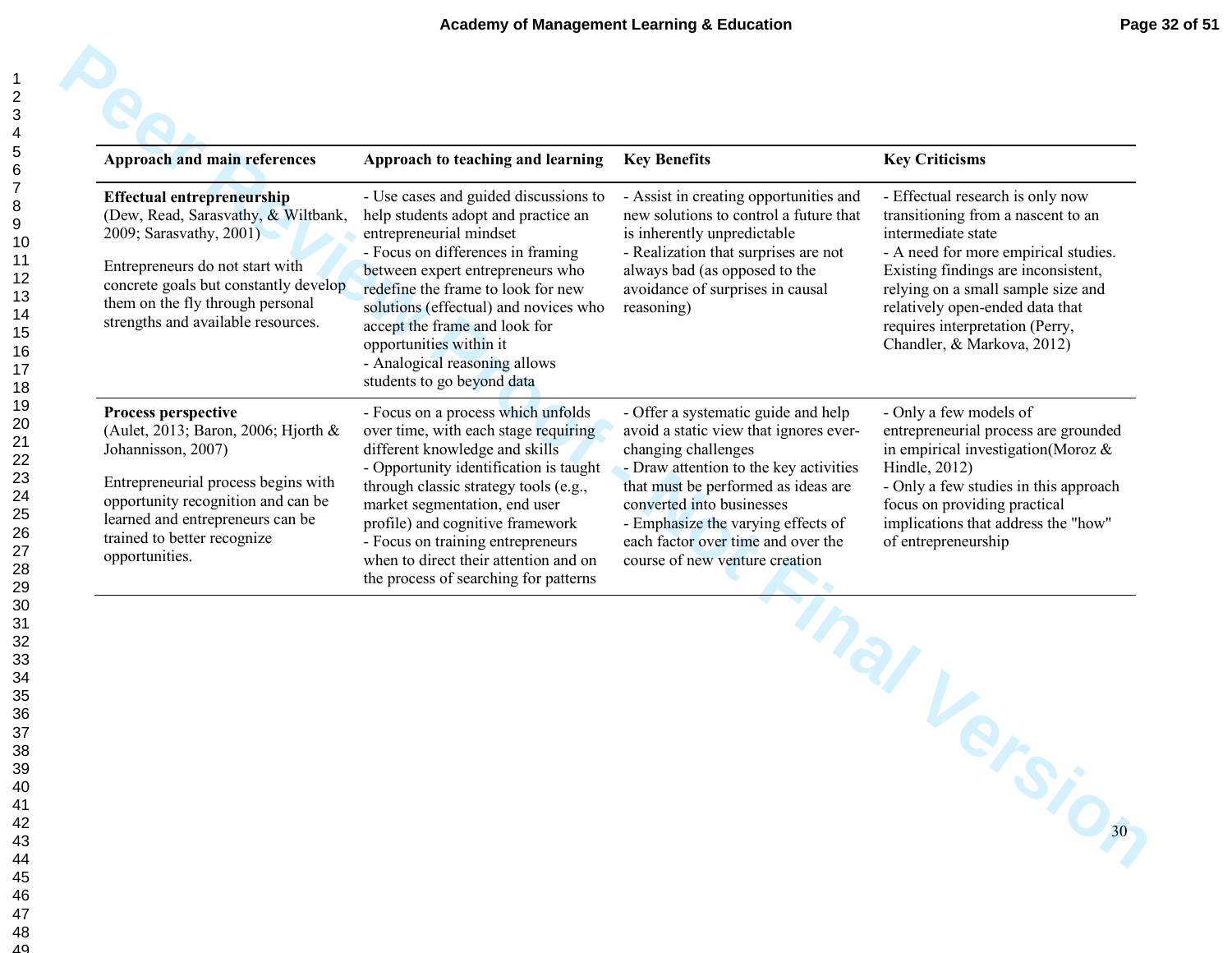| <b>Approach and main references</b>                                                                                                                                                                                                                                                                    | Approach to teaching and learning                                                                                                                                                                                                                                                                                                                         | <b>Key Benefits</b>                                                                                                                                                                                                                                                                             | <b>Key Criticisms</b>                                                                                                                                                                                                                                                                                                                                                                                                                                                |
|--------------------------------------------------------------------------------------------------------------------------------------------------------------------------------------------------------------------------------------------------------------------------------------------------------|-----------------------------------------------------------------------------------------------------------------------------------------------------------------------------------------------------------------------------------------------------------------------------------------------------------------------------------------------------------|-------------------------------------------------------------------------------------------------------------------------------------------------------------------------------------------------------------------------------------------------------------------------------------------------|----------------------------------------------------------------------------------------------------------------------------------------------------------------------------------------------------------------------------------------------------------------------------------------------------------------------------------------------------------------------------------------------------------------------------------------------------------------------|
| <b>Opportunity-centered learning</b><br>(Rae, 2003)<br>Exploration and development of an<br>opportunity through individual and<br>group investigation, understanding,<br>selecting, and acting on an<br>opportunity                                                                                    | - Students to explore the opportunity<br>(through brainstorming, use of post-it<br>notes, and directed creativity); relate<br>the opportunity to personal goals,<br>plan to realize the opportunity, and<br>act to make the opportunity happen<br>- Use of exploratory questions<br>and a short case to illustrate an<br>entrepreneurial learning process | - Ideal approach when learning<br>outcomes are to transfer theory to<br>practice and develop personal and<br>team skills<br>- Allow students from different<br>backgrounds to use the approach<br>within a single session<br>- More engaging than problem-<br>solving approach                  | - Only appropriate for a small class<br>$(20-30$ students) with a minimum of<br>three two-hour sessions, as the<br>learning value is significantly<br>reduced in large groups and<br>compressed time scales<br>- Tutors with strong leadership (e.g.,<br>multi-group facilitation) are critical<br>for the success of this approach<br>- Students with low self-confidence<br>or underdeveloped self-organization<br>and teamwork skills might be at<br>disadvantage |
| Lean start-up approach<br>(Blank, 2013; Ries, 2011)<br>Hypothesis-driven approach that<br>focuses on experimenting rather than<br>planning. Directly engaging with<br>customers through a minimum viable<br>product, which is built iteratively and<br>incrementally according to customer<br>feedback | - Often uses graphical representation<br>of business models, such as lean<br>canvas (Maurya, 2012) or business<br>model canvas (Osterwalder &<br>Pigneur, 2010), to develop testable<br>hypotheses<br>- Engage in a dialogue with<br>customers about product<br>development (agile development)<br>instead of forecasting financial return                | - May reduce the failure rate, as the<br>new product goes through several<br>iterations of refinement based on<br>customer feedback<br>- Minimal viable product (MPV)<br>allows for fast and cheap launches to<br>test an idea and eliminates wasteful<br>time on features customers don't want | - Only suitable for certain types of<br>products, as MPV might lead<br>students to overlook basic issues<br>(e.g., viability, quality) and<br>discourage them from trying to solve<br>and test comprehensive solutions<br>- Encourage students to think short-<br>term (e.g., superficial new features<br>that lead to a product that is not deep)<br>- Very demanding, in terms of<br>resources that could prematurely burn<br>out a team                           |
|                                                                                                                                                                                                                                                                                                        |                                                                                                                                                                                                                                                                                                                                                           |                                                                                                                                                                                                                                                                                                 |                                                                                                                                                                                                                                                                                                                                                                                                                                                                      |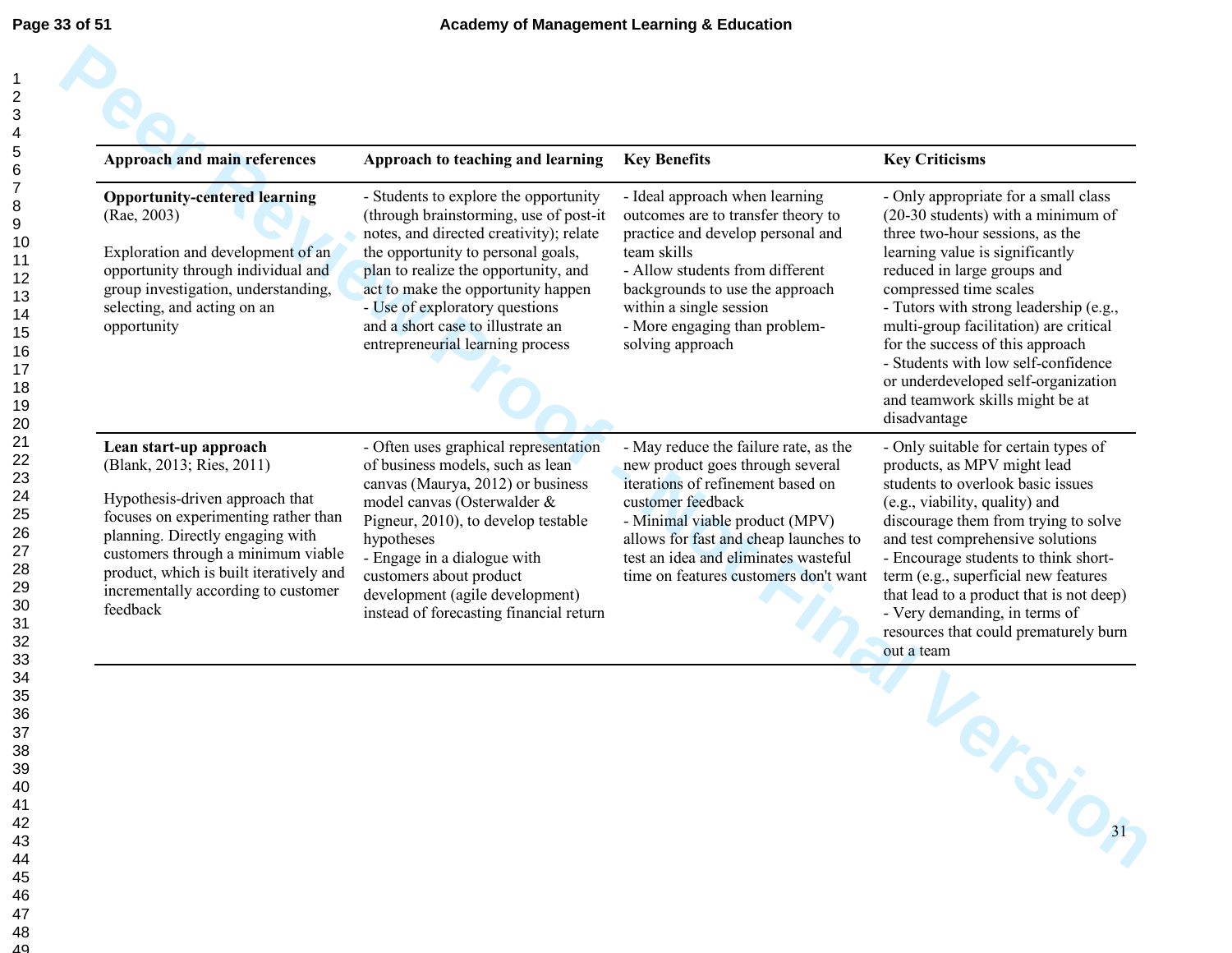|                         | <b>Design cognition</b>                                                                                                                                                                                                                                                                                                                                                                                                                                                                                                                                                                                                                        | <b>Further specifications and examples</b>                                                                                                                                                                                                                                                                                                                                                                                                                                                                                                                                                                                                                                                                        |
|-------------------------|------------------------------------------------------------------------------------------------------------------------------------------------------------------------------------------------------------------------------------------------------------------------------------------------------------------------------------------------------------------------------------------------------------------------------------------------------------------------------------------------------------------------------------------------------------------------------------------------------------------------------------------------|-------------------------------------------------------------------------------------------------------------------------------------------------------------------------------------------------------------------------------------------------------------------------------------------------------------------------------------------------------------------------------------------------------------------------------------------------------------------------------------------------------------------------------------------------------------------------------------------------------------------------------------------------------------------------------------------------------------------|
| Framing                 | Generative process of drawing associations and<br>dissociations between the situation, assumptions,<br>and precedence to produce a schema for their<br>interpretation, which makes it possible to clarify<br>the detailed requirements of the problem and<br>determine the extent to which the proposed<br>solution can satisfy them.<br>Key works: Schön (1983); Dorst (2011); Stumpf<br>and McDonnell (2002); Cross (2006); Lawson<br>(1997)                                                                                                                                                                                                 | In solving the problem of crime in a neighborhood, framing the<br>problem from a policing perspective may regard the problem as one of<br>curbing anti-social behavior, whereas framing the problem from a<br>resident's perspective may regard the problem as one of improving<br>social amenities. The content of the frame makes it possible for the<br>designer to identify salient requirements and determine the extent to<br>which the proposed solution can satisfy them. The frame connects<br>surveillance to curbing anti-social behavior, and parks and social clubs<br>to improving social amenities. It is considered by some to be a key<br>strategy in design cognition. See Dorst (2011).        |
| Analogical<br>reasoning | Act of identifying and carrying over knowledge<br>from prior situations to support the current<br>situation. Analogical reasoning can involve<br>within-domain (close field) and between-domain<br>(far field) analogies. Between-domain analogies<br>are normally used in problem formulation;<br>within-domain analogies are primarily used in<br>uncertainty resolution; and solution-oriented<br>analogies are a mixture of within- and between-<br>domain. Research shows that introducing<br>between-domain design cases to prime<br>analogical reasoning results in novel solutions<br>when the goals of the design situation are open. | Within-domain analogical reasoning is straightforward. Example of<br>between-domain analogies: to identify a new opportunity for a<br>company operating in the healthcare industry (a heavily regulated<br>environment that has numerous dynamic startups), you can study<br>companies that operate with innovative business models in challenging<br>environments. Alternatively, you can investigate how microorganisms<br>have overcome challenges to survive in hostile environments. While<br>healthcare delivery and microorganisms are indeed very different on<br>the surface, the use of analogical reasoning forces you to focus on<br>whether the problems might share some important characteristics. |
|                         | Key works: Dorst (2011); Holyoak and Thagard<br>(1995); Hofstadter and Sander (2013); Leclercq<br>and Heylighen (2002); Christensen and Schunn<br>(2007); Ball and Christensen (2009); Ahmed<br>and Christensen (2009); Ball et al. (2004)                                                                                                                                                                                                                                                                                                                                                                                                     |                                                                                                                                                                                                                                                                                                                                                                                                                                                                                                                                                                                                                                                                                                                   |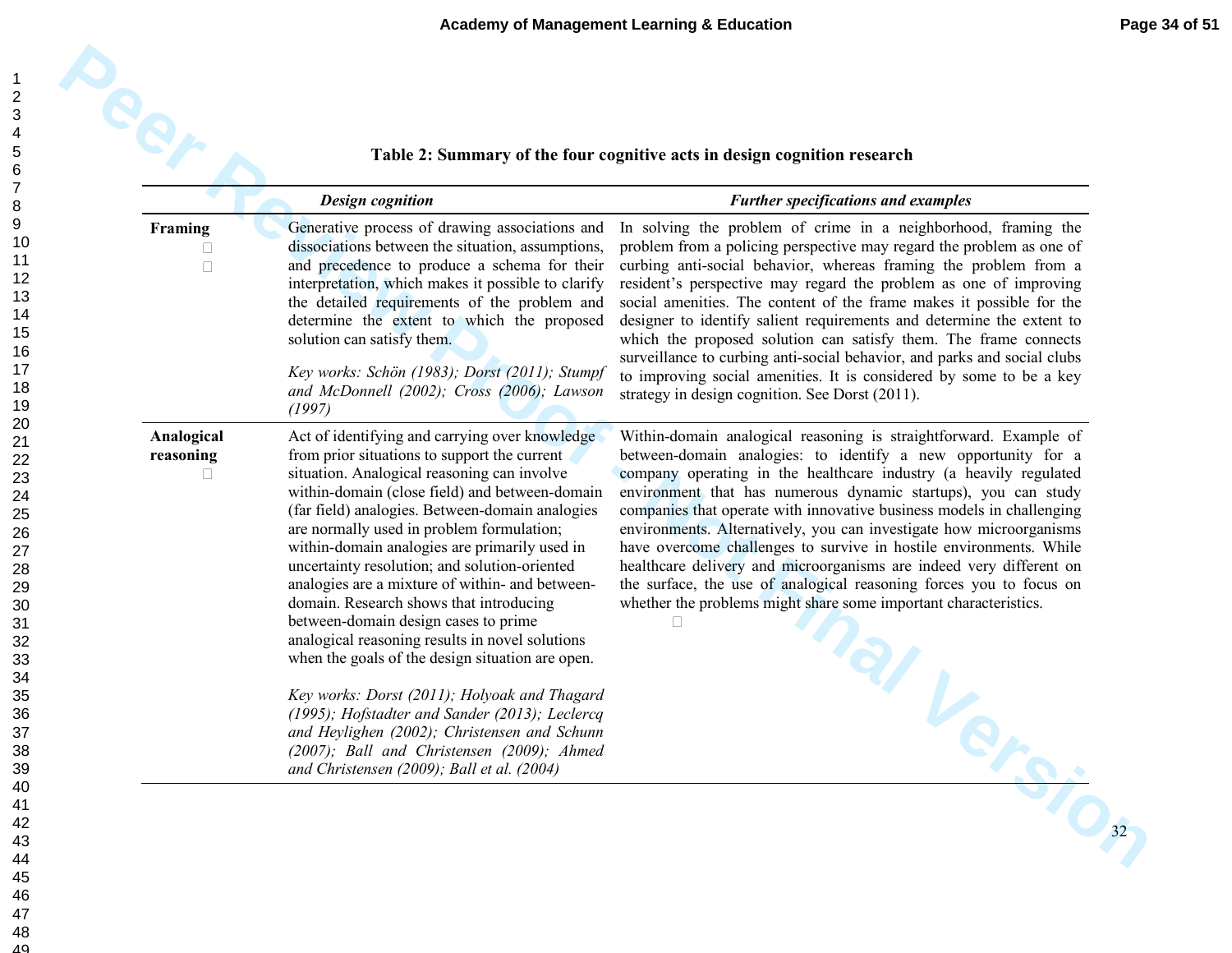| Page 35 of 51                                                              |                                                           |
|----------------------------------------------------------------------------|-----------------------------------------------------------|
| 1<br>234567<br>8<br>9<br>10<br>11<br>12                                    | <b>Abduct</b><br>reasoni                                  |
| 13<br>14<br>15<br>16<br>17<br>18<br>19<br>20<br>21<br>22<br>23<br>24<br>25 | <b>Mental</b><br>simulat<br>(menta<br>travel i<br>cogniti |
| 26<br>27<br>28<br>29<br>30<br>31<br>32<br>33<br>34<br>35<br>36             |                                                           |
| 37<br>38<br>39<br>40<br>41<br>42<br>43<br>44<br>45<br>46<br>47<br>48<br>49 |                                                           |

| <b>Abductive</b><br>reasoning                                                  | Act of proposing a hypothesis to explain the<br>data, especially surprising information, to<br>identify "what might be" rather than the current<br>or previous state of affairs. Abductive reasoning<br>can have either explanatory or innovative                                                                                                    | <i>Explanatory abduction</i> creates hypotheses to explain some (surprising)<br>news while working with a limited set of data to come up with the <i>most</i><br>plausible and parsimonious explanation for given observations $-$ for<br>instance, this happens when an entrepreneur is trying to interpret the<br>reaction of an incumbent in the industry.                                                                                                                                                                                                                                                                                                                                                                                                     |
|--------------------------------------------------------------------------------|------------------------------------------------------------------------------------------------------------------------------------------------------------------------------------------------------------------------------------------------------------------------------------------------------------------------------------------------------|-------------------------------------------------------------------------------------------------------------------------------------------------------------------------------------------------------------------------------------------------------------------------------------------------------------------------------------------------------------------------------------------------------------------------------------------------------------------------------------------------------------------------------------------------------------------------------------------------------------------------------------------------------------------------------------------------------------------------------------------------------------------|
|                                                                                | purposes.<br>Key work: Dorst (2011); Kolko (2010); Peirce<br>(1931, 1998); Roozenburg (1993);                                                                                                                                                                                                                                                        | Innovative abduction is employed by inventing a new product or<br>business model. An entrepreneur must propose both a new idea (e.g., a<br>new value to create for customers) and the means for executing the<br>new idea (e.g., a business model), with the premises (links between the<br>components) that are surmised to allow it to work.                                                                                                                                                                                                                                                                                                                                                                                                                    |
| <b>Mental</b><br>simulation<br>(mental time<br>travel in<br>cognitive science) | The act of mentally trying out the operation of<br>an opportunity or business model to predict its<br>outcomes in the absence of data or previous<br>experiences.<br>Key works: Markman, Klein, and Suhr (2012);<br>Ball and Christensen (2009); Ball, Onarheim,<br>and Christensen (2010); Heylighen and Nijs (in-<br>press); Bilda and Gero (2007) | Mental simulation is used when there is less than complete knowledge<br>about an anticipated future into which a new design will be introduced,<br>often entailing a large number of possibilities. The mental<br>representation of a design solution entails the assembly, combination,<br>and recombination of individual elements; mental simulation is brought<br>in to consider the effects caused by a change in any elements.<br>Mental simulation appears to reduce the psychological uncertainties<br>that designers face during the course of their work, such as the concern<br>that they do not fully understand a somewhat complex design problem,<br>the efficacy of proposed design solutions, or how end-users will<br>interact with the product. |
|                                                                                |                                                                                                                                                                                                                                                                                                                                                      | For example, using well-established frameworks, such as the business<br>model canvas, PESTEL, or the strategy diamond, we ask students to<br>mentally simulate all possible scenarios and in particular how external<br>shocks (e.g., changes in regulation and technology) and competitors'<br>actions will affect the new venture.                                                                                                                                                                                                                                                                                                                                                                                                                              |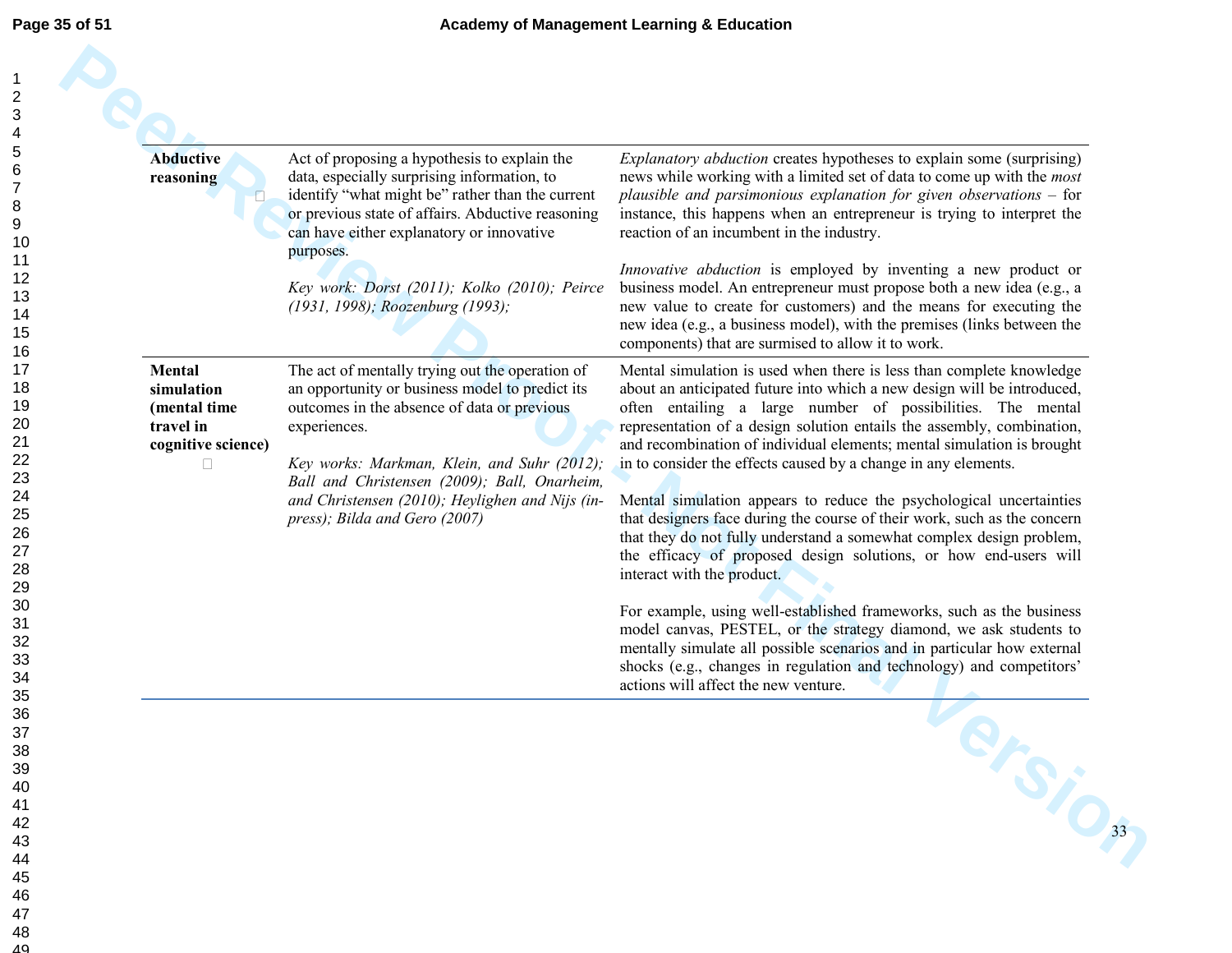

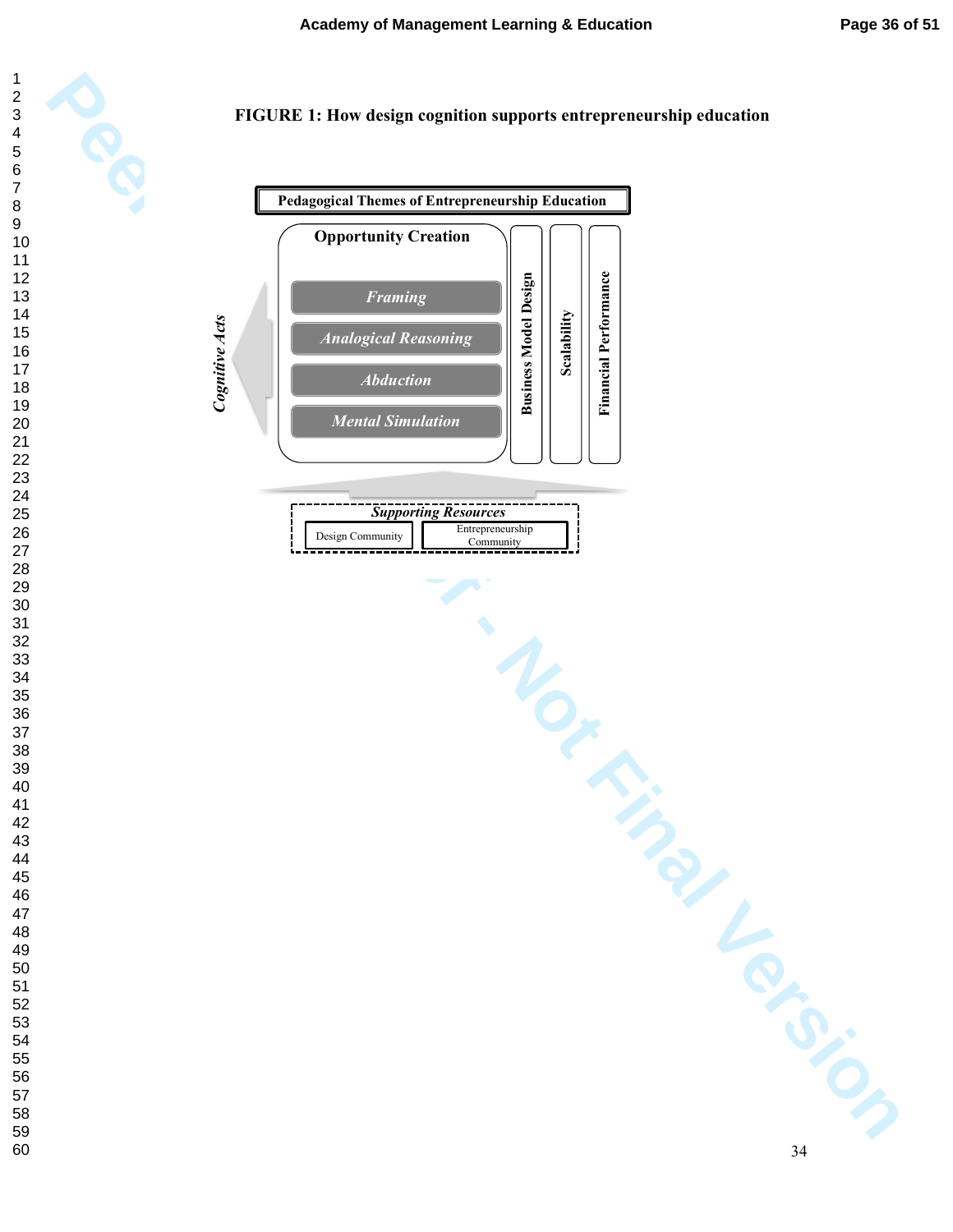#### 

 

### **FIGURE 2: Examples of usage of cognitive acts in entrepreneurship education**

| Abstract Variation to observe the opportunity from different<br>Framing<br>points of view<br>Opposites to identify constrains and boundaries to generate<br>solution concepts<br>Analogical Reasoning<br>Between domains comparisons to transfer solutions from one<br>domain to another<br>Analogs & Antilogs to generate solution concepts starting from<br>business models that worked and did not work in past situations<br>Hypothesizing novel solution principles to existing problems<br>Abduction<br>Hypothesizing novel explanations to emerging business models<br>Mental Simulation<br>Validating solution ideas in different contexts of use<br>Validating new products and services<br>Or More<br>TIME TONIC | <b>Cognitive act</b> | <b>Example of application</b> |
|----------------------------------------------------------------------------------------------------------------------------------------------------------------------------------------------------------------------------------------------------------------------------------------------------------------------------------------------------------------------------------------------------------------------------------------------------------------------------------------------------------------------------------------------------------------------------------------------------------------------------------------------------------------------------------------------------------------------------|----------------------|-------------------------------|
|                                                                                                                                                                                                                                                                                                                                                                                                                                                                                                                                                                                                                                                                                                                            |                      |                               |
|                                                                                                                                                                                                                                                                                                                                                                                                                                                                                                                                                                                                                                                                                                                            |                      |                               |
|                                                                                                                                                                                                                                                                                                                                                                                                                                                                                                                                                                                                                                                                                                                            |                      |                               |
|                                                                                                                                                                                                                                                                                                                                                                                                                                                                                                                                                                                                                                                                                                                            |                      |                               |
|                                                                                                                                                                                                                                                                                                                                                                                                                                                                                                                                                                                                                                                                                                                            |                      |                               |
|                                                                                                                                                                                                                                                                                                                                                                                                                                                                                                                                                                                                                                                                                                                            |                      |                               |
|                                                                                                                                                                                                                                                                                                                                                                                                                                                                                                                                                                                                                                                                                                                            |                      |                               |
|                                                                                                                                                                                                                                                                                                                                                                                                                                                                                                                                                                                                                                                                                                                            |                      |                               |
|                                                                                                                                                                                                                                                                                                                                                                                                                                                                                                                                                                                                                                                                                                                            |                      |                               |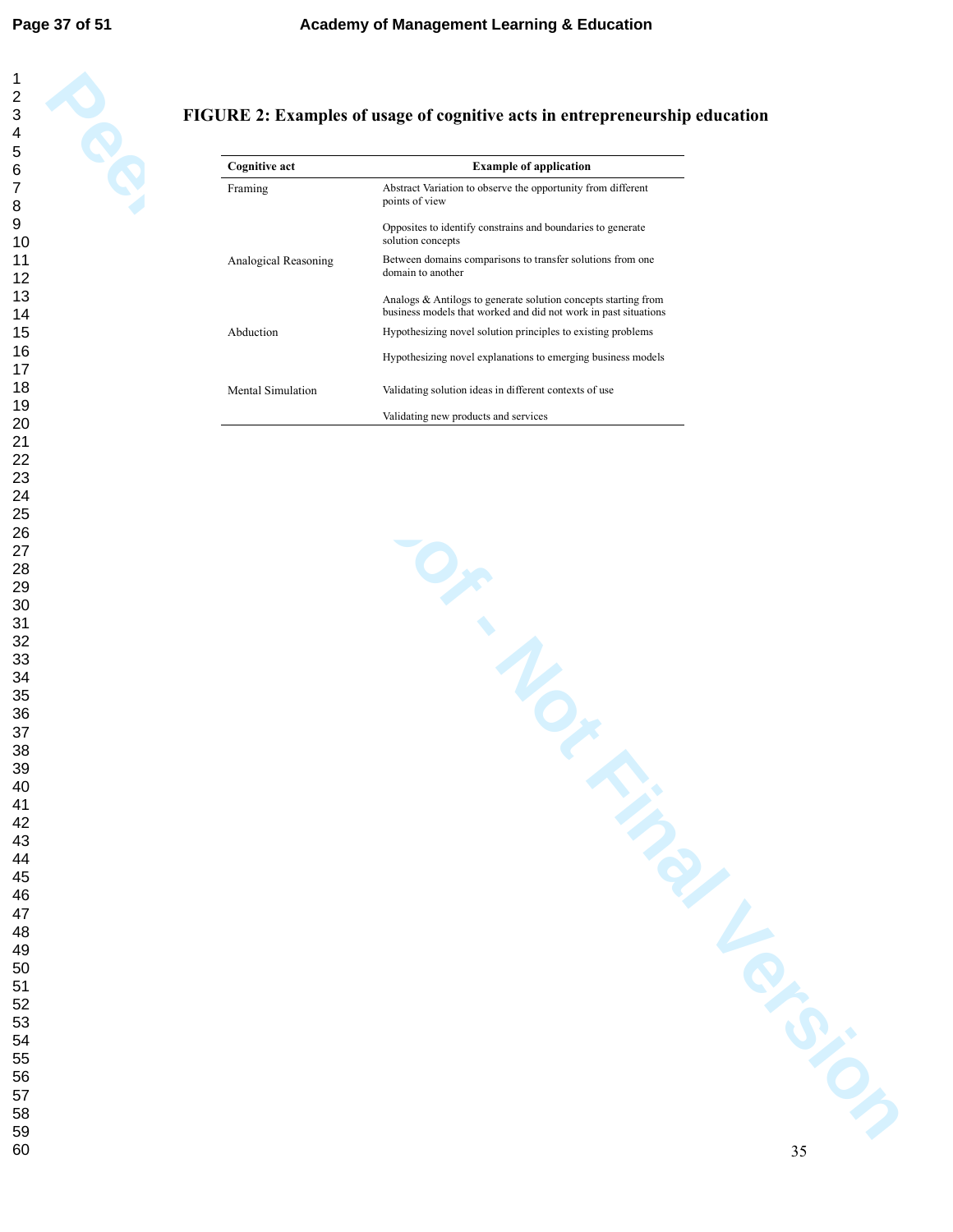#### **FIGURE 3: AN EIGHT STEP APPROACH TO BETTER OPPORTUNITY GENERATION AND BUSINESS MODEL IDEATION**

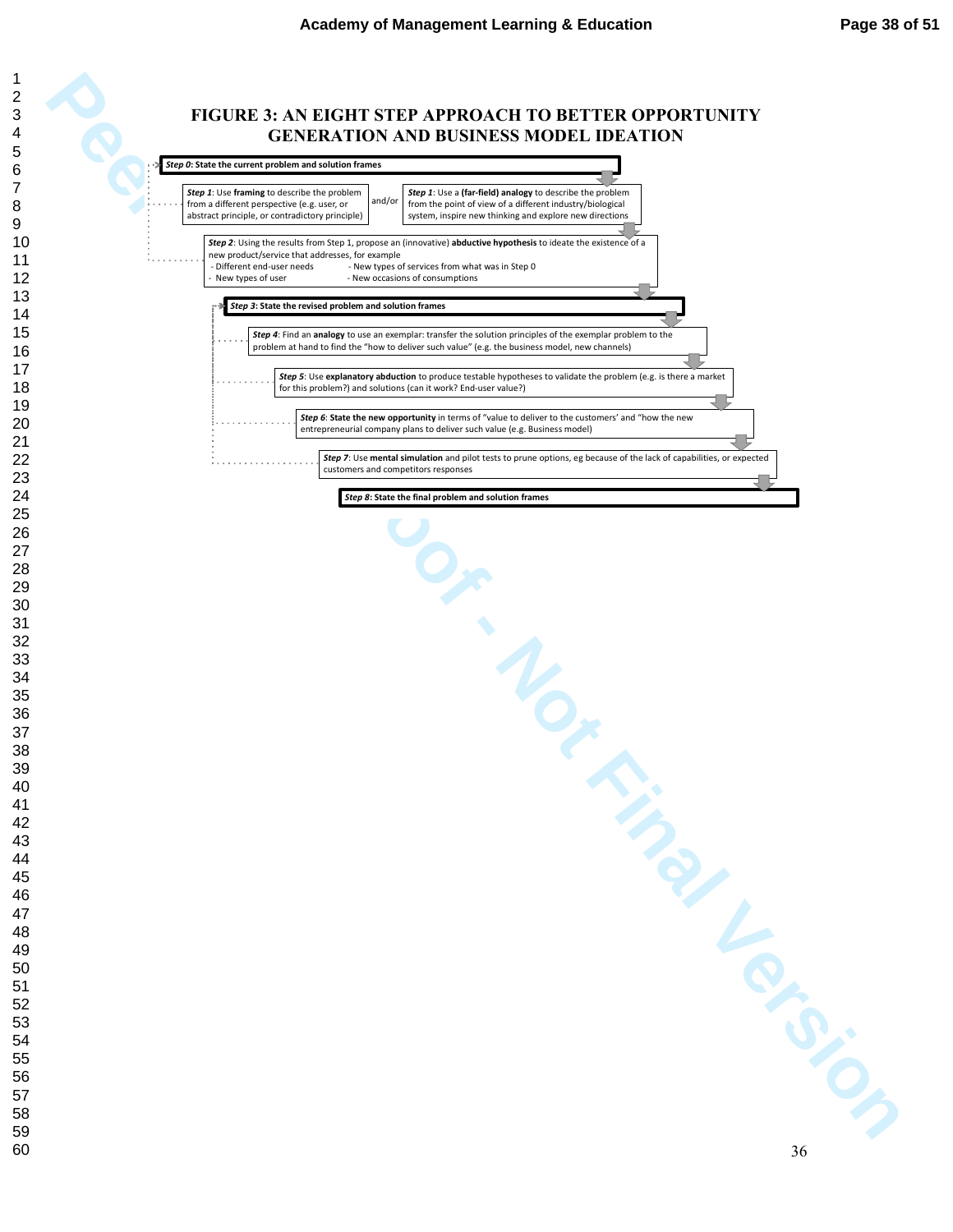#### **8. REFERENCES**

**PERENNICES**<br> **PEER REVIEW**<br> **PEER ALA ACTION**, 11-2004, Zobete Chemical Industries, the Evociation of a Family Company<br> *Pearl* Pepper to Glebal Varions (1919-2001). *Issues of Analogical Sectionial* in Notice and<br> **Alan**  Abetti, P. A., & Phan, P. H. 2004. Zobele Chemical Industries: the Evolution of a Family Company from Flypaper to Globalization (1919–2001). *Journal of Business Venturing*, 19(4): 589-600. Ahmed, S., & Christensen, B. T. 2009. An In Situ Study of Analogical Reasoning in Novice and Experienced Design Engineers. *Journal of Mechanical Design*, 131(11): 111004-111004. Aldrich, H. E., & Ruef, M. 2006. *Organizations evolving*. Padstow, Cornwell: TJ International. Alvarez, S. A., & Barney, J. B. 2010. Entrepreneurship and epistemology: The philosophical underpinnings of the study of entrepreneurial opportunities. *Academy of Management Annals*, 4(1): 557-583.

 Amador, J. A., Miles, L., & Peters, C. B. 2006. *The practice of problem-based learning: A guide to implementing PBL in the college classroom*: Anker Publishing.

 Ardichvili, A., Cardozo, R., & Ray, S. 2003. A theory of entrepreneurial opportunity identification and development. *Journal of Business Venturing*, 18: 105-123.

 Aulet, B. 2013. *Disciplined entrepreneurship: 24 steps to a successful startup*: John Wiley & Sons.

 Austen, H. 2012. The open mind: letting go of single-answer certainty. *Rotman Magazine*  (Winter): 58-64.

 Baker, T., & Nelson, R. E. 2005. Creating Something from Nothing: Resource Construction through Entrepreneurial Bricolage. *Administrative Science Quarterly*, 50(3): 329-366.

 Ball, L. J., & Christensen, B. T. 2009. Analogical reasoning and mental simulation in design: two strategies linked to uncertainty resolution. *Design Studies*, 30(2): 169-186.

 Ball, L. J., Onarheim, B., & Christensen, B. T. 2010. Design requirements, epistemic uncertainty and solution development strategies in software design. *Design Studies*, 31(6): 567-589.

 Ball, L. J., Ormerod, T. C., & Morley, N. J. 2004. Spontaneous analogising in engineering design: a comparative analysis of experts and novices. *Design Studies*, 25(5): 495-508.

 Bar, M. 2009. The proactive brain: memory for predictions. *Philosophical Transactions of the Royal Society B*, 364: 1235–1243.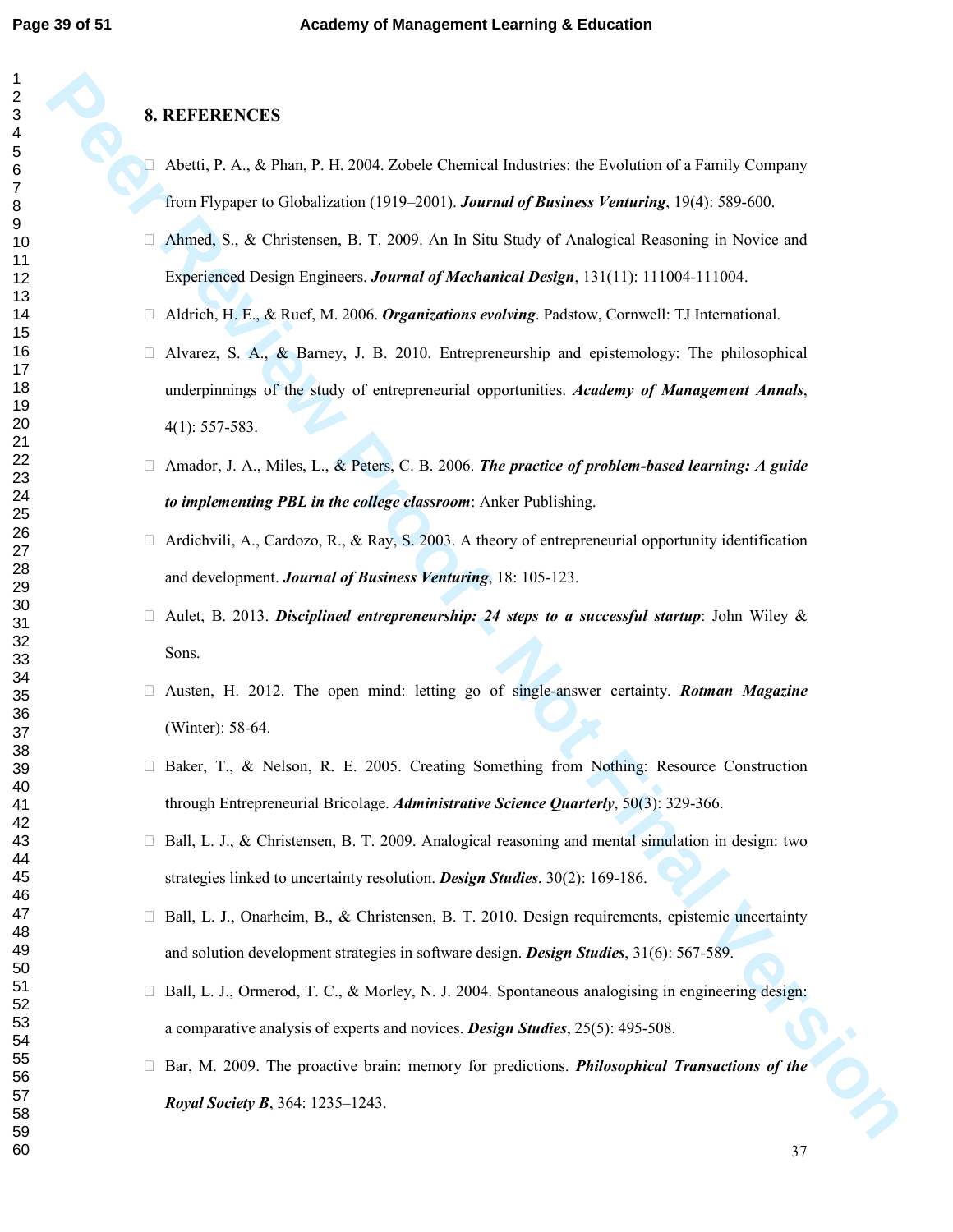Baron, R. A. 2004. The cognitive perspective: a valuable tool for answering entrepreneurship's basic "why" questions. *Journal of Business Venturing*, 19(2): 221-239.

 Baron, R. A. 2006. Opportunity recognition as pattern recognition: How entrepreneurs "connect the dots" to identify new business opportunities. *Academy of Management Perspectives*, 20(1): 104- 119.

**Beron, R. A.** 2004. This explainte partitive to valinable tool for answering entroperations have welly "quantum *Lamand of Theriness Formanda,* 1952: 221-239.<br> **Perron, R. A. 2006. Opportunity receptions for a particular**  Baron, R. A., & Ensley, M. D. 2006. Opportunity recognition as the detection of meaningful patterns: Evidence from comparisons of novice and experienced entrepreneurs. *Management Science*, 52(9): 1331-1344.

 Baron, R. A., & Shane, S. A. 2007. *Entrepreneurship: A process perspective*: Cengage Learning. Barringer, B. R. 2009. Preparing Effective Business Plans: an Entrepreneurial Approach. *Upper* 

*Saddle River*.

 Barry, D., & Meisiek, S. 2015. Discovering the business studio. *Journal of Management Education*, 39(1): 153-175.

Benyus, J. M. 1997. *Biomimicry*: William Morrow New York.

 Berns, G. 2008. *Iconoclast: A neuroscientist reveals how to think differently*. Cambridge, MA: Harvard Business School Press.

 Bilda, Z., & Gero, J. S. 2007. The impact of working memory limitations on the design process during conceptualization. *Design Studies*, 28(4): 343-367.

 Björklund, T. A. 2013. Initial mental representations of design problems: Differences between experts and novices. *Design Studies*, 34(2): 135-160.

 Blanchette, I., & Dunbar, K. 2000. How analogies are generated: The roles of structural and superficial similarity. *Memory & Cognition*, 28(1): 108-124.

 Blank, S. 2013. Why the Lean Start-up Changes Everything. *Harvard Business Review*, 91(5): 63- 72.

Boyd, B. K. 1991. Strategic planning and financial performance: a meta - analytic review. *Journal of Management Studies*, 28(4): 353-374.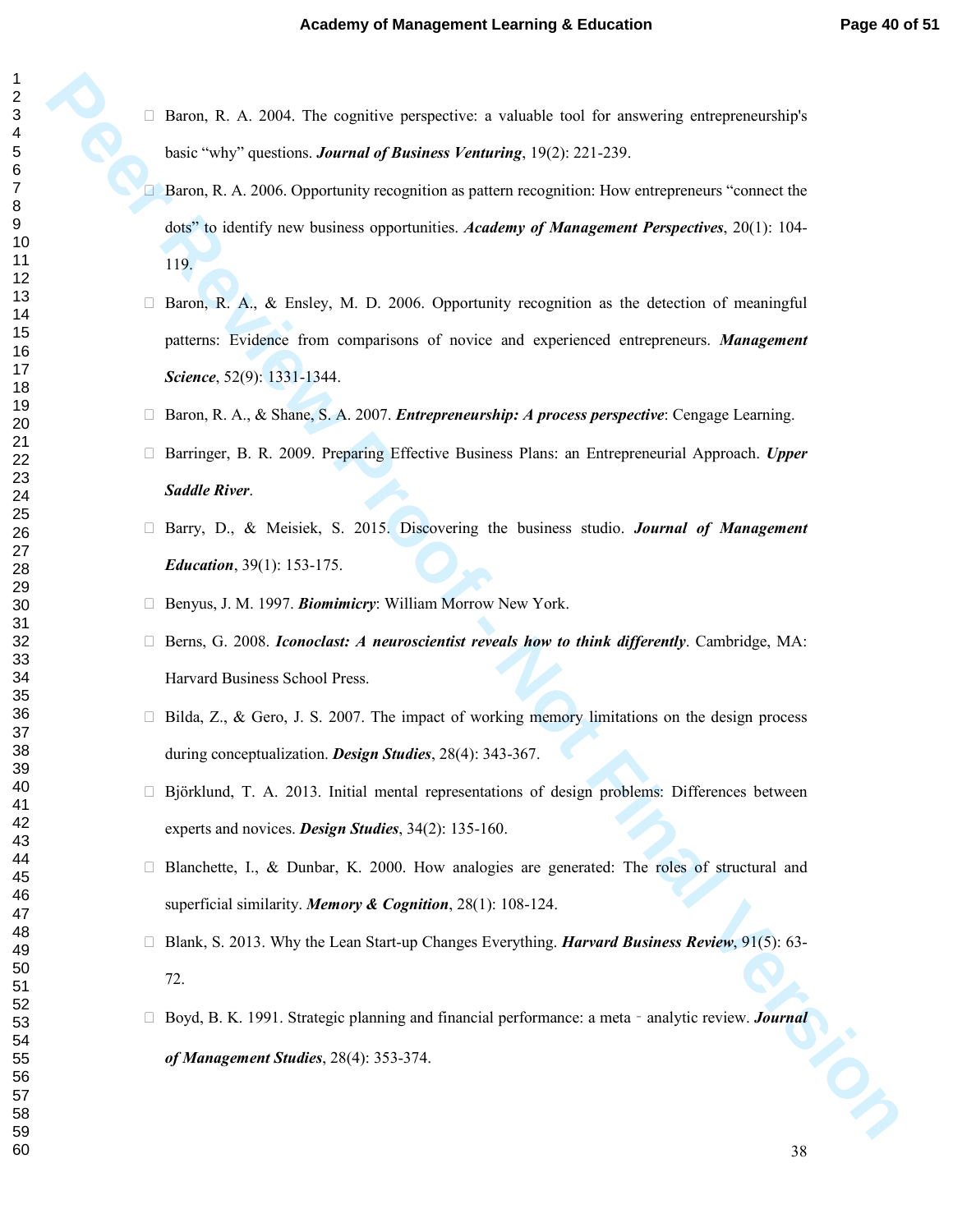| 40                   |
|----------------------|
|                      |
| 41                   |
| 42                   |
| 43                   |
| 44                   |
| 45                   |
|                      |
| 46                   |
| 47                   |
| 48                   |
|                      |
| 49                   |
| 50                   |
| 5<br>1               |
| 5,<br>$\overline{ }$ |
| 5:<br>3              |
|                      |
| 54                   |
| -<br>55              |
| 56                   |
| 57                   |
|                      |
| 58                   |
| 59<br>3              |

 Bracker, J. S., Keats, B. W., & Pearson, J. N. 1988. Planning and Financial Performance Among Small Firms in a Growth Industry. *Strategic Management Journal*, 9(6): 591-603.

Brown, T. 2008. Design Thinking. *Harvard Business Review*: 82-92.

 Brown, T. 2009. *Change By Design: how design thinking transforms organizations and inspires innovation*. New York: HarperBusiness.

**Petroc**, J. S., Kore, B. W., & Petron, J. N. 1988. Pluming and Financial Performance Ameng<br>
Small Firms in a Growth Foldery. Stanget Management Juantati,  $\theta$ (65-89). 605.<br> **Person, T. 2008.** Disting Thereing, *Harvard Bu*  Busenitz, L. W., & Barney, J. B. 1997. Differences between entrepreneurs and managers in large organizations: Biases and heuristics in strategic decision-making. *Journal of Business Venturing*, 12(1): 9-30.

 Chiu, I., & Shu, L. H. 2008. Using language as related stimuli for concept generation. *Artificial Intelligence for Engineering Design, Analysis and Manufacturing,*, 21(2): 103-121.

 Christensen, B., & Schunn, C. 2007. The relationship of analogical distance to analogical function and preinventive structure: the case of engineering design. *Memory & Cognition*, 35(1): 29-38.

 Christensen, B. T., & Schunn, C. D. 2009. The role and impact of mental simulation in design. *Applied Cognitive Psychology*, 23(3): 327-344.

 Collopy, F., & Boland, R. 2004. *Managing as designing*: Stanford University Press Redwood City, CA.

 Cornelissen, J. P., & Clarke, J. S. 2010. Imagining and rationalizing opportunities: Inductive reasoning and the creation and justification of new ventures. *Academy of Management Review*, 35(4): 539-557.

Cross, N. 2006. *Designerly Ways of Knowing*. London: Springer-Verlag London Limited.

Cross, N. 2007. Forty years of design research. *Design Studies*, 28(1): 1-4.

de Vries, B., Jessurun, J., Segers, N., & Achten, H. 2005. Word graphs in architectural design.

*Artificial Intelligence for Engineering Design, Analysis and Manufacturing*, 19(4): 277-288.

 Delmar, F., & Shane, S. 2003. Does Business Planning Facilitate the Development of New Ventures? *Strategic Management Journal*, 24(12): 1165-1185.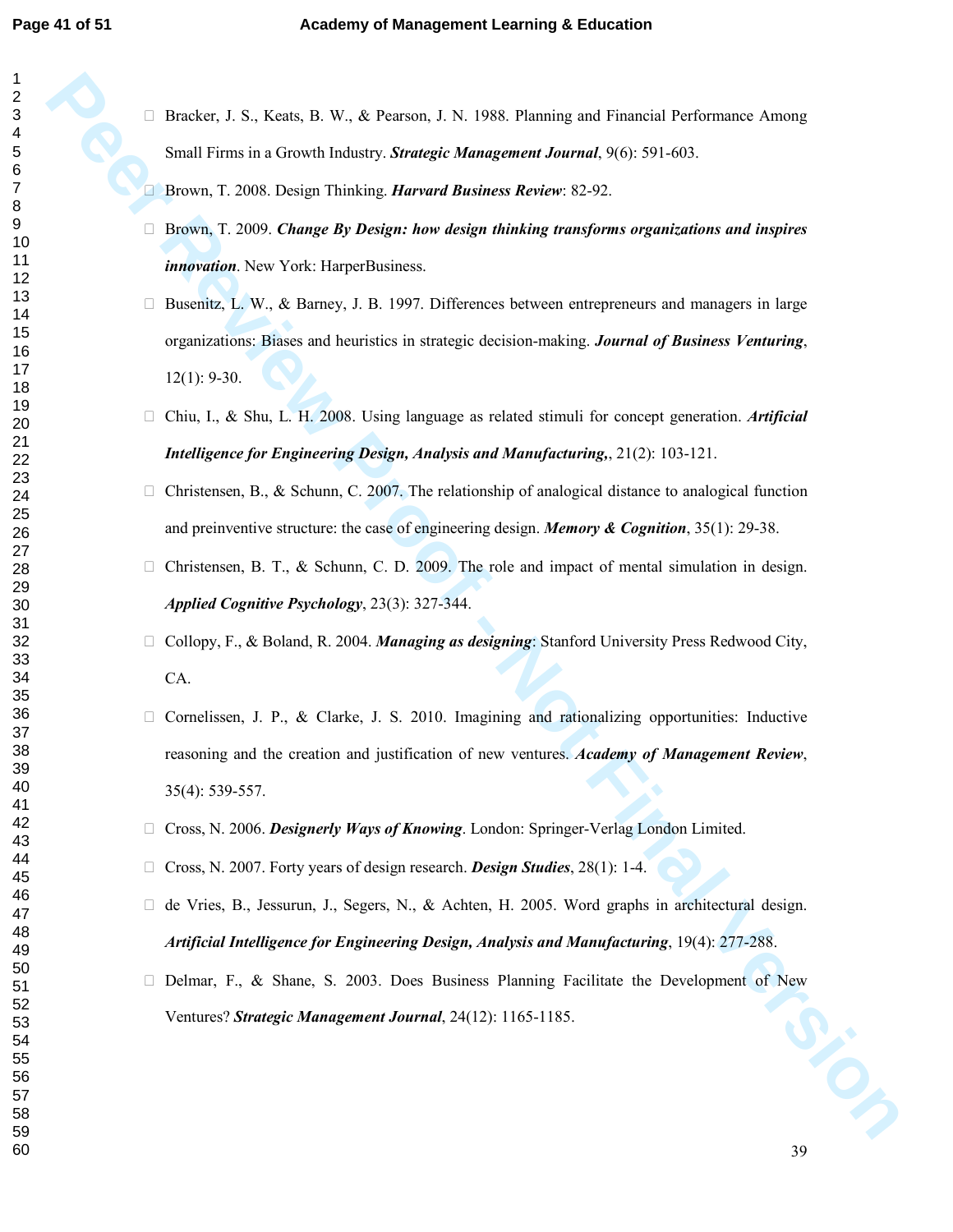DeTienne, D. R., & Chandler, G. N. 2004. Opportunity identification and its role in the entrepreneurial classroom: A pedagogical approach and empirical test. *Academy of Management Learning & Education*, 3(3): 242-257.

 Dew, N., Read, S., Sarasvathy, S. D., & Wiltbank, R. 2009. Effectual Versus Predictive Logics in Entrepreneurial Decision-Making: Differences between Experts and Novices. *Journal of Business Venturing*, 24(4): 287-309.

Dimov, D. 2007. Beyond the single – person, single – insight attribution in understanding entrepreneurial opportunities. *Entrepreneurship Theory & Practice*, 31(5): 713-731.

- Dong, A., Garbuio, M., & Lovallo, D. 2016a. Generative Sensing. *California Management Review*, 58(4): 97-117.
- Dong, A., Garbuio, M., & Lovallo, D. 2016b. Generative sensing in design evaluation. *Design Studies*, 45, Part A: 68-91.
- **Perfections, D. R. & Chandler, O. S. 2004.** Opportunity deconfidenties ond its role in the entropy<br>neutron and also converse A performance and entropies and entropy of Management<br>Learning & Education, 3(3), 212-2373.<br>Ther Dong, A., Garbuio, M., & Lovallo, D. 2016c. Strategic designerly review conversations. In R. S. Adams, R. S. Buzzanell, & J. A. Siddiqui (Eds.), *Analyzing Design Review Conversations*: Purdue University Press.
	- Dong, A., Kleinsmann, M., & Deken, F. 2013. Investigating Design Cognition in the Construction and Enactment of Team Mental Models. *Design Studies*, 34(1): 1-33.
	- Doorley, S., & Witthoft, S. 2011. *Make space: How to set the stage for creative collaboration*: John Wiley & Sons.
	- Dörner, D. 1999. Approaching Design Thinking Research. *Design Studies*, 20(5): 407-415.
	- Dorst, K. 2011. The core of 'design thinking' and its application. *Design Studies*, 32(6): 521-532.
	- Dorst, K. 2015. *Frame innovation: Create new thinking by desig*: MIT Press.
	- Dorst, K., & Cross, N. 2001. Creativity in the design process: co-evolution of problem–solution. *Design Studies*, 22(5): 425-437.
	- Duch, B. J., Groh, S. E., & Allen, D. E. 2001. *The power of problem-based Learning: A practical "How to" for teaching undergraduate courses in any discipline*: Stylus Publishing.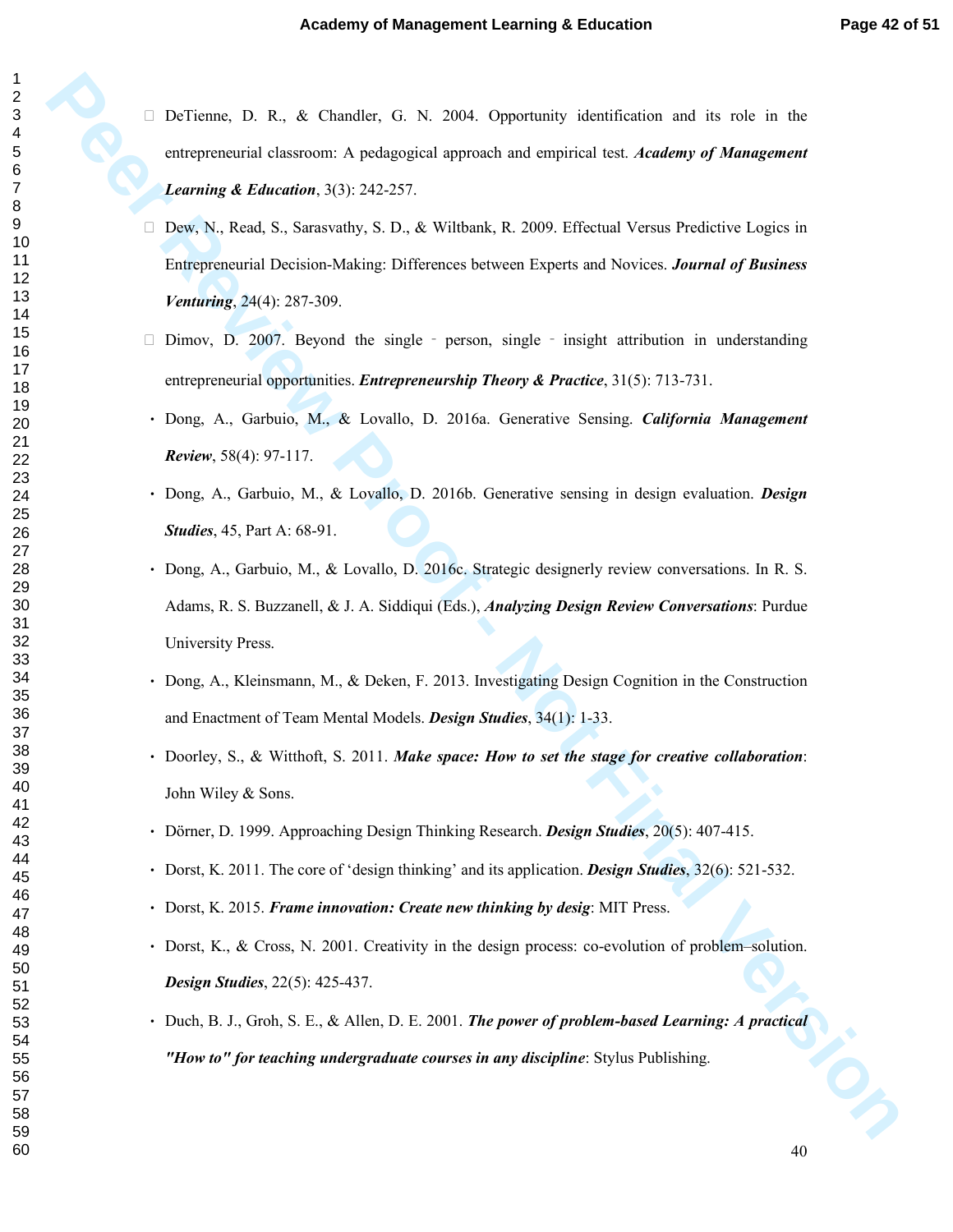Dunne, D., & Martin, R. 2006. Design Thinking and How It Will Change Management Education: An Interview and Discussion. *Academy of Management Learning & Education*, 5(4): 512-523.

Drame, D., & Morto, R. 2006. Distign Thicking and How EWII Chonge Management Edecritics:<br>An Interview and Divension. *Academy of Management Learning & Edecation*, applying Dept. J. H., Gregoren, B. B., & Coincester, c., 20 Dyer, J. H., Gregersen, H. B., & Christensen, C. 2008. Entrepreneur behaviors, opportunity recognition, and the origins of innovative ventures. *Strategic Entrepreneurship Journal*, 2: 317– 338.

Eastman, C. M. 1999. Special Issue on Design Education. *Design Studies*, 20(2): 99-103.

Fiet, J. O. 2002. *The systematic search for entrepreneurial discoveries*: ABC-CLIO.

 Fixson, S. K. 2009. Teaching Innovation through Interdisciplinary Courses and Programmes in Product Design and Development: An Analysis at 16 US Schools. *Creativity and Innovation Management*, 18(3): 199-208.

 Fixson, S. K., Greenberg, D. N., & Zacharakis, A. 2015a. Babson's New Masters of Science in Management in Entrepreneurial Leadership Program. *Evolving Entrepreneurial Education: Innovation in the Babson Classroom*: 175.

 Fixson, S. K., & Rao, J. 2014. Learning emergent strategies through design thinking. *Design Management Review*, 25(1): 46-53.

Fixson, S. K., & Read, J. M. 2012. Creating innovation leaders: Why we need to blend business and design education. *Design Management Review*, 23(4): 4-12.

 Fixson, S. K., Seidel, V. P., & Bailey, J. 2015b. Creating Space for Innovation: The Role of a "Design Zone" within a Business School. *Evolving Entrepreneurial Education: Innovation in the Babson Classroom*: 217.

 Fraser, H. M. 2012. *Design Works: How to Tackle Your Toughest Innovation Challenges Through Business Design*: University of Toronto Press.

 Gaglio, C. M. 2004. The role of mental simulations and counterfactual thinking in the opportunity identification process. *Entrepreneurship Theory & Practice*, 28(6): 533-552.

 Garbuio, M., & Lovallo, D. 2015. Design thinking. In M. Augier, & D. J. Teece (Eds.), *The Palgrave Encyclopedia of Strategic Management*. Basingstoke: Palgrave Macmillan.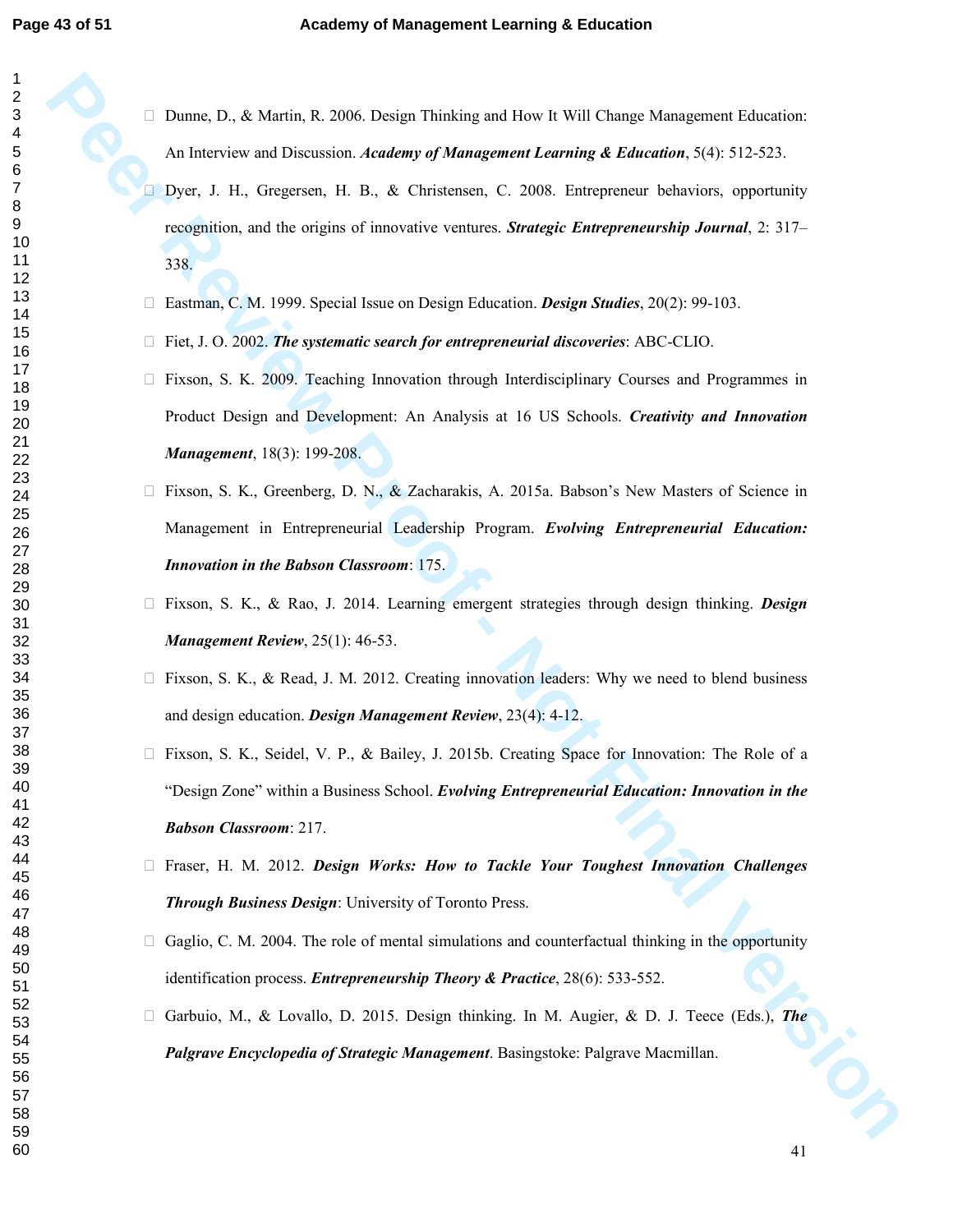Garbaia, M., Lovalia, D., Porte, J. F., & Deep, A. 2015. A design cognition perspective correspic repiters per entirely in the C. Garanti, A. W. Ocasio. (Tak.). Advances in Strangile Management, Vol. 22. 437-465. Excessib Garbuio, M., Lovallo, D., Porac, J. F., & Dong, A. 2015. A design cognition perspective on strategic option generation. In G. Gavetti, & W. Ocasio (Eds.), *Advances in Strategic Management*, Vol. 32: 437-465: Emerald.

 Gartner, W. B., & Vesper, K. H. 1994. Experiments in entrepreneurship education: successes and failures. *Journal of Business Venturing*, 9(3): 179-187.

 Garud, R., & Karnøe, P. 2003. Bricolage versus breakthrough: distributed and embedded agency in technology entrepreneurship. *Research Policy*, 32(2): 277-300.

 Gerber, E., & Carroll, M. 2012. The psychological experience of prototyping. *Design Studies*, 33(1): 64–84.

 Gielnik, M. M., Frese, M., Graf, J. M., & Kampschulte, A. 2012. Creativity in the opportunity identification process and the moderating effect of diversity of information. *Journal of Business Venturing*, 27(5): 559-576.

 Gielnik, M. M., Kraemer, A.-C., Kappel, B., & Frese, M. 2014. Antecedents of business opportunity identification and innovation: Investigating the interplay of information processing and information acquisition. *Applied Psychology- An International Review*, 63(2): 344-381.

 Glen, R., Suciu, C., & Baughn, C. 2014. The need for design thinking in business schools. *Academy of Management Learning & Education*: amle. 2012.0308.

Goel, A. K. 1997. Design, analogy, and creativity. *IEEE Expert*, 12(3): 62-70.

 Goel, V., & Pirolli, P. 1992. The structure of Design Problem Spaces. *Cognitive Science*, 16(3): 395-429.

 Goldschmidt, G. 1999. Visual Analogy - a Strategy for Design Reasoning and Learning. In C. Eastman, W. McCracken, & W. Newstetter (Eds.), *Design knowing and learning: cognition in design education*: 199-219. New York: Elsevier.

 Gómez Puente, S., van Eijck, M., & Jochems, W. 2013a. Facilitating the learning process in design-based learning practices: an investigation of teachers' actions in supervising students. *Research in Science & Technological Education*, 31(3): 288-307.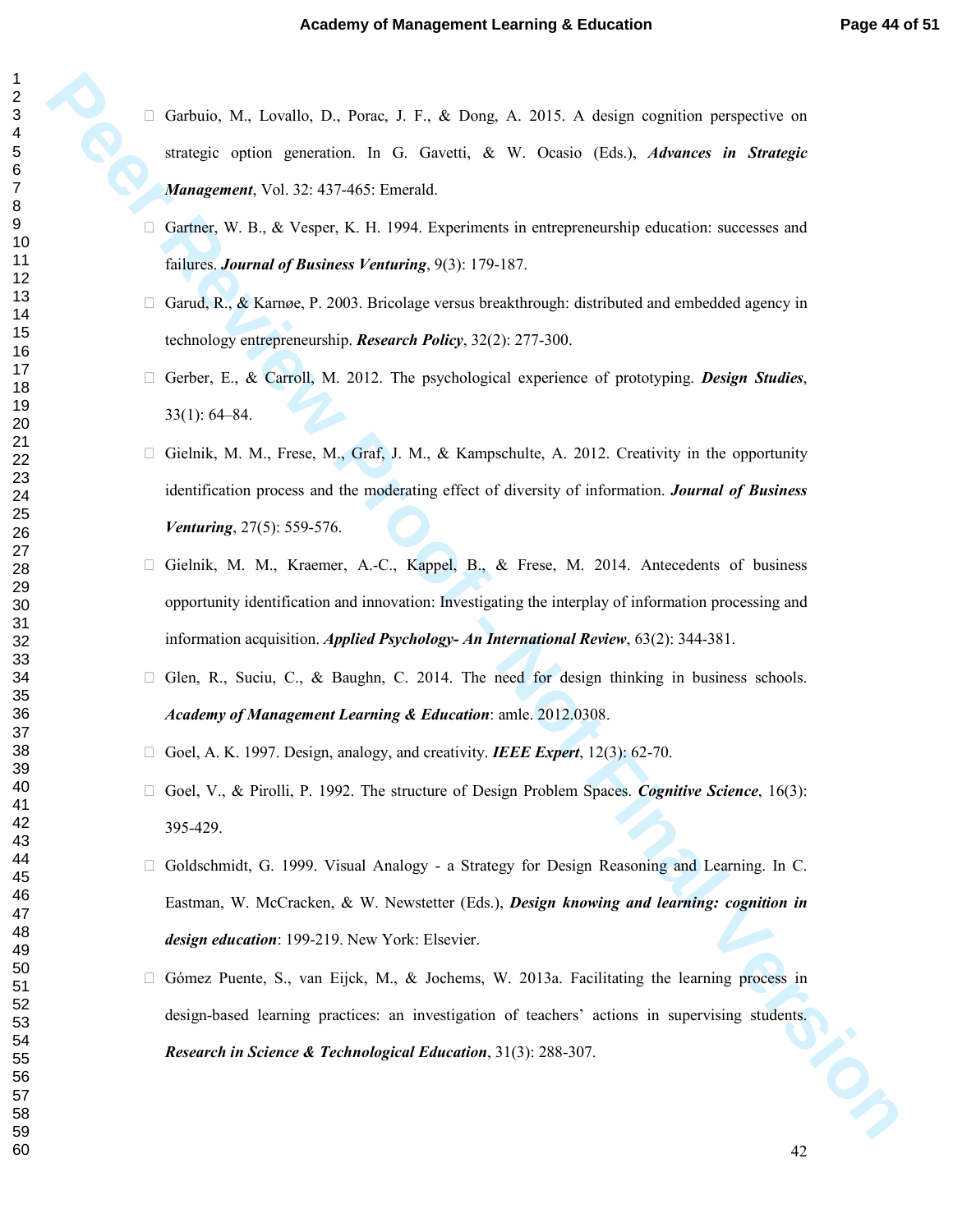| 1                   |
|---------------------|
| $\overline{c}$      |
|                     |
|                     |
|                     |
|                     |
|                     |
|                     |
|                     |
|                     |
|                     |
|                     |
|                     |
|                     |
|                     |
|                     |
|                     |
|                     |
|                     |
|                     |
|                     |
|                     |
|                     |
|                     |
|                     |
|                     |
|                     |
|                     |
|                     |
|                     |
|                     |
|                     |
|                     |
|                     |
|                     |
|                     |
|                     |
|                     |
|                     |
|                     |
|                     |
|                     |
|                     |
|                     |
|                     |
|                     |
| 40                  |
| 1                   |
| $\ddot{4}$          |
| $\overline{4}$      |
| $4^{\circ}$<br>Š    |
| 44                  |
| 45                  |
| 46                  |
|                     |
| 47                  |
| 48                  |
| 49                  |
| 50                  |
| 5 <sup>′</sup><br>1 |
| 52                  |
| $\overline{ }$      |
| 5.<br>3             |
| 54                  |
| 55                  |
| 56<br>ć             |
| 57                  |
|                     |
| 58                  |
| 59                  |
| 60                  |

 Gómez Puente, S. M., van Eijck, M., & Jochems, W. 2013b. A sampled literature review of designbased learning approaches: a search for key characteristics. *International Journal of Technology and Design Education*, 23(3): 717-732.

 Grégoire, D. A., Barr, P. S., & Shepherd, D. A. 2010. Cognitive processes of opportunity recognition: The role of structural alignment. *Organization Science*, 21(2): 413-431.

Géonez Provinc<sub>3</sub>. M., von Eisel, M., & Joshann, W. 2013). A sincoled licenture review of design-<br>
Front Forming approaches: a surve for key characteristics *International Journal of Technology*<br>
and Design Education, 201 Grégoire, D. A., Cornelissen, J., Dimov, D., & Burg, E. 2015. The mind in the middle: Taking stock of affect and cognition research in entrepreneurship. *International Journal of Management Reviews*, 17(2): 125-142.

 Gruber, M. 2007. Uncovering the Value of Planning in New Venture Creation: A Process and Contingency Perspective. *Journal of Business Venturing*, 22(6): 782-807.

Guilford, J. P. 1950. Creativity. *American Psychologist*, 5: 444-454.

 Hambrick, D. C., & Frederickson, J. W. 2001. Are you sure you have a strategy? *Academy of Management Executives*, 15(4): 48-59.

 Herron, L., & Sapienza, H. J. 1992. The entrepreneur and the initiation of new venture launch activities. *Entrepreneurship Theory & Practice*, 17: 49-49.

 Heylighen, A., & Nijs, G. in-press. Designing in the absence of sight: Design cognition rearticulated. *Design Studies*.

 Hjorth, D., & Johannisson, B. 2007. Learning as an entrepreneurial process. *Handbook of Research in Entrepreneurship Education*, 3: 46.

 Hofstadter, D., & Sander, E. 2013. *Surfaces and essences: Analogy as the fuel and fire of thinking*. New York: Basic Books.

 Hofstadter, D. R. 2001. Analogy as the core of cognition. In D. Gentner, K. J. Holyoak, & B. N. Kokinov (Eds.), *The Analogical Mind: Perspectives from Cognitive Science*: 499-538. Cambridge: MIT Press.

 Holyoak, K. J., & Thagard, P. 1995. *Mental leaps: analogy in creative thought*. Cambridge, MA: MIT Press.

Holyoak, K. J., & Thagard, P. 1996. *Mental leaps: Analogy in creative thought*: MIT press.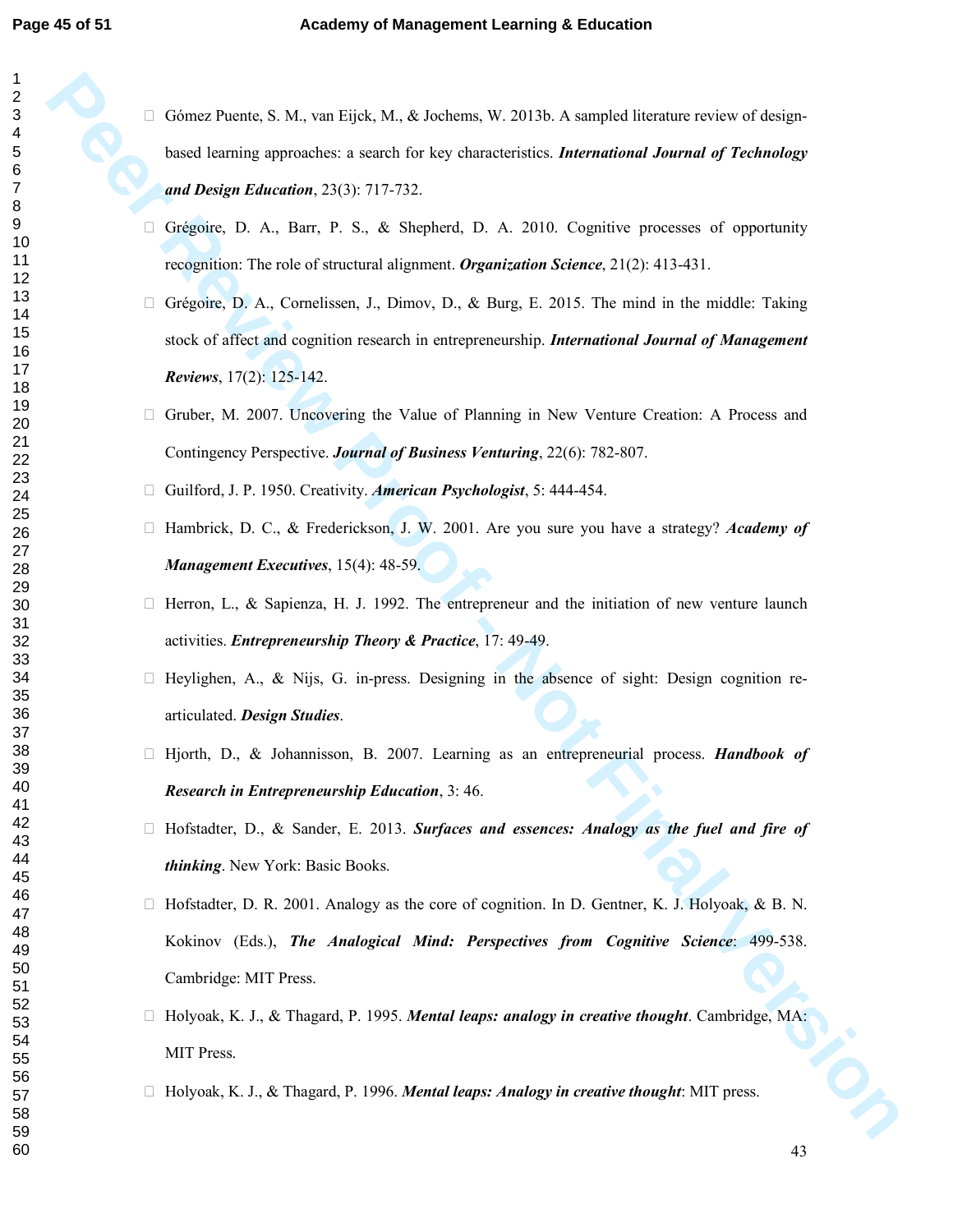Honig, B. 2004. Entrepreneurship Education: Toward a Model of Contingency-Based Business Planning. *Academy of Management Learning & Education*, 3(3): 258-273.

Jansson, D. G., & Smith, S. M. 1991. Design fixation. *Design studies*, 12(1): 3-11.

 Johansson-Sköldberg, U., Woodilla, J., & Çetinkaya, M. 2013. Design Thinking: Past, Present and Possible Futures. *Creativity and Innovation Management*, 22(2): 121-146.

 Kaplan, J. M., & Warren, A. C. 2009. *Patterns of entrepreneurship management*: John Wiley & Sons.

 Kelley, T. 2007. *The art of innovation: Lessons in creativity from IDEO, America's leading design firm*: Crown Business.

**Petrole, R. 2004**. Extrapramentalip Echanisto: Toward a Model of Contingnee-Bosed Business Plumming *A franchung A Management Louring & Education*, 3(3): 58-273.<br> **Petrone, D. G., & Suith, S. M. 1991. Design finalistics.**  Kickul, J., Janssen-Selvadurai, C., & Griffiths, M. D. 2012. A blended value framework for educating the next cadre of social entrepreneurs. *Academy of Management Learning & Education*, 11(3): 479-493.

Kirzner, I. M. 1973. *Competition and entrepreneurship*: University of Chicago Press.

Kirzner, I. M. 1989. *Discovery, capitalism, and distributive justice*. New York: Basil Blackwell.

 Kolb, D. A. 1984. *Experiential learning: Experience as the source of learning and development*: Prentice-Hall Englewood Cliffs, NJ.

 Kolko, J. 2010. Abductive Thinking and Sensemaking: The Drivers of Design Synthesis. *Design Issues*, 26(1): 15-28.

 Kumar, V. 2012. *101 design methods: A structured approach for driving innovation in your organization*: John Wiley & Sons.

 Kuratko, D. F. 2003. Entrepreneurship Education: Emerging Trends and Challenges for the 21st Century. *White Paper, US Association of Small Business Education*, 22.

Lawson, B. 1997. *How Designers Think* (3 ed.). Oxford: Architectural Press.

 Leclercq, P., & Heylighen, A. 2002. Analogies per hour: A designer's view on analogical reasoning. In J. S. Gero (Ed.), *Artificial intelligence in design '02*: 285-303. Dordrecht: Kluwer Academic Publishers.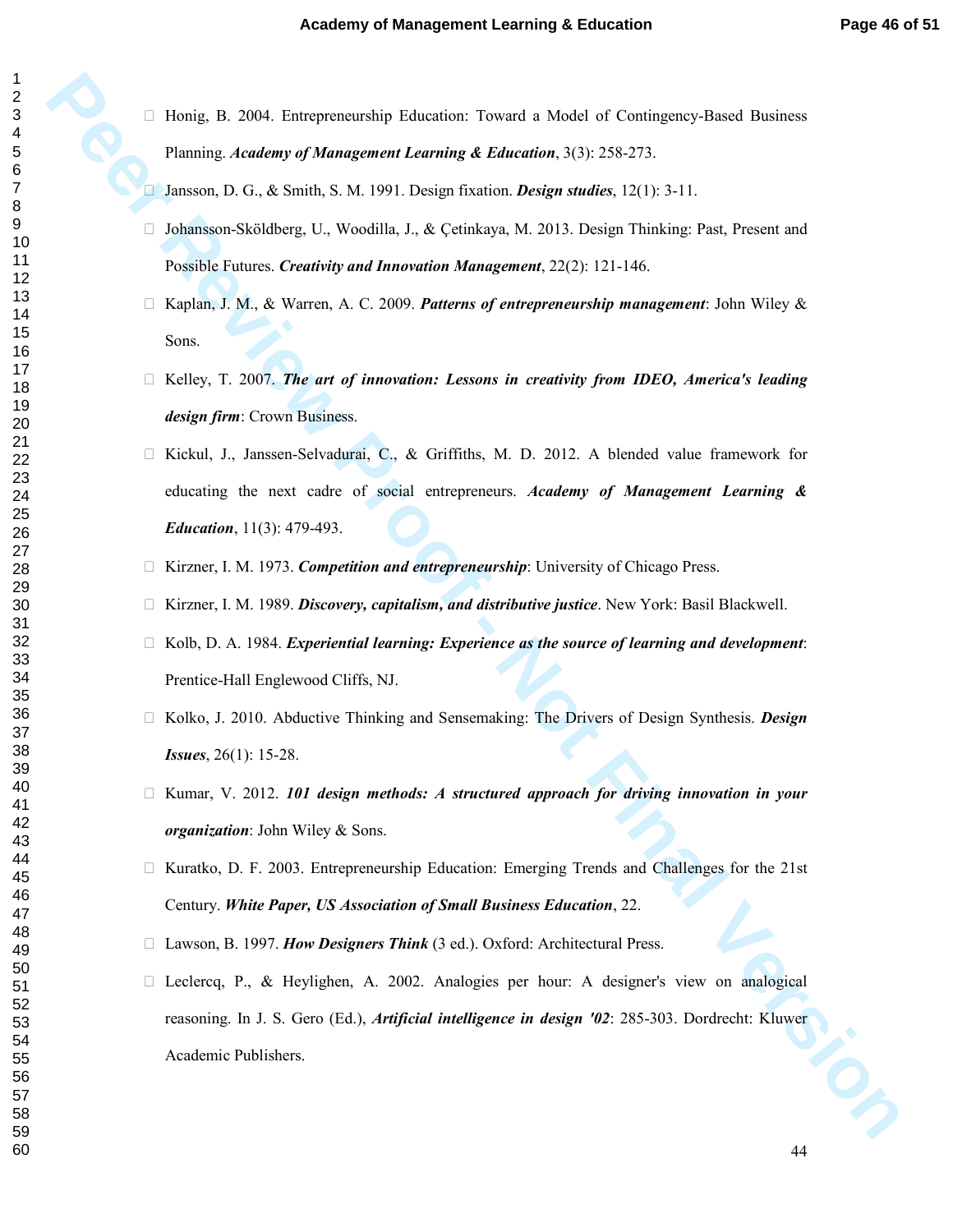Lee, H. S., & Anderson, J. R. 2013. Student learning: What has instruction got to do with it? *Annual Review of Psychology*, 64: 445-469.

 Liedtka, J., & Ogilvie, T. 2011. *Designing for Growth*. New York: Columbia University Press. Linsey, J. S., Markman, A. B., & Wood, K. L. 2012. Design by analogy: A study of the WordTree method for problem re-representation. *Journal of Mechanical Design*, 134(4): 041009.

 Lumpkin, G. T., Hills, G. E., & Shrader, R. C. 2004. Opportunity recognition. In H. P. Welsch (Ed.), *Entrepreneurship: The Way Ahead*: 73-90: Psychology Press.

 Maher, M. L. 2000. A model of co-evolutionary design. *Engineering with Computers*, 16(3-4): 195-208.

 Markman, K. D., Klein, W. M., & Suhr, J. A. 2012. *Handbook of imagination and mental simulation*: Psychology Press.

 Martin, R. 2009. *The Design of Business: Why Design Thinking is the Next Competitive Advantage*: Harvard Business School Press.

Maurya, A. 2012. *Running lean: iterate from plan A to a plan that works*: O'Reilly Media.

 Mazzoleni, I. 2013. *Architecture Follows Nature-Biomimetic Principles for Innovative Design*: CRC Press.

 McGrath, R. G., & MacMillan, I. C. 2000. *The entrepreneurial mindset: Strategies for continuously creating opportunity in an age of uncertainty*: Harvard Business Press.

Lee, H. S., & Anderson, J. R. 2013. Sinder: Istraing: What has instruction got to do with if  $P$ <br> **Permual Review of Psychology**, 14:445.469.<br> **Firstina, J., & Ogivis, T. 2011.** *Devigoing for Granda, New York:* **Columbia**  Mitchell, R. K., Busenitz, L., Lant, T., McDougall, P. P., Morse, E. A., & Smith, J. B. 2002. Toward a theory of entrepreneurial cognition: Rethinking the people side of entrepreneurship research. *Entrepreneurship Theory & Practice*, 27(2): 93-104.

 Moroz, P. W., & Hindle, K. 2012. Entrepreneurship as a Process: Toward Harmonizing Multiple Perspectives. *Entrepreneurship Theory & Practice*, 36(4): 781-818.

 Mullins, J., & Komisar, R. 2009. *Getting to Plan B: Breaking through to a better business model*. Cambridge, MA: Harvard Business Review Press.

 Mumford, M. D. 2003. Where Have We Been, Where Are We Going? Taking Stock in Creativity Research. *Creativity Research Journal*, 15(2-3): 107-120.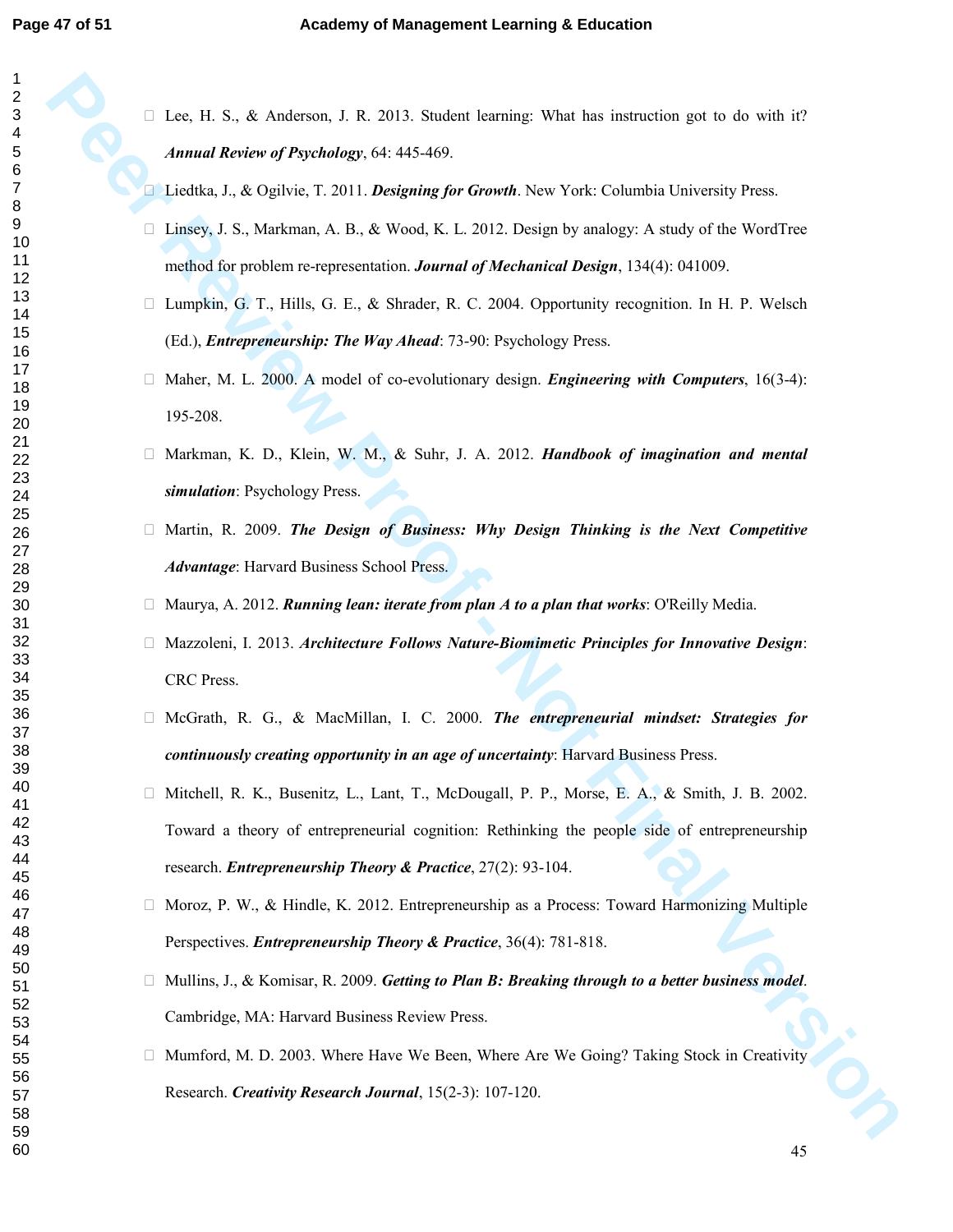Minfor, C. A., Mostv, S., & Risiks, M., 2011. Developing opportunity-identified<br>for a factory of view Proof and Theorem Contains for the state of the state of the state of the state of the state of the state of the state Muñoz, C. A., Mosey, S., & Binks, M. 2011. Developing opportunity-identification capabilities in the classroom: visual evidence for changing mental frames. *Academy of Management Learning & Education*, 10(2): 277-295.

 O'Connor, A. 2013. A conceptual framework for entrepreneurship education policy: Meeting government and economic purposes. *Journal of Business Venturing*, 28(4): 546-563.

 Oliver, D., & Roos, J. 2005. Decision-making in high-velocity environments: The importance of guiding principles. *Organization Studies*, 26(6): 889-913.

 Osterwalder, A., & Pigneur, Y. 2010. *Business model generation: A handbook for visionaries, game changers, and challengers*: OSF.

Oxford, C. 2013. Assessing whether entrepreneurs should get M.B.A.'s. *New York Times*.

 Oxman, R. 2004. Think-maps: teaching design thinking in design education. *Design Studies*, 25: 63-91.

Peirce, C. S. 1931. *Collected papers [1931-1958]*. Cambridge.

 Peirce, C. S. 1998. *The Essential Peirce, Volume 2: Selected Philosophical Writings, 1893-1913*. Bloomington: Indiana University Press.

 Perry, J. T., Chandler, G. N., & Markova, G. 2012. Entrepreneurial Effectuation: a Review and Suggestions for Future Research. *Entrepreneurship Theory & Practice*, 36(4): 837-861.

Porter, M. E. 1980. *Competitive strategy*. New York: The Free Press.

 Rae, D. 2003. Opportunity Centred Learning: an Innovation in Enterprise Education? *Education & Training*, 45(8/9): 542-549.

 Ries, E. 2011. *The lean startup: How today's entrepreneurs use continuous innovation to create radically successful susinesses*: Random House LLC.

 Robinson, R. 1979. Forecasting an d small business a study of the strategic planning process. *Journal of Small Business Management*, 17(3): 19.

 Robinson, R. B., & Pearce, J. A. 1984. Research Thrusts in Small Firm Strategic Planning. *Academy of Management Review*, 9(1): 128-137.

Robinson, R. D. 1984. *Internationalization of business: An introduction*: Dryden Pr.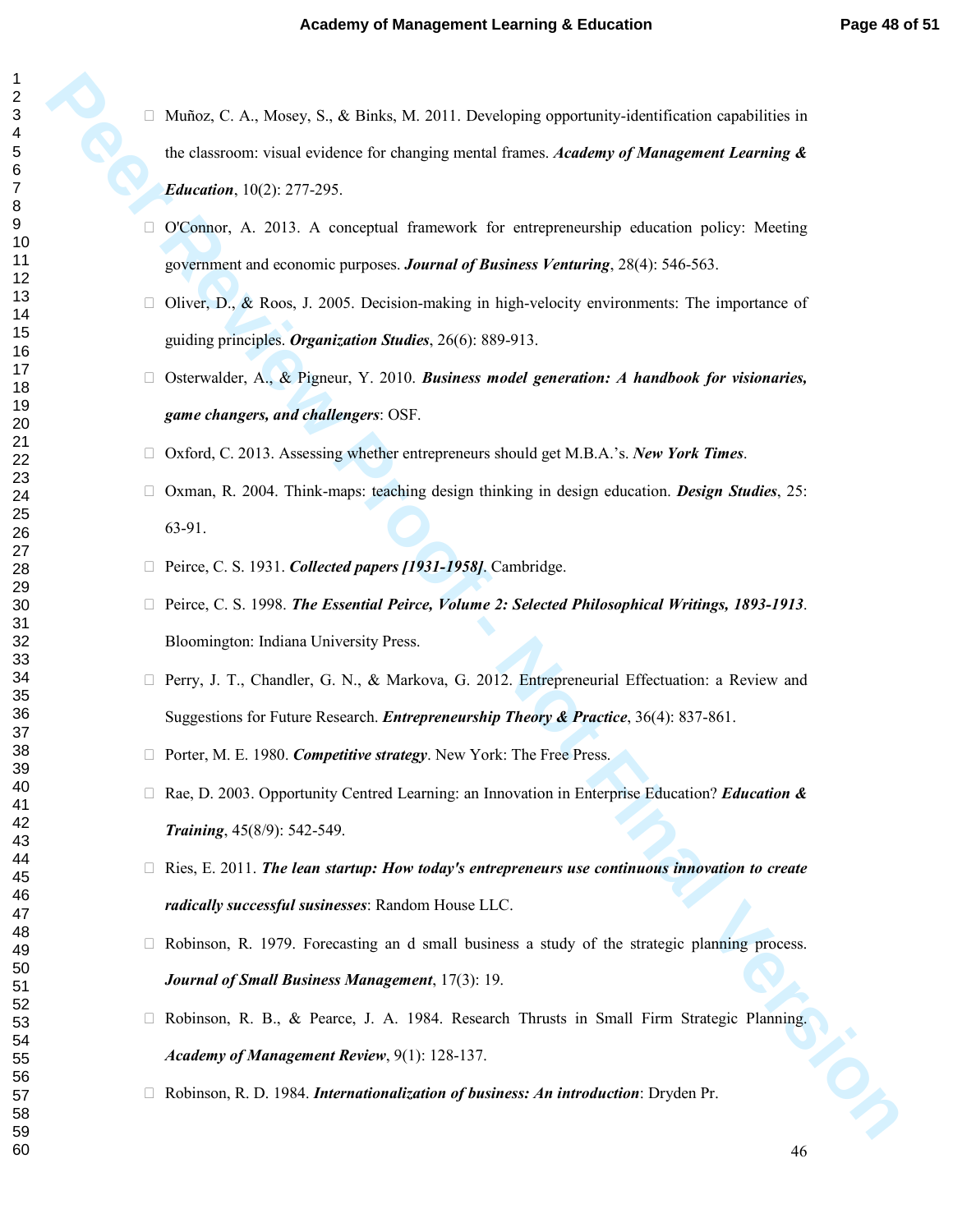Roozenburg, N. F. 1993. On the pattern of reasoning in innovative design. *Design Studies*, 14(1): 4-18.

Rothenberg, A. 1973. Word association and creativity. *Psychological Reports*, 33(1): 3-12.

 Rowe, P. G. 1982. A Priori Knowledge and Heuristic Reasoning in Architectural Design. *Journal of Architectural Education*, 36(1): 18-23.

 Sanna, L. J. 2000. Mental Simulation, Affect, and Personality A Conceptual Framework. *Current Directions in Psychological Science*, 9(5): 168-173.

 Sarasvathy, S. D. 2001. Causation and effectuation: Toward a theoretical shift from economic inevitability to entrepreneurial contingency. *Academy of Management Review*, 26(2): 243-263.

 Schön, D. A. 1983. *The reflective practitioner: How professionals think in action*: Basic Books. Schumpeter, J. A. 1934. *Capitalism, socialism, and democracy*: Harper & Row.

**Rosecobarg, N. E. 1993. On the patron of reasoning in innovative distign.** *Distigne Studies***, 14(1):<br>4.18<br>
<b>Peor Review A.** 1973. Word are<br>action and consisting *People and Distinction Review Proof and Distinguistic Respo*  Schwenk, C. R., & Shrader, C. B. 1993. Effects of Formal Strategic Planning on Financial Performance in Small Firms: A Meta-Analysis. *Entrepreneurship: Theory & Practice*, 17(3): 53- 65.

 Scott, G., Leritz, L. E., & Mumford, M. D. 2004. The effectiveness of creativity training: A quantitative review. *Creativity Research Journal*, 16(4): 361-388.

 Shane, S. 2000. Prior knowledge and the discovery of entrepreneurial opportunities. *Organization Science*, 11(4): 448-469.

 Shane, S., & Venkataraman, S. 2003. Guest editors' introduction to the special issue on technology entrepreneurship. *Research Policy*, 32(2): 181-184.

 Shane, S. A. 2003. *A general theory of entrepreneurship: The individual-opportunity nexus*: Edward Elgar.

 Shepherd, D. A., & DeTienne, D. R. 2005. Prior knowledge, potential financial reward, and opportunity identification. *Entrepreneurship Theory & Practice*, 29(1): 91-112.

 Short, J. C., Ketchen, D. J., Shook, C. L., & Ireland, R. D. 2010. The concept of "opportunity" in entrepreneurship research: Past accomplishments and future challenges. *Journal of Management*, 36(1): 40-65.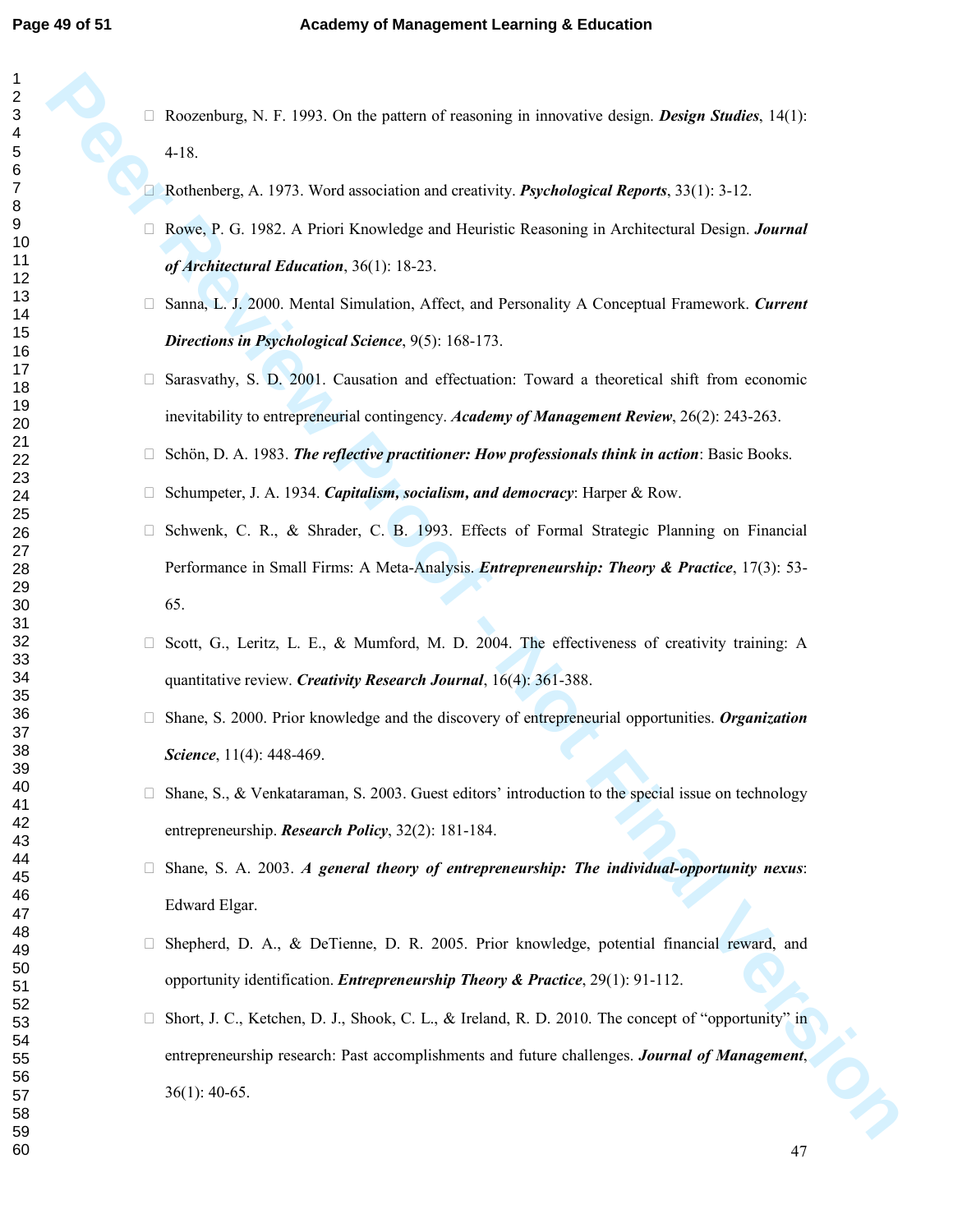Sine, W. D., Haveman, H. A., & Tolbert, P. S. 2005. Risky Business? Entrepreneurship in the New Independent-Power Sector. *Administrative Science Quarterly*, 50(2): 200-232.

 Stumpf, S. C., & McDonnell, J. T. 2002. Talking about team framing: using argumentation to analyse and support experiential learning in early design episodes. *Design Studies*, 23(1): 5-23.

 Ucbasaran, D., Westhead, P., & Wright, M. 2009. The extent and nature of opportunity identification by experienced entrepreneurs. *Journal of Business Venturing*, 24(2): 99-115.

 Valkenburg, R. C., & Dorst, K. 1998. The reflective practice of design teams. *Design Studies*, 19(3): 249-271.

 Van Burg, E., & Romme, A. G. L. 2014. Creating the future together: toward a framework for research synthesis in entrepreneurship. *Entrepreneurship Theory & Practice*, 38(2): 369-397.

 Vesper, K. H., & Gartner, W. B. 1997. Measuring progress in entrepreneurship education. *Journal of Business venturing*, 12(5): 403-421.

 Visser, W. 1996. Two functions of analogical reasoning in design: a cognitive-psychology approach. *Design Studies*, 17(4): 417-434.

 Visser, W. 2006. *The cognitive artifacts of designing*. Mahwah, NJ: Lawrence Erlbaum Associates.

Visser, W. 2009. Design: one, but in different forms. *Design Studies*, 30(3): 187-223.

Sinc, W. D., However, H. A., & Tobert, P. S. 2005. Risky Bostnast/S Europerocenthis in the New Histographic Proof. A., & Tobertool, 1, T. 2002. Talking about team funiting using asymmetrizes to Sumple 5. C., & Meliconet1, Vogel, C. M., Cagan, J., & Mather, J. H. 1997. Teaching Integrated Product Development: Educational Inovation at Carnegie Mellon University. *Design Management Journal*, 8(4): 58-65. Vosniadou, S., & Ortony, A. 1989. Similarity and analogical reasoning: A synthesis. In S. Vosniadou, & A. Ortony (Eds.), *Similarity and Analogical Reasoning*: 1-7. New York: Cambridge University Press.

Ward, T. B. 2007. Creative cognition as a window on creativity. *Methods*, 42(1): 28-37.

 Weick, K. E. 1979. Cognitive Processes in Organizations. *Research in Organizational Behavior*, 1(1): 41-74.

 Welling, H. 2007. Four Mental Operations in Creative Cognition: The Importance of Abstraction. *Creativity Research Journal*, 19(2-3): 163-177.